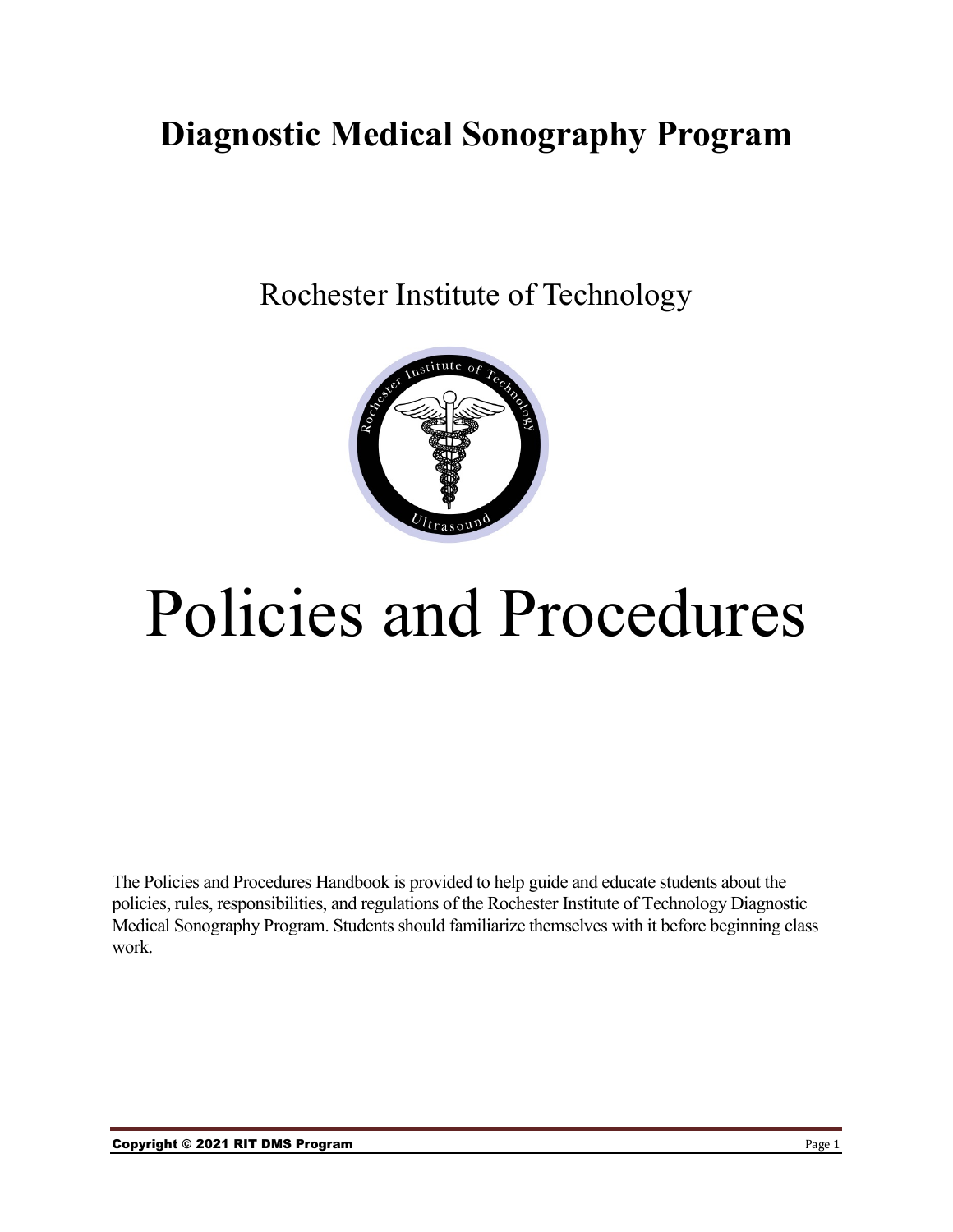| I.   |                                                                                                         |  |
|------|---------------------------------------------------------------------------------------------------------|--|
|      | <b>I-A. MISSION AND STRATEGIC PLAN OF THE ROCHESTER INSTITUTE OF TECHNOLOGY  5</b>                      |  |
|      | <b>I-B, MISSION STATEMENT OF THE COLLEGE OF HEALTH SCIENCES &amp; TECHNOLOGY </b>                       |  |
|      | <b>I-C. MISSION STATEMENT OF THE DIAGNOSTIC MEDICAL SONOGRAPHY PROGRAM </b>                             |  |
|      |                                                                                                         |  |
|      |                                                                                                         |  |
|      | <b>I-F. CODE OF ETHICS FOR THE PROFESSION OF DIAGNOSTIC MEDICAL SONOGRAPHY  9</b>                       |  |
|      |                                                                                                         |  |
|      |                                                                                                         |  |
| П.   |                                                                                                         |  |
|      |                                                                                                         |  |
|      |                                                                                                         |  |
|      |                                                                                                         |  |
|      |                                                                                                         |  |
|      |                                                                                                         |  |
|      |                                                                                                         |  |
|      |                                                                                                         |  |
|      |                                                                                                         |  |
|      |                                                                                                         |  |
|      |                                                                                                         |  |
|      |                                                                                                         |  |
|      | Bachelor of Science, Abdominal Sonography-Extended, OBGYN (Abdominal-Extended Sonography and OBGYN      |  |
|      | Certificate Option (Abdominal Sonography-Extended and, OBGYN Sonography or Adult Cardiac Sonography) 19 |  |
|      |                                                                                                         |  |
|      |                                                                                                         |  |
|      |                                                                                                         |  |
|      |                                                                                                         |  |
| III. |                                                                                                         |  |
|      |                                                                                                         |  |
|      |                                                                                                         |  |
|      |                                                                                                         |  |
|      |                                                                                                         |  |
|      |                                                                                                         |  |
|      |                                                                                                         |  |
|      |                                                                                                         |  |
|      |                                                                                                         |  |
|      |                                                                                                         |  |
|      |                                                                                                         |  |
|      |                                                                                                         |  |
|      |                                                                                                         |  |
|      |                                                                                                         |  |
|      |                                                                                                         |  |
|      |                                                                                                         |  |
|      |                                                                                                         |  |
|      |                                                                                                         |  |
|      |                                                                                                         |  |
|      |                                                                                                         |  |
|      |                                                                                                         |  |
|      |                                                                                                         |  |
|      |                                                                                                         |  |
|      |                                                                                                         |  |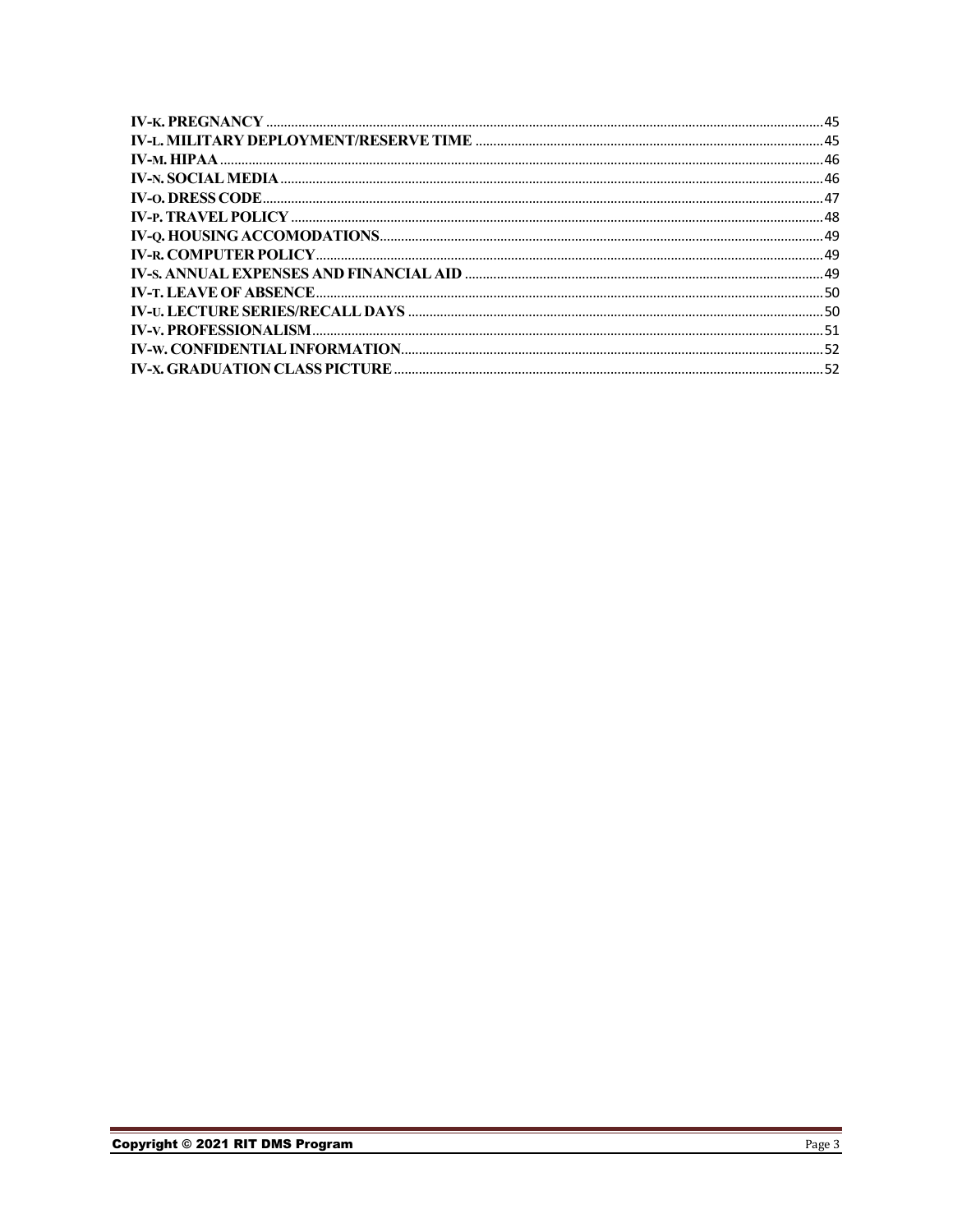Obtaining the skills to practice medical ultrasound is a complex process. A carefully planned course of study has been developed to offer a balance of didactic and practical knowledge. Many opportunities, in the form of evaluations, are provided for measurement of progress by both faculty and students. In addition to a fully staffed Academic Support Center with a mission to **assist** and **empower** students to achieve academic success, individual instruction may be provided in certain instances. Every effort is made to provide a complete learning environment. Even though the Program provides a variety of experiences, learning situations, and tools, the single greatest factor, **motivation**, is essentially up to the student.

This Policies and Procedures Handbook is to be the student's guide for completion of the Diagnostic Medical Sonography Program at RIT. If students are in doubt about the intent or content of any of the following material or if they do not find the information they need, it is their responsibility to initiate a discussion with the program director/faculty. Ultimately it is the student's responsibility to seek out answers to any questions or concerns regarding the following material. Students must not hesitate to call on the Program Director, the Clinical/Concentration Coordinator or Program Faculty for any questions or situations which may arise. This Handbook may be periodically updated or amended. Should this occur, students will be notified. **Students will be required to read this Handbook and sign a statement form verifying that fact. The student's signature will serve as proof that student has read, understand and agree to abide by policies and the guidelines presented herein. This statement form can be found on the back page of this Handbook and must be signed and returned to the program director or clinical/concentration coordinator no later than the second week of fall classes.**

#### **Program Faculty**

The student must direct all questions related to didactic work and clinical experience to the Program Director and/or to the Clinical/Concentration Coordinator. Students must keep the addresses (email and phone numbers) on the next page close at hand. Students should contact the Program Director or the Clinical/Concentration Coordinator immediately should any problems or questions arise. Contents presented in this Handbook are in accordance with the Rochester Institute of Technology Bulletin and Policies & Procedures. Additional and specific programmatic requirements and policies are applied and described herein. Furthermore, information can be found on program's [\(https://www.rit.edu/healthsciences/undergraduate-programs/diagnostic-medical-sonography\)](https://www.rit.edu/healthsciences/undergraduate-programs/diagnostic-medical-sonography) and RIT's [\(www.rit.edu\)](http://www.rit.edu/) websites.

#### **Program Director**

Hamad Ghazle, Ed.D, RDMS, RVT Rochester Institute of Technology Diagnostic Medical Sonography Program 153 Lomb Memorial Drive Rochester, NY 14623-5603 Telephone: (585) 475-2241 Fax: (585) 475-2160 Office 78-1698 Email: [hhgscl@rit.edu](mailto:hhgscl@rit.edu)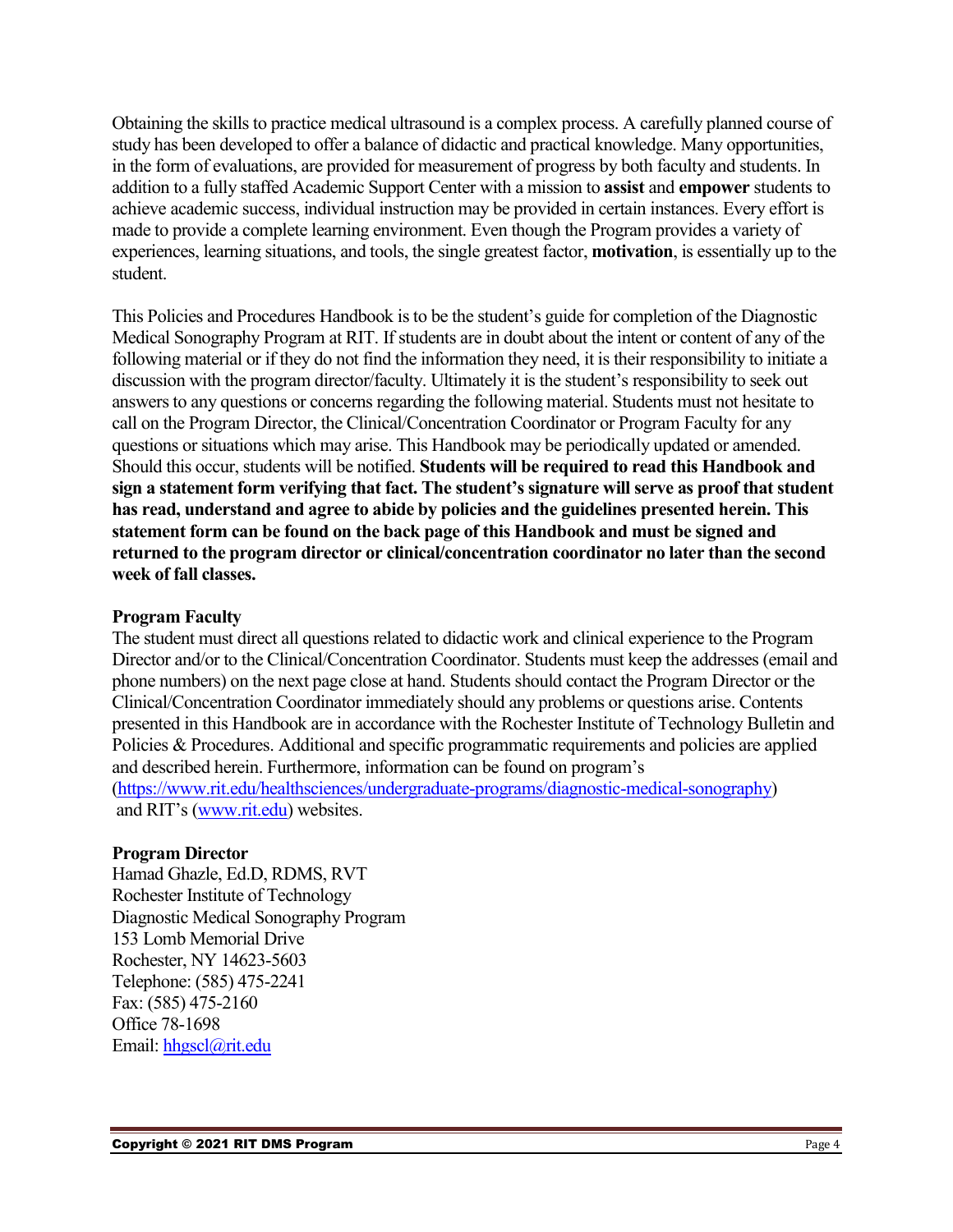Jodie Crowley, BS, RDMS BethRae King, BS, ACS, RDCS, FASE Rochester Institute of Technology Rochester Institute of Technology Diagnostic Medical Sonography Program Diagnostic Medical Sonography Program 153 Lomb Memorial Drive 153 Lomb Memorial Drive Rochester, NY 14623-5603 Rochester, NY 14623-5603 Telephone: (585) 475-6958 Telephone: (585) 475-7903 Fax: (585) 475-2160 Fax: (585) 475-2160 Office 78-1697 Office 78-1695 Email:  $\text{jccscl}(\hat{a})$ rit.edu Email: brkscl $\hat{a}$ rit.edu

Courtney Stevens, BS, RDMS, RDCS Hillary Im, BA Rochester Institute of Technology Rochester Institute of Technology Diagnostic Medical Sonography Program Diagnostic Medical Sonography Program 153 Lomb Memorial Drive 153 Lomb Memorial Drive Rochester, NY 14623-5603 Rochester, NY 14623-5603 Telephone: (585) 475-7742 Telephone: (585) 475-4501 Fax: (585) 475-2160 Fax: (585) 475-2160 Office 78-1696 Office 78-1694 Email: [cnsscl@rit.edu](mailto:cnsscl@rit.edu) Email: [hvvscl@rit.edu](mailto:hvvscl@rit.edu)

#### **Clinical Coordinator Concentration Coordinator**

#### **Clinical Coordinator Senior Administrative Assistant**

The faculty and staff of the Diagnostic Medical Sonography Program welcome each student and wish him/her well in his/her studies. We will do our best to help each student accomplish his/her goals. Students are our top PRIORITY.

The following reflects the mission of the Rochester Institute of Technology and the Diagnostic Medical Sonography Program:

### <span id="page-4-0"></span>**I. MISSION STATEMENTS**

### <span id="page-4-1"></span>**I-a. MISSION AND STRATEGIC PLAN OF THE ROCHESTER INSTITUTE OF TECHNOLOGY**

#### **Mission**

We shape the future and improve the world through creativity and innovation. As an engaged, intellectually curious, and socially conscious community, we leverage the power of technology, the arts, and design for the greater good.

#### **Strategic Plan**

Read the Greatness Through Difference: 2018-2025 Strategic Plan. <https://www.rit.edu/strategicplan/>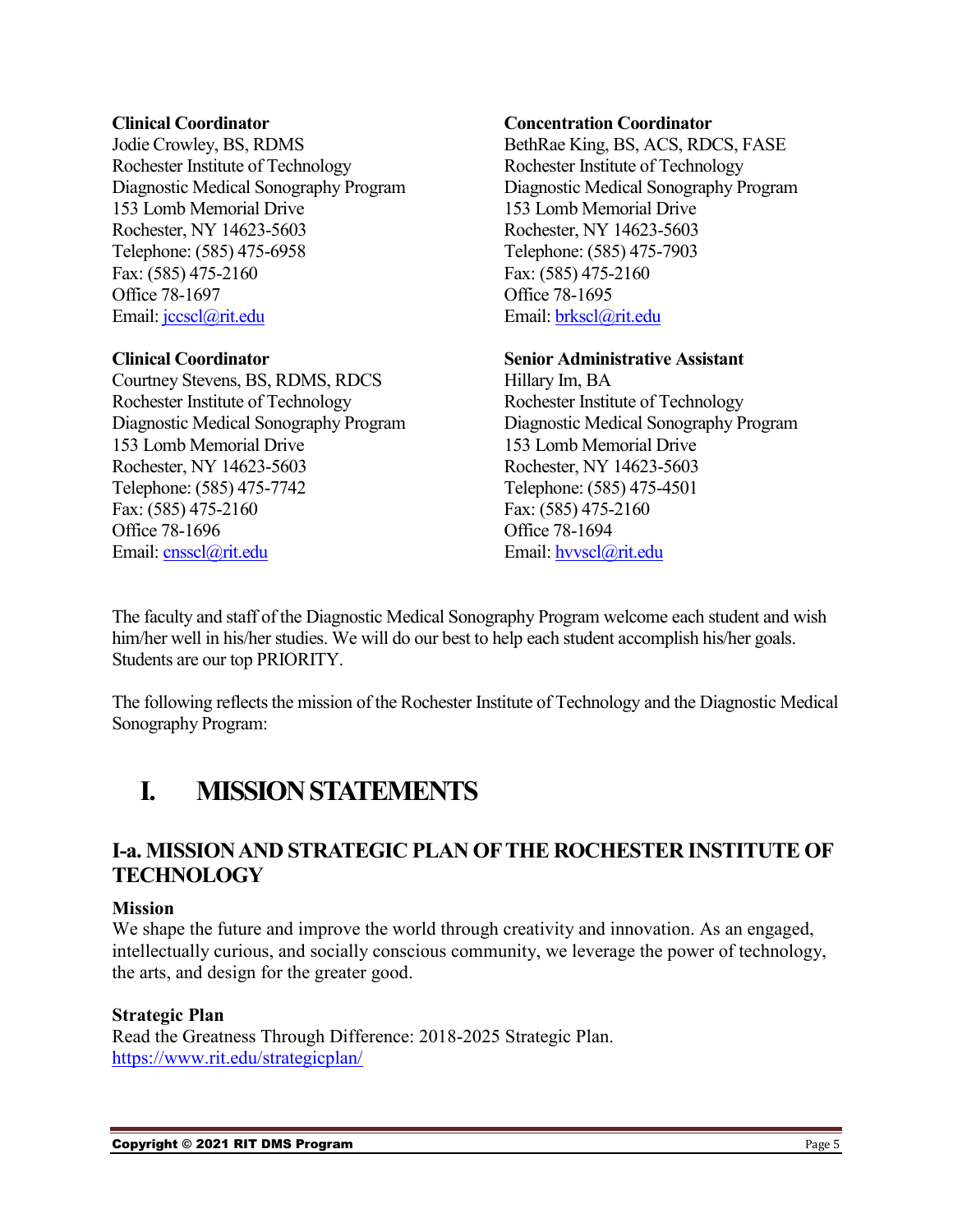#### **Values**

- Student Centeredness: Exhibits behavior, performs duties of position, and/or makes decisions that demonstrate and/or support the importance of students as the primary constituency of the university and/or contributes directly to student success.
- Professional Development and Scholarship: Takes actions to continuously advance and/or improve in one's academic or professional discipline; as an individual contributor; as a team member; and/or as an organizational leader.
- Integrity and Ethics: Does what it takes to deliver on commitments made to the department, college, or division and to constituency groups. Builds personal trust and relationships inside and outside the university by doing what one says he or she will do when it is promised.
- Respect, Diversity and Pluralism: Provides a high level of service to fellow members of the RIT community. Treats every person with dignity. Demonstrates inclusion by incorporating diverse perspectives to plan, conduct, and/or evaluate the work of the organization, department, college, or division.
- Innovation and Flexibility: Provides and/or encourages new ideas that could make the department, college, or division an even better organization. Open to, and adapts well to change.
- Teamwork and Collaboration: Contributes to the efforts of the department, division, or college as a team player. Works well with others outside the department to accomplish cross-college or division goals and objectives.

#### **The Educational Goals of RIT**

Consistent with its vision and mission, RIT has the following goals:

- 1. To inspire students to high standards of excellence in their professional, scholarly, and creative endeavors.
- 2. To provide students with the appropriate knowledge and skills, this will enable them to become competent professionals in their fields.
- 3. To develop in students a basic understanding of the scientific and technological framework in which modern societies function.
- 4. To familiarize students with the various modes of inquiry which are necessary for understanding and appreciating the universe of which we are a part of.
- 5. To develop in students the understanding and sensitivity necessary for experiencing the aesthetic dimensions of life and work, and for appreciating other cultures.
- 6. To develop a capacity for critical and informed thinking, in judging and evaluating moral and societal issues.
- 7. To bring about opportunities for students to explore a variety of work environments in their chosen professional fields.
- 8. To develop in students the capacity to use all available resources for self-learning, problem solving, and personal growth.
- 9. To enable students to acquire skills and interests that will lead to a fuller enjoyment of their leisure and avocational activities.
- 10. To help students communicate effectively by developing both expressive and receptive language skills to an appropriate level of competency.
- 11. To develop an appropriate level of mathematical literacy and competency, in students.
- 12. To develop an appropriate level of computer literacy and competency, in students.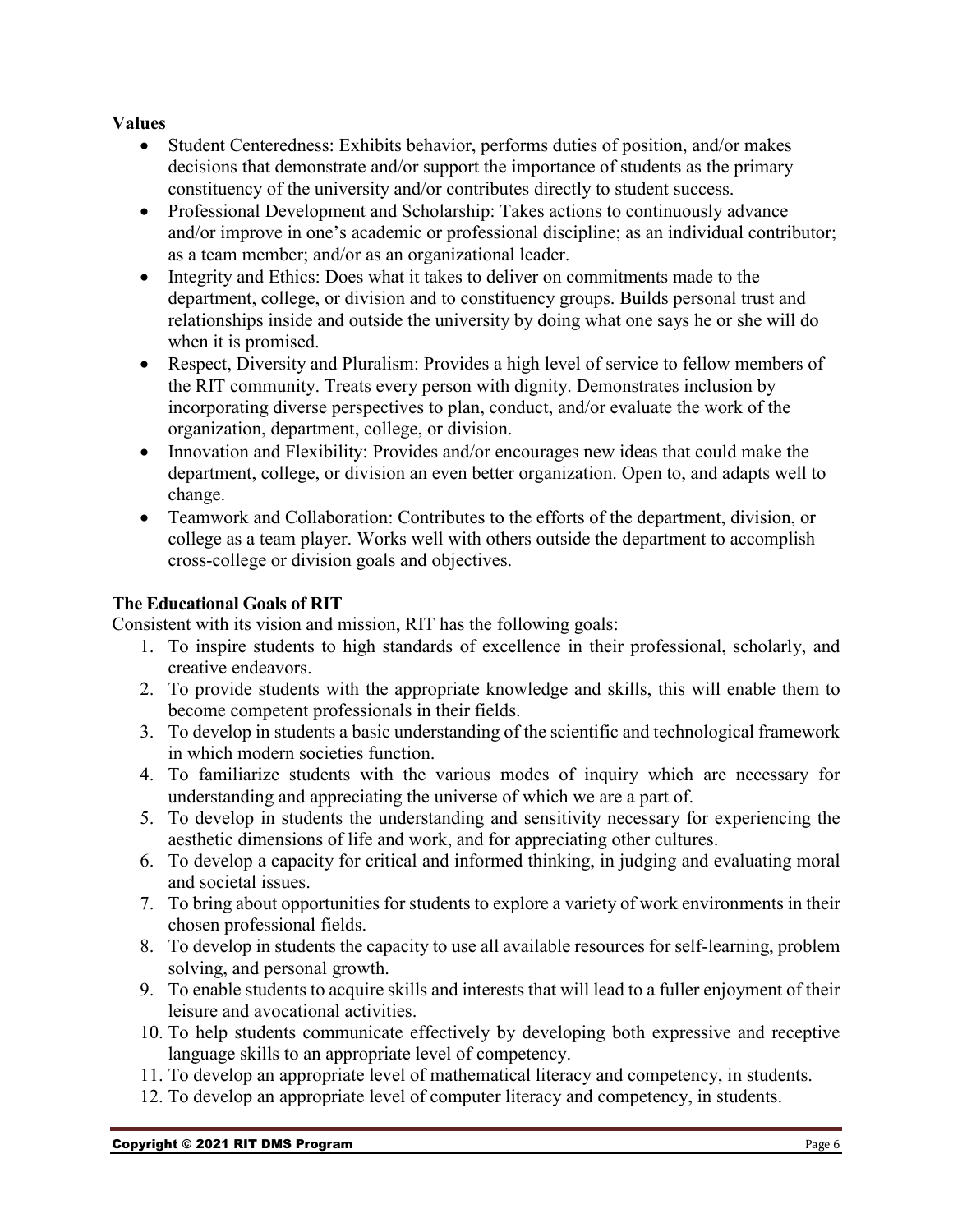### <span id="page-6-0"></span>**I-b. MISSION STATEMENT OF THE COLLEGE OF HEALTH SCIENCES & TECHNOLOGY**

RIT's College of Health Sciences and Technology is poised to transform the quality, safety, and affordability of health care. By combining technology and medicine, the college seeks to educate 21st century healthcare professionals, develop new patient-focused programs and systems, effectively assess community needs, and develop and apply innovative healthcare delivery practice.

### <span id="page-6-1"></span>**I-c. MISSION STATEMENT OF THE DIAGNOSTIC MEDICAL SONOGRAPHY PROGRAM**

The Diagnostic Medical Sonography Program combines a strong science education, practical experience, and liberal arts education to prepare individuals for careers in Diagnostic Medical Sonography and related fields or graduate study. Curricula provide individuals an opportunity to make significant contributions to the society, in general, and to the profession, in particular.

The mission statement of the College of Health Sciences and Technology mentioned above also reflects the spirit of the Program's values as well as the commitment of the individuals involved in the implementation of the Program.

### **Program Goals and Objectives**

The Diagnostic Medical Sonography Program's goals are to prepare competent entry-level sonographers in the cognitive (knowledge), psychomotor (skills), and affective (behavior) learning domains for the following concentrations:

- a. Abdominal Sonography Extended
- b. Obstetrics and Gynecology Sonography
- c. Adult Cardiac Sonography

#### **Diagnostic Medical Sonography Program Objectives and Outcomes**

Upon completion of the Diagnostic Medical Sonography Program, the candidate will be expected to:

- Demonstrate a working knowledge of hospital functions in general, and the ultrasound department in particular, to include: basic skills, emergency care, patient-technologist relationships, and professionalism.
- Describe and utilize routine procedures performed in Diagnostic Medical Sonography.
- Demonstrate proficiency and fluency in the use of medical terminology, especially those pertaining to ultrasound.
- Be skilled in the operation of ultrasound instrumentation and laboratory equipment under guidance from professional staff.
- Be capable of scheduling and performing the daily workload of OB/GYN sonography, Abdominal-Extended sonography, or adult cardiac sonography, to include Doppler procedures/examinations.
- Evaluate new procedures where necessary.
- Distinguish between normal and abnormal sonographic appearance of different anatomical structures.
- Create high quality diagnostic scans.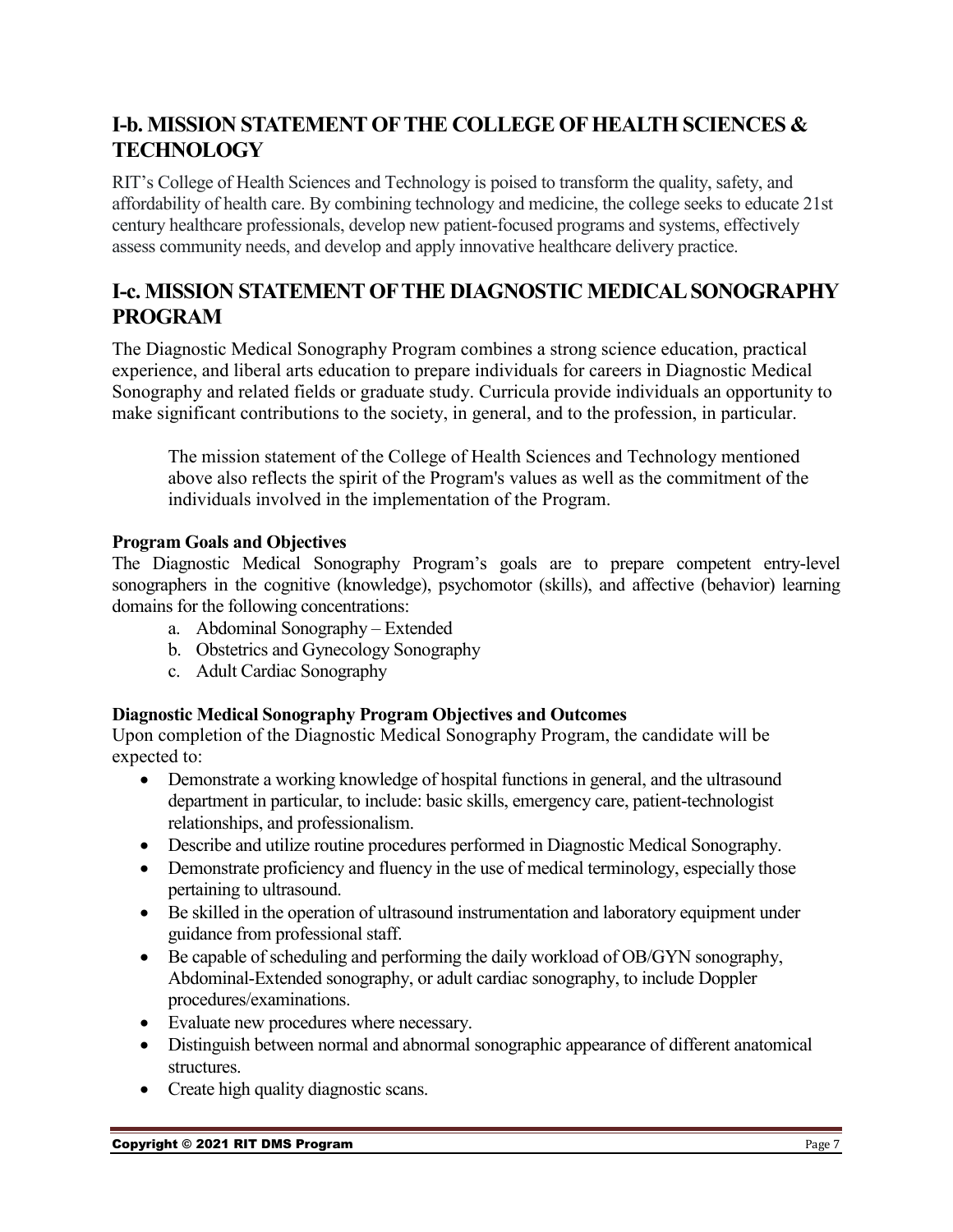- Identify and understand important features of disease processes including: Pathophysiology, signs and symptoms, significant laboratory data, diagnostic techniques, prognosis, and treatment.
- Demonstrate an understanding of the humanistic and ethical considerations of medical care.
- Demonstrate the ability to maintain quality control of the ultrasound equipment.
- Be familiar with the biological effects of ultrasound and be aware of the acoustic output levels produced by the equipment they use.
- Demonstrate the ability to explain Doppler principles and techniques, especially those pertaining to peripheral arterial and venous systems or of the heart.
- Have the necessary knowledge and skills to achieve success on the American Registry of Diagnostic Medical Sonography examinations.
- Be successful in a career as a Registered Diagnostic Medical Sonographer or Registered Diagnostic Cardiac Sonographer.
- Demonstrate the ability to follow Occupational Safety and Health Administration (OSHA) standards in clinical practice.
- Maintain CPR certification during the clinical component of the student's education.
- Demonstrate professional integrity, honesty, dependability, respect for self and others, compassion, and an ability to protect patient confidentiality and trust at all times.
- Demonstrate commitment to the ideals of life-long learning, professional excellence, teamwork, and tolerance for diversity and community service.
- Recognize and comply with the accepted standards within the Health Insurance Portability and Accountability (HIPAA) Act.
- Recognize the value of membership in professional organizations.
- Maintain an understanding of the new developments, advances and changes in the ultrasound profession.

### <span id="page-7-0"></span>**I-d. PROGRAM ACCREDITATION**

The Abdomen-Extended, Obstetrics and Gynecology, and Adult Cardiac DMS Program at Rochester Institute of Technology is accredited by the Commission on Accreditation of Allied Health Education Programs (www.caahep.org) upon the recommendation of the Joint Review on Education in Diagnostic Medical Sonography (JRC-DMS).

#### **Commission on Accreditation of Allied Health Education Programs (CAAHEP)**

9355 – 113th St. N, #7709 Seminole, FL 33775 Phone: 727-210-2350 [www.caahep.org](http://www.caahep.org/)

**JRC-DMS** 6021 University Blvd., Suite 500 Ellicott City, MD 21043 443-973-3251 [www.jrcdms.org](http://www.jrcdms.org/)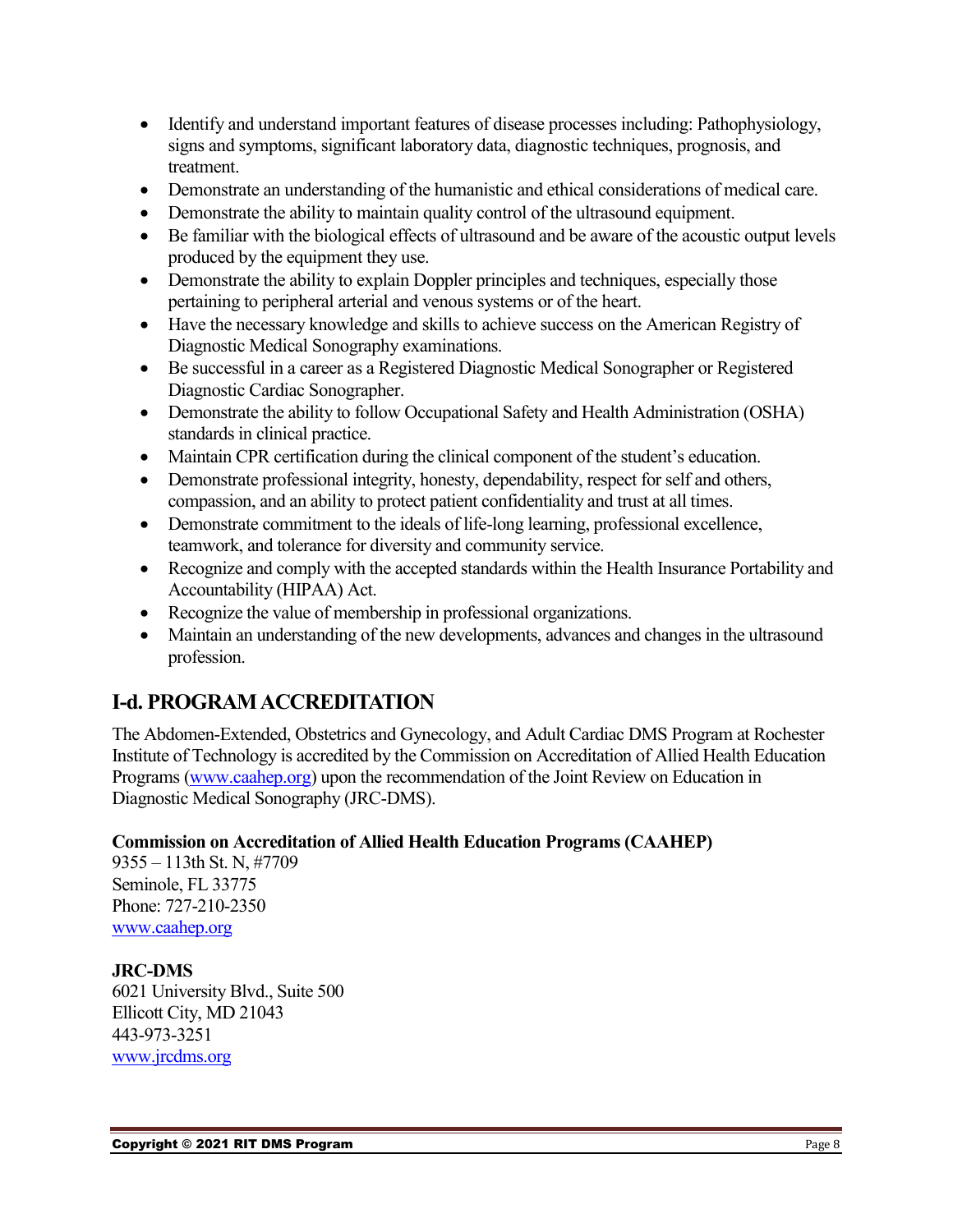### <span id="page-8-0"></span>**I-e. UNIVERSITY ACCREDITATION**

RIT is accredited by the [Middle States Commission on Higher Education \(MSCHE\).](https://www.msche.org/)

### <span id="page-8-1"></span>**I-f. CODE OF ETHICS FOR THE PROFESSION OF DIAGNOSTIC MEDICAL SONOGRAPHY**

The Society of Diagnostic Medical Sonography (SDMS) has published a Code of Ethics for the Diagnostic Medical Sonographers. As future sonographers it is important to be familiar with the professional Code of Ethics prior to assuming the sonographer responsibilities in the real world. The RIT Diagnostic Medical Sonography Program has adopted this Code of Ethics. Students are expected to be aware of, follow and adhere to the SDMS Code of Ethics. Any student who violates this Code of Ethics will be subject to disciplinary action referral to the University's Student Code of Conduct, or dismissal from the program.

### **Preamble**

The goal of this code of ethics is to promote excellence in patient care by fostering responsibility and accountability among diagnostic medical sonographers. In so doing, the integrity of the profession of diagnostic medical sonography will be maintained.

### **Objectives**

- To create and encourage an environment where professional and ethical issues are discussed and addressed.
- To help the individual diagnostic medical sonographer identify ethical issues.
- To provide guidelines for individual diagnostic medical sonographers regarding ethical behavior.

### **Principle I: In order to promote patient well-being, the diagnostic medical sonographer shall:**

- A. Provide information to the patient about the purpose of the sonography procedure and respond to the patient's questions and concerns.
- B. Respect the patient's autonomy and the right to refuse the procedure.
- C. Recognize the patient's individuality and provide care in a non-judgmental and nondiscriminatory manner.
- D. Promote the privacy, dignity and comfort of the patient by thoroughly explaining the examination, patient positioning and implementing proper draping techniques.
- E. Maintain confidentiality of acquired patient information, and follow national patient privacy regulations as required by the "Health Insurance Portability and Accountability Act of 1996 (HIPAA)."
- F. Promote patient safety during the provision of sonography procedures and while the patient is in the care of the diagnostic medical sonographer.

### **Principle II: To promote the highest level of competent practice, diagnostic medical sonographers shall:**

A. Obtain appropriate diagnostic medical sonography education and clinical skills to ensure competence.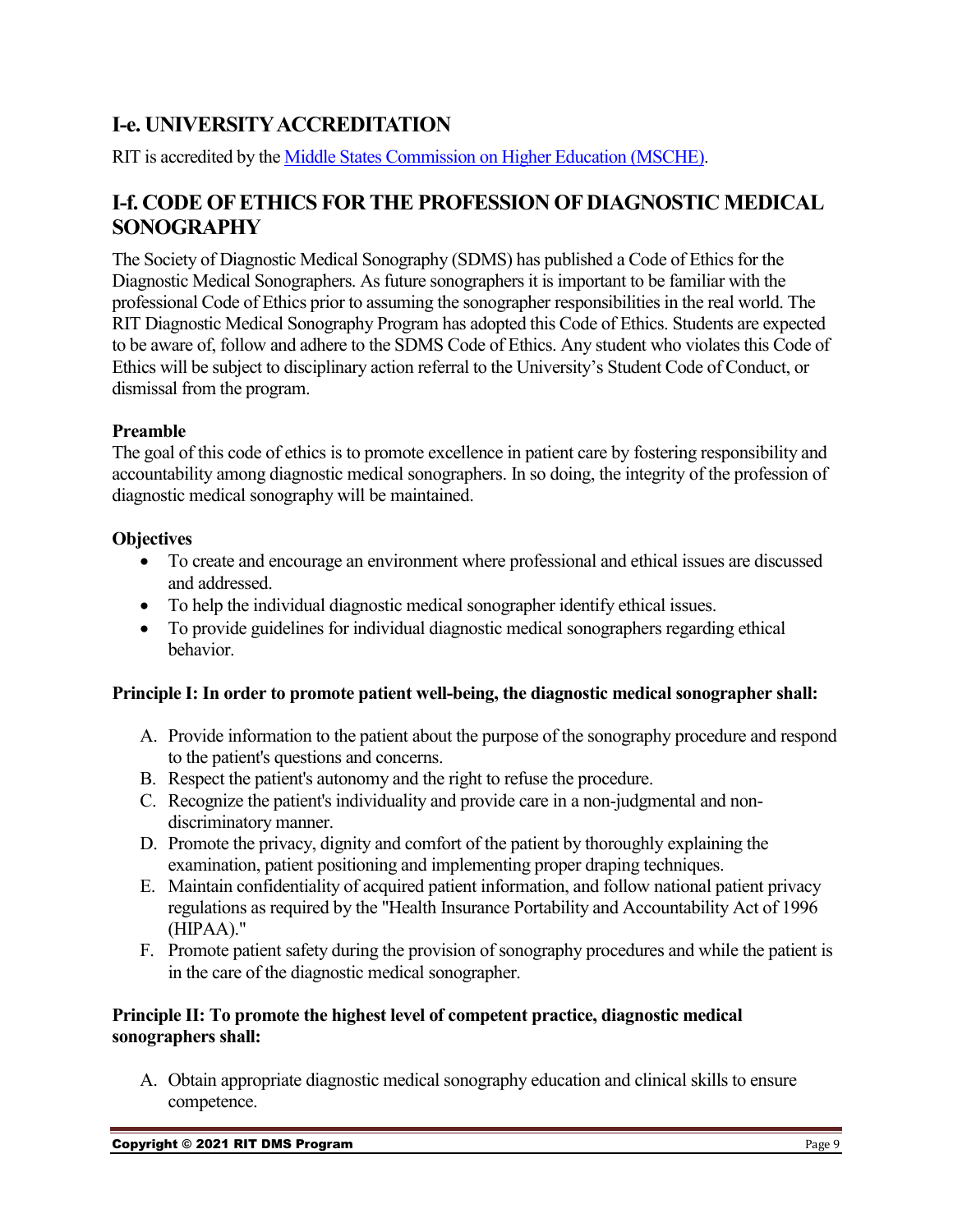- B. Achieve and maintain specialty specific sonography credentials. Sonography credentials must be awarded by a national sonography credentialing body that is accredited by a national organization which accredits credentialing bodies, i.e., the National Commission for Certifying Agencies (NCCA [https://www.credentialingexcellence.org/Accreditation/Earn-](https://www.credentialingexcellence.org/Accreditation/Earn-Accreditation/NCCA)[Accreditation/NCCA\)](https://www.credentialingexcellence.org/Accreditation/Earn-Accreditation/NCCA) or the International Organization for Standardization (ISO); [http://www.iso.org/home.html.](http://www.iso.org/home.html)
- C. Uphold professional standards by adhering to defined technical protocols and diagnostic criteria established by peer review.
- D. Acknowledge personal and legal limits, practice within the defined scope of practice [\(https://www.sdms.org/about/who-we-are/scope-of-practice\)](https://www.sdms.org/about/who-we-are/scope-of-practice), and assume responsibility for his/her actions.
- E. Maintain continued competence through lifelong learning, which includes continuing education, acquisition of specialty specific credentials and re-credentialing.
- F. Perform medically indicated ultrasound studies, ordered by a licensed physician or their designated health care provider.
- G. Protect patients and/or study subjects by adhering to oversight and approval of investigational procedures, including documented informed consent.
- H. Refrain from the use of any substances that may alter judgment or skill and thereby compromise patient care.
- I. Be accountable and participate in regular assessment and review of equipment, procedures, protocols, and results. This can be accomplished through facility accreditation.

#### **Principle III: To promote professional integrity and public trust, the diagnostic medical sonographer shall:**

- A. Be truthful and promote appropriate communications with patients and colleagues.
- B. Respect the rights of patients, colleagues and yourself.
- C. Avoid conflicts of interest and situations that exploit others or misrepresent information.
- D. Accurately represent his/her experience, education and credentialing.
- E. Promote equitable access to care.
- F. Collaborate with professional colleagues to create an environment that promotes communication and respect.
- G. Communicate and collaborate with others to promote ethical practice.
- H. Engage in ethical billing practices.
- I. Engage only in legal arrangements in the medical industry.
- J. Report deviations from the Code of Ethics to institutional leadership for internal sanctions, local intervention and/or criminal prosecution. The Code of Ethics can serve as a valuable tool to develop local policies and procedures.

### **Program Technical Standards**

All students in the Diagnostic Medical Sonography Program must possess the intellectual ability to learn, integrate, analyze, and synthesize data. They must have functional use of the senses of vision, hearing, and equilibrium. Students must have motor function capabilities to meet the demands of Diagnostic Medical Sonography education and the demands of patient care.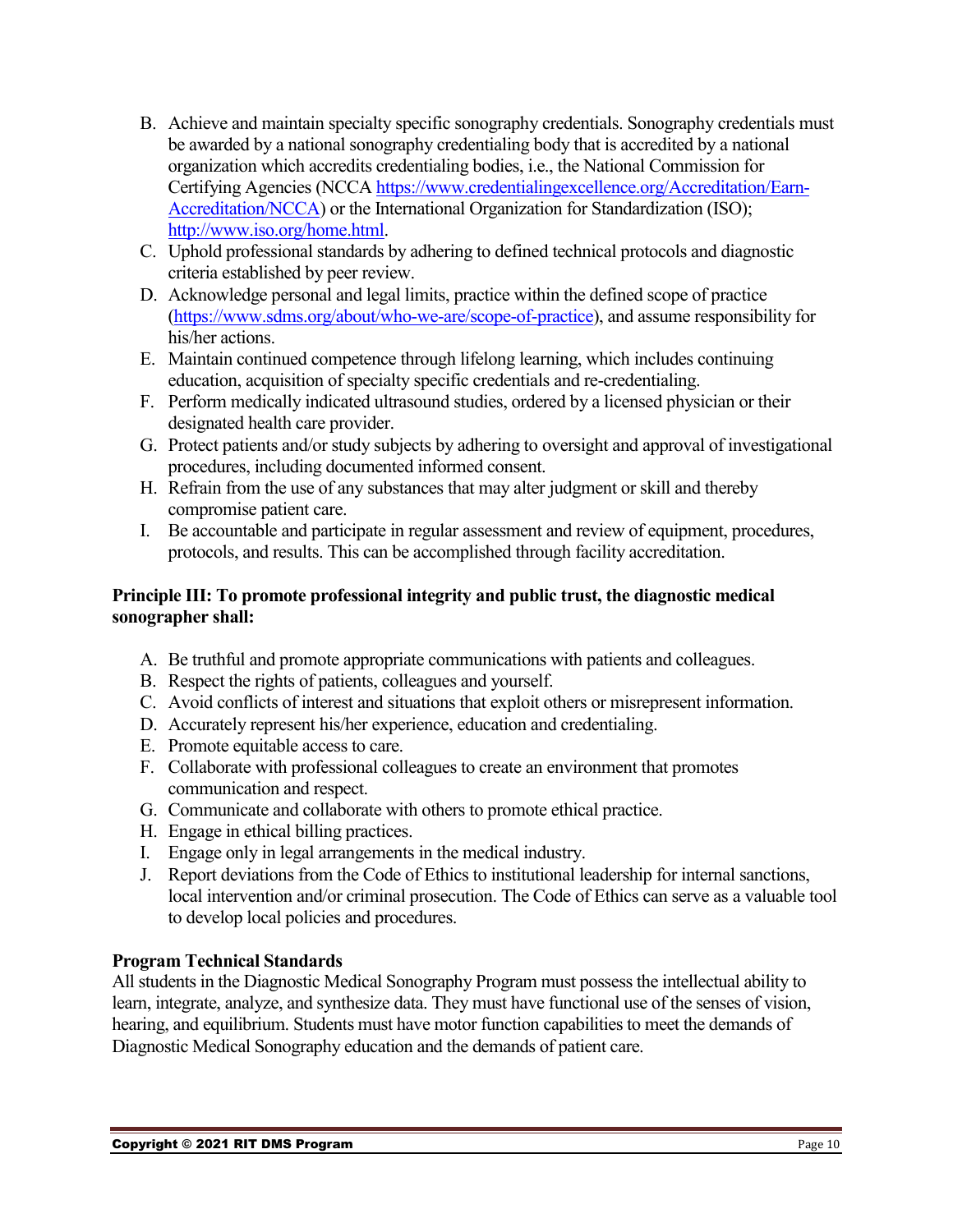#### **The Diagnostic Medical Sonography student must possess the following capabilities and skills listed below:**

#### **Observation skills:**

- The ability to observe is required for demonstrations, visual presentations in lectures and laboratories, laboratory evidence and microbiological cultures, microscopic studies of microorganisms and tissue in normal and pathologic states.
- The ability to discriminate among blacks, grays, and whites, and various color combinations that indicate blood flow on both display devices and recorded images (film and paper) is required for scan interpretation.
- A student must be able to observe patients accurately and completely, both at a distance and closely.

#### **Communication skills:**

- Students must be able to communicate effectively via speech, reading, and writing.
- Students should be able to hear and observe clinical staff and patients in order to elicit information, perceive nonverbal communications, describe changes in mood, activity and posture, and recognize and respond to an emergency or urgent situation.
- In addition to patient and clinical staff communication, the student must be able to communicate orally and in writing with physicians and other health care professionals.

#### **Motor skills:**

- Students should possess the ability for gross and fine motor function, manual dexterity, and physical strength to:
	- Apply general care & emergency treatment to patients
	- Help lift patients who may be unable to move themselves from wheelchairs or beds to the examination table and vice versa (up to 10-25 patients per day)
	- Lift and move objects (50 pounds or more routinely)
	- Manipulate (including pushing and pulling) ultrasound equipment, computers, and peripherals
	- Distinguish audible sounds:
	- Adequately view sonograms, including color distinctions
	- Work standing on his/her feet 80% of the time: Have full use of both, hands, wrists and shoulders involving the coordination of muscular movements, equilibrium, and sensation.

#### **Intellectual skills:**

- Conceptual, integrative, and quantitative abilities are required. Problem-solving is a critical skill demanded of sonographers and this requires all these abilities.
- Students must also be able to comprehend multi-dimensional relationships and the spatial relationships of anatomic structures.

#### **Behavioral and Social Attributes:**

- Students must be emotionally healthy.
- The student must be able to use his/her intellectual ability and exercise good judgment, to complete all responsibilities attendant to obtaining a quality ultrasound study and providing care to patients.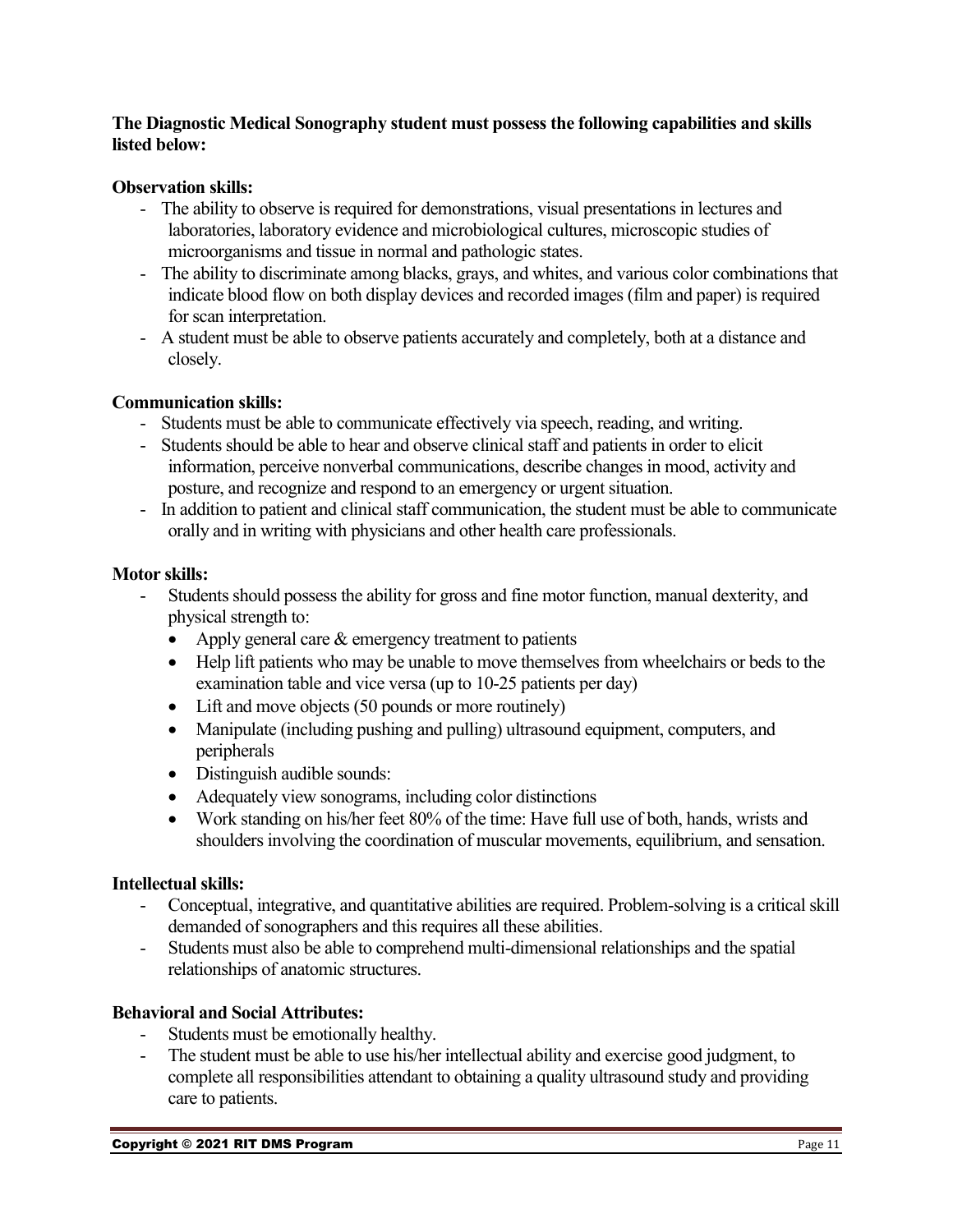- Students must be able to develop mature, sensitive, and effective relationships with patients and colleagues.
- Students must be able to tolerate physical and emotional stress and continue to function effectively.
- Students must possess qualities of adaptability, flexibility, and be able to function in the face of uncertainty.
- Students must accept constructive feedback/criticism from others and implement changes pertaining to the feedback provided.
- Students must have a high level of compassion for others, motivation to serve, integrity, and a consciousness of social values.
- Students must possess sufficient interpersonal skills to interact positively with people from all levels of society, and all ethnic and religious backgrounds.

While the above-mentioned abilities are required for the successful completion of program competencies, which are a component of the successful completion of the degree and certificate program requirements, it is highly important to note that the completion of program requirements does not guarantee eligibility to sit for the American Registry of Diagnostic Medical Sonography (ARDMS) examinations. Eligibility for taking the ARDMS examination(s) requires candidates to possess a good moral character. Conviction of misdemeanor or felony, suspension from the Program or University or guilty finding from the University's Academic Dishonesty Committee may indicate a lack of good moral character for ARDMS purposes. For more information regarding the eligibility to sit for ARDMS examination(s), a student may visit [https://www.ardms.org/.](https://www.ardms.org/)

The Diagnostic Medical Sonography Program encourages individuals with disabilities to apply. Individuals who may not meet one or more of the expectations presented in the Technical Standards are encouraged to communicate with the Program Director for further information. Moreover, the individual will be evaluated by the RIT Admissions Office and the Program Director to determine if reasonable accommodations can be made to ensure successful program requirement completion.

### <span id="page-11-0"></span>**I-g. SONOGRAPHY SAFETY/PROTECTION GUIDELINES**

#### **AIUM statement on bioeffects**

Safety in Training and Research

Diagnostic ultrasound has been in use since the late 1950s. There are no confirmed adverse biological effects on patients resulting from this usage. Although no hazard has been identified that would preclude the prudent and conservative use of diagnostic ultrasound in education and research, experience from normal diagnostic practice may or may not be relevant to extended exposure times and altered exposure conditions. It is therefore considered appropriate to make the following recommendation:

When examinations are carried out for purposes of training or research, the subject should be informed of the anticipated exposure conditions and how these compare with normal diagnostic practice.

#### **Prudent clinical use and Safety of Diagnostic Medical Sonography**

Diagnostic ultrasound has been in use since the late 1950s. Given its known benefits and recognized efficacy for medical diagnosis, including use during human pregnancy, the American Institute of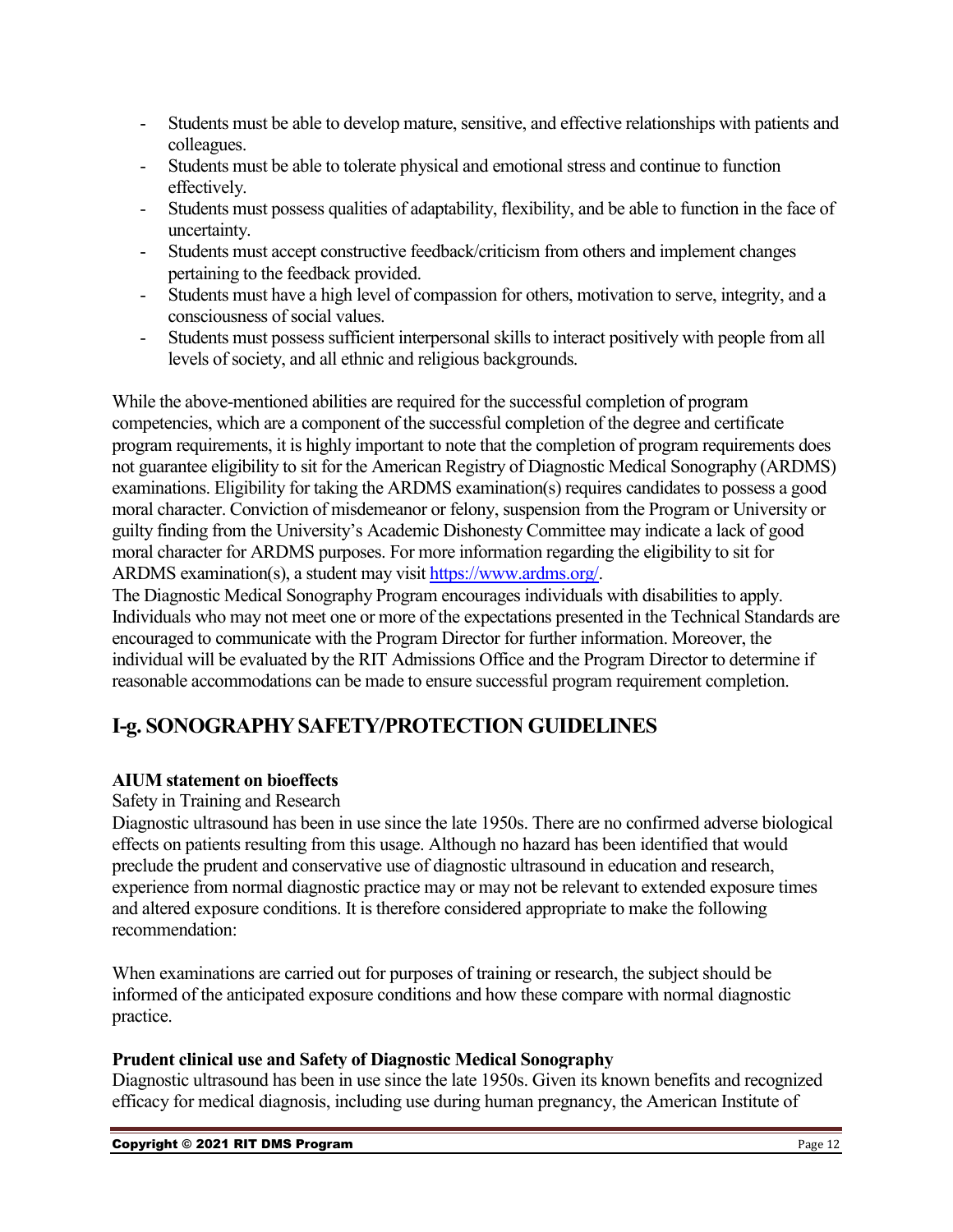Ultrasound in Medicine herein addresses the clinical safety of such use: No independently confirmed adverse effects caused by exposure from present diagnostic ultrasound instruments have been reported in human patients in the absence of contrast agents. Biological effects (such as localized pulmonary bleeding) have been reported in experimental mammalian systems at diagnostically relevant exposures, but the clinical relevance of such effects is either not significant or is not yet known. Increased outputs and time of exposure can increase the likelihood of bioeffects. Ultrasound should be used only by qualified health professionals to provide medical benefit to the patient. Ultrasound exposures during examinations should be as low as reasonably achievable (ALARA).

### **As low as reasonably achievable (ALARA) principle**

The potential benefits and risks of each examination should be considered. The as low as reasonably achievable (ALARA) principle should be observed when adjusting controls that affect the acoustic output and by considering both the transducer dwell time and overall scanning time. Practicing ALARA requires that users do all of the following:

- 1. Apply correct examination presets if built into the diagnostic ultrasound device. The review of manufacturer default presets for appropriateness is encouraged.
- 2. Adjust the power to the lowest available setting that provides diagnostic-quality images. If appropriate, reduce power at the end of each examination so the next user will start with the lowest acoustic output setting.
- 3. Monitor the mechanical index (MI) and thermal index (TI). Know the recommended upper limit of the MI, TI, and related duration limitations for the type of examination being performed.
- 4. Move/lift the transducer when stationary imaging is not necessary to reduce the dwell time on a particular anatomic structure. When possible, avoid fields of view that include sensitive tissues such as the eye, gas-filled tissues (lung and intestines), and fetal calcified structures (skull and spine).
- 5. Minimize the overall scanning time to that needed to obtain the required diagnostic information.

Always use ALARA (As low as reasonably achievable) standards when performing sonography.

I have read the Sonography Safety guidelines. I understand its content and agree to abide by the guidelines set forth during my enrollment at RIT.

#### **Sonography Safety/Protection Guidelines and Acknowledgement Form**

Sonography students are required to be aware of safety standards and guidelines when working in the scanning laboratory on campus or at any of the clinical affiliates. This form is evidence that all students enrolled in the Rochester Institute of Technology Diagnostic Medical Sonography Program are aware of protective measures for themselves, patients, family members and any other staff.

### <span id="page-12-0"></span>**I-h. PROGRAM STANDARDS**

Students enrolled in the Diagnostic Medical Sonography Program are expected to conduct themselves in an appropriate fashion at all times. The criteria for evaluating appropriate performance include, but are not limited to, demonstrating professional competencies and skills; adhering to the Diagnostic Medical Sonography Program's policies and procedures; displaying sensitivities to patient and to community needs; demonstrating ability to relate to peers, instructors, and other members of the health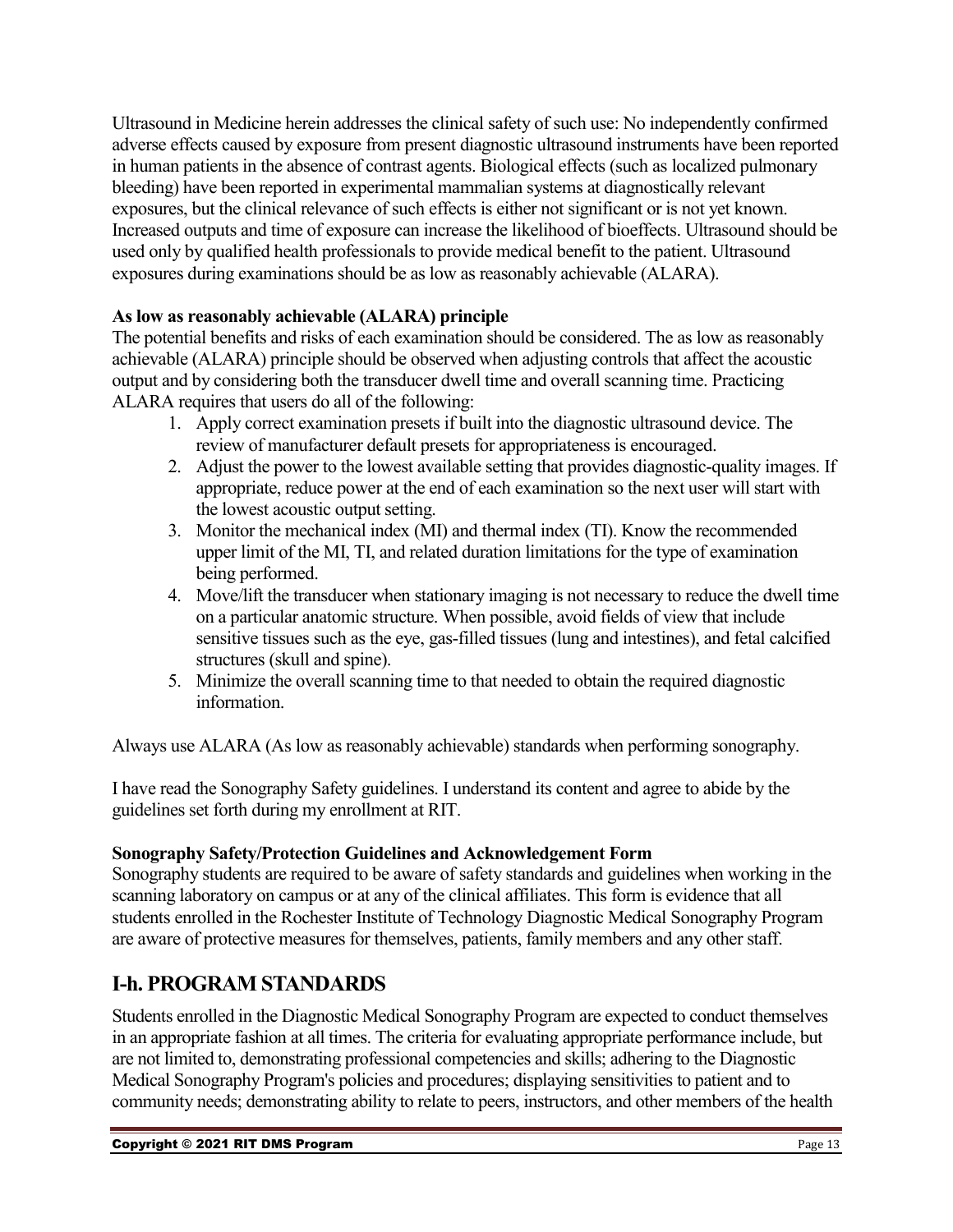care team; maintaining regular and punctual attendance in classes or in all professional settings; and maintaining acceptable physical appearance. These requirements for performance have been established to protect the rights of patients and communities, to foster the team concept in the delivery of health care, and to create a productive educational environment. Should a student be unable or unwilling to demonstrate these, he/she will be in violation of the program academic standards. Violation of any of these standards may be cause for dismissal from the program. Therefore, compliance with the following academic standards is essential:

- A. All program materials, documents and images are copyrighted and protected. It is illegal for students to share this information with others inside, or outside, of the college.
- B. The student shall assume as his/her primary responsibility for the health and safety of the patient.
- C. If there is any question or complaint concerning an assignment during a clinical activity, the student should discuss the problems with the individual assigned to supervise them, the preceptor or the program Clinical/Concentration Coordinator or Program Director. For further details, students must follow the Grievance policy in this Handbook and the academic policies at https://www.rit.edu/academicaffairs/policies manual/policies/student.
- D. The student shall state truthfully and accurately his/her student status in interactions with patients, health professionals, and other individuals.
- E. The student shall deliver needed health care service to patients without regard to race, age, sex, creed, sexual orientation, disability or health, marital status, veteran's status, socioeconomic status, political persuasion, or national origin.
- F. The student shall have ongoing communication with his/her clinical instructor as assigned, to safeguard and enhance the care of the patient and to ensure the development of his/her clinical and technical skills. *Students are not to assume primary or sole responsibility for patient care*. No student shall see, complete an examination, or discharge any patient without discussing the patient with the responsible clinical instructor or staff sonographer.
- G. The student shall conduct his/her self in a professional manner relating to patients, faculty, and professional staff. The student furthermore shall refuse to participate in, or conceal any, illegal or unethical practice or procedures.
- H. The student shall hold all privileged patient information in confidence, following HIPAA guidelines, unless they are required to release such information by law or the release of such information becomes necessary to protect the welfare of the patient or the community.
- I. The student shall perform only those procedures authorized by the clinical sites, service, preceptors, and the Program.
- J. The student shall not display obstructive, inappropriate, or disruptive behaviors towards another student, faculty member, clinical staff member, or especially, a patient via social and non-social media. In particular the student must be appropriately responsive to the requests of their instructors, faculty, and patient population.
- K. The student shall observe the specific rules and regulations of the clinical site as well.
- L. The student shall observe the SDMS Code of Ethics for the Diagnostic Medical Sonography Profession as stated in earlier sections.

In addition to program specific policies, the student shall abide with university policies, including, but not limited to, Code of Ethical Conduct and Compliance (the "Code"), university's [Core Values,](https://www.rit.edu/academicaffairs/policiesmanual/p040) [Honor Code,](https://www.rit.edu/academicaffairs/policiesmanual/p030) [Diversity Statement,](https://www.rit.edu/academicaffairs/policiesmanual/p050) [Commitment to Environmental Sustainability,](https://www.rit.edu/academicaffairs/policiesmanual/p060) etc.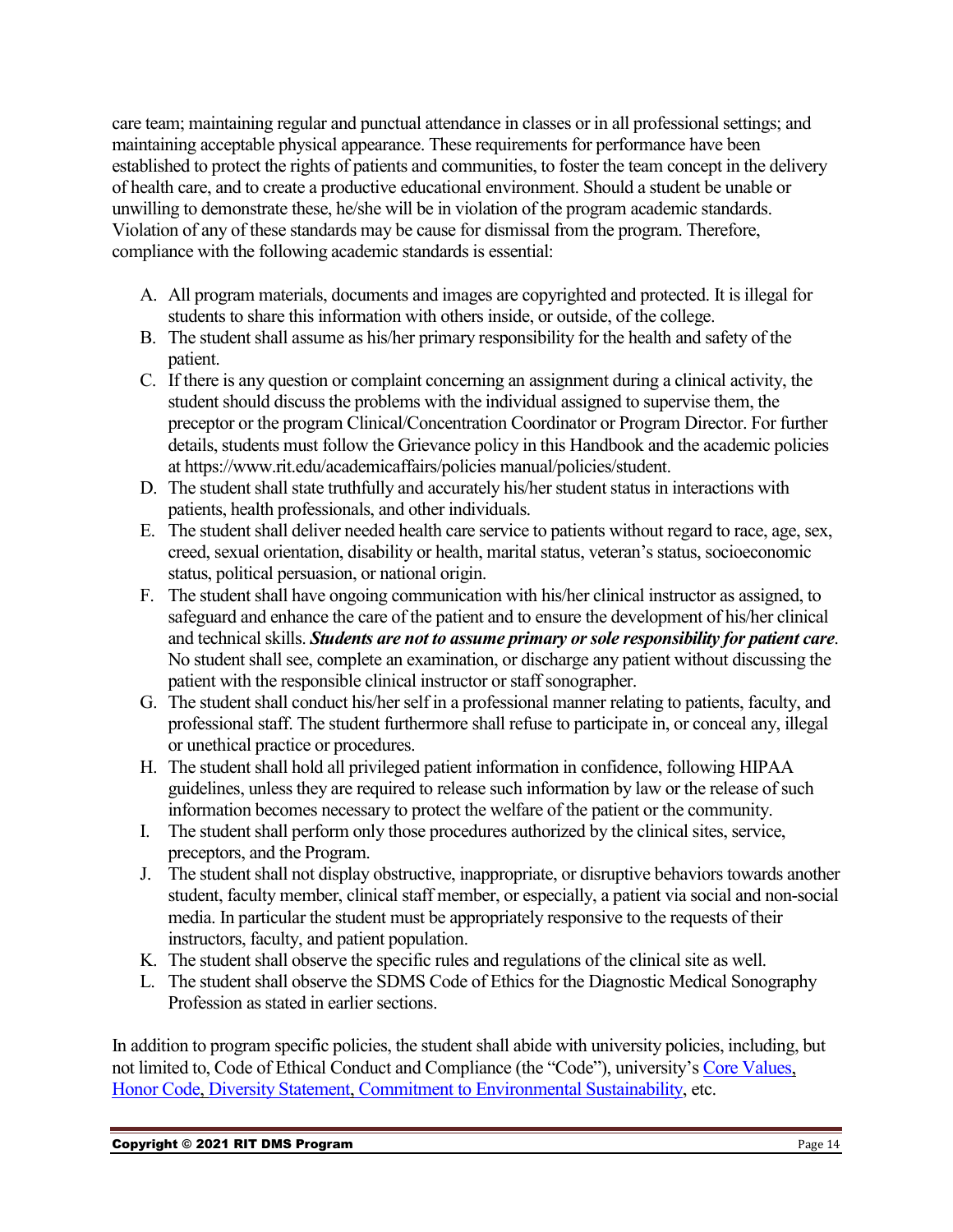## <span id="page-14-0"></span>**II. ACADEMIC POLICY**

The Diagnostic Medical Sonography Program Academic Policies & Procedures strictly adhere to that of the Rochester Institute of Technology Educational Policies and Procedures Manual in conjunction with the RIT Undergraduate Bulletin with the following clarifications and stipulations:

- Any student whose term or cumulative grade point average (see  $\overline{D5.0}$ -Grades, section G) falls below a 2.50 will be placed on probation.
- Any student who is on probation according to above and who is not removed from probation in the two succeeding terms (including summer session) in which credit is attempted will be suspended from program RIT for a period of one calendar year.
- Any student who has been placed on probation after having been removed from probation and whose cumulative grade point average is below 2.50 will be suspended.
- Any student who has been placed on probation after having been removed from probation and whose cumulative grade point average is 2.50 or above will be granted one term to be removed from probation before suspension from program and RIT.
- Any student whose term grade point average falls below 1.00 will be suspended from RIT for a period of one semester, at the minimum.
- Students who have been readmitted to program after having been suspended and then qualify for probation will be suspended from RIT.
- A suspended student cannot enroll in any credit or non-credit course at the university while on suspension.
- A suspended student may appeal a suspension decision. When a student is suspended from the program, he/she will receive a letter from the program director, providing the details about steps that can be taken to amend or appeal the situation. The Program allows for only **one** appeal during the entire student's enrollment time in the program. **NO EXCEPTIONS**.
- A suspended student will be required to satisfy specific academic conditions set forth by the program in order to be considered for readmission to the Program.
- A suspension may be waived upon written appeal to the Program Director. Final suspension waiver requires the Program Director and the Dean (or designee) approval.

A student may apply to the Office of Admissions for re-admission at the end of his/her suspension. Readmission to the Diagnostic Medical Sonography Program is not guaranteed and must be approved by the Dean of the College of Health Sciences and Technology and the Diagnostic Medical Sonography Program Director and on the basis of space availability.

-Students who are denied readmission due to lack of space may apply the following year without any guarantees for readmission.

- If a student drops out or fails to maintain good academic standing after readmission, he/she will not be considered for readmission again.

For more information on the RIT Academic Policy, students may visit: [http://www.rit.edu/academicaffairs/policiesmanual/sectionD/D5\\_1.html](http://www.rit.edu/academicaffairs/policiesmanual/sectionD/D5_1.html) <http://www.rit.edu/academicaffairs/policiesmanual/sectionD/D5.html>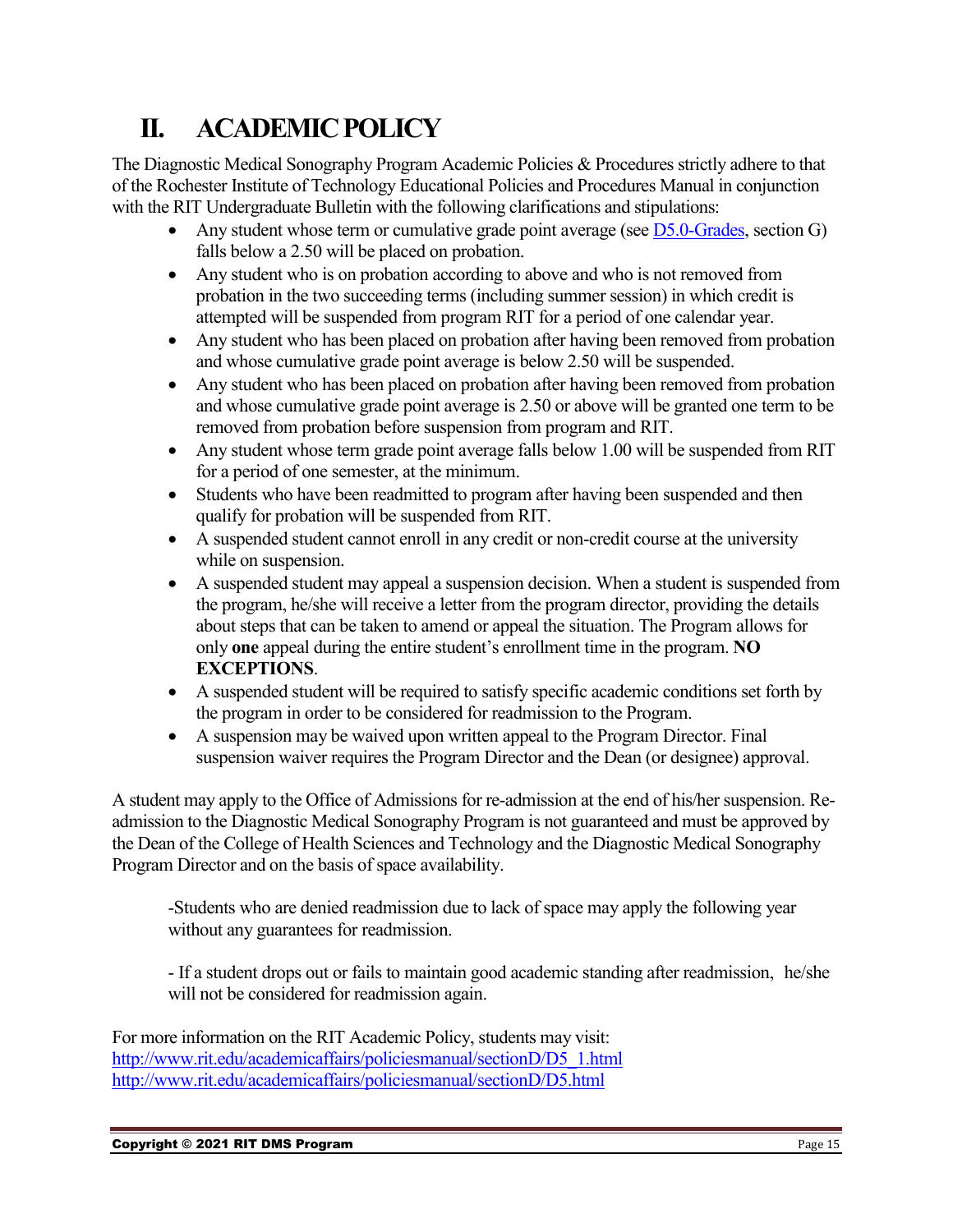### <span id="page-15-0"></span>**II-a. LEARNING DISABILITIES**

The Diagnostic Medical Sonography Program is committed to providing equal access to programs, services and physical facilities to students with disabilities. We strive to foster an environment where all students are welcomed, valued and respected. A student is required to notify Program Faculty/staff if he/she has been diagnosed and documented with a disability. The program is willing to meet any reasonable request for accommodation. The program will follow the policies set forth by the University and through its Disability Services Office (DSO). However, the responsibility remains with the student to provide relevant and recent written documentation from the DSO, that such a disability exists, as well as all recommendations by the DSO for helping the student. For more information, the student may visit [https://www.rit.edu/disabilityservices/.](https://www.rit.edu/disabilityservices/)

### <span id="page-15-1"></span>**II-b. GRADING POLICY**

The grading policy for most courses in the first two years is at the discretion of the instructor. RIT uses a +/- grading system upon which the program and university cumulative grade point averages are based and this can be seen by visiting:

[http://www.rit.edu/academicaffairs/policiesmanual/sectionD/D5.html.](http://www.rit.edu/academicaffairs/policiesmanual/sectionD/D5.html) The Diagnostic Medical Sonography Program adheres to the grading policy of the University with added stipulations.

### <span id="page-15-2"></span>**II-c. EXAMINATIONS**

All examinations (online or written) must be taken at the designated time. If special accommodations are needed to take the examinations, it must be arranged at a time outside the clinical and didactical time. A student must consult with the Program Faculty to obtain approval. *No exceptions.* **For further information regarding tests/examinations, refer to the Academic Dishonesty Policy.**

### <span id="page-15-3"></span>**II-d. EXAMINATION REVIEW**

Students may review examinations in the Program Faculty offices at a time that is agreed upon by both the student and Program Faculty. Original tests will not be allowed for review until RETAKES are completed.

### <span id="page-15-4"></span>**II-e. RETAKES**

All written tests with a score below 80% must be retaken, no exceptions. Retakes must be performed by a set deadline scheduled by Program Faculty. If the retake has met the program standards of 80% or higher, then up to 5 additional points will be awarded to the original test grade, not to exceed 80%. For example, if the original test grade is a 76% the student would receive an 80%. If the first retake attempt does not meet program requirements, the student must retake the exam again, however, the use of their book and notes is now permitted. If exam is not passed on its first retake, then it will be retaken every day consecutively until passed. If retake is not successfully passed by the determined deadline, the student must meet with faculty to discuss further consequences. No additional points will be added for retakes after the first attempt.

### <span id="page-15-5"></span>**II-f. PHYSICS BOARD**

All students will be required to sit for the National Certifying Physics (Sonography Physics and Instrumentation, SPI) examination prior to their graduation from the Program. It is required that all students take this examination no later than the first week of April of their internship year, unless an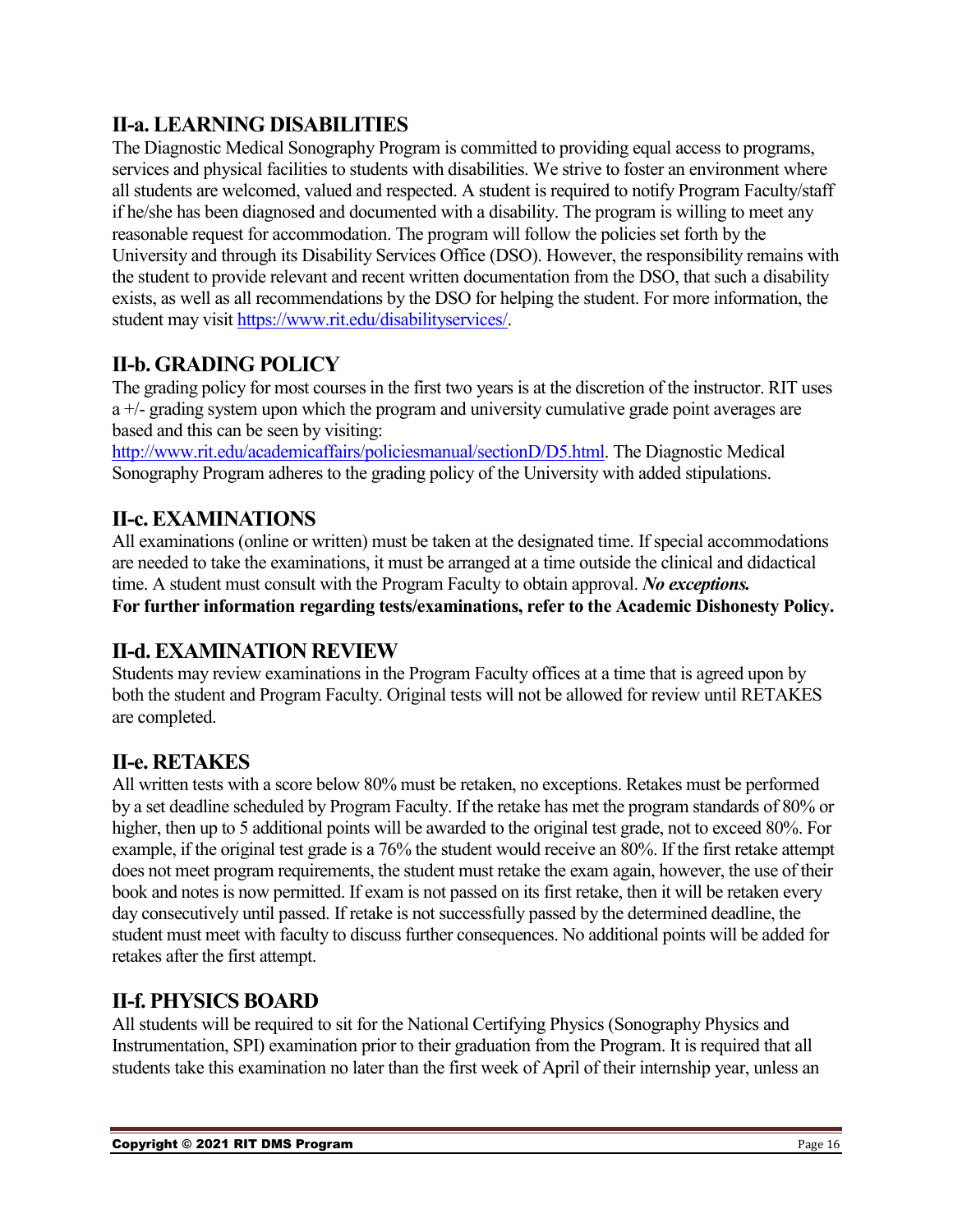exemption is approved by Program Faculty. All details and preparation for this examination will be added by the Program Faculty. *No exceptions*.

### <span id="page-16-0"></span>**II-g. ACADEMIC DISHONESTY**

The Rochester Institute of Technology does not condone any form of academic dishonesty. Any act of improperly representing another person's work as one's own is construed as an act of academic dishonesty. These acts include, but are not limited to, plagiarism in any form or use of information and materials not authorized by the instructor during an examination, fabrication or other forms of academic dishonesty which corrupt the learning process and demean the educational environment for all students.

The serious nature of this event is deemed extremely consequential within the Diagnostic Medical Sonography Program. Cheating and/or academic misconduct will not be tolerated in the Program. Sharing or disseminating protected materials, such as unpublished exams, written papers or assignments, C-print, taking pictures of tests, or verbally sharing exam material in the form of questions, answers, or content is considered a violation of academic policy and the Honor Code. Any act of Academic Dishonesty will incur the following consequences. After notifying and presenting the student with evidence of such misconduct, the instructor has the full prerogative to assign a lower grade, including an "F" for the offense itself or for the entire course. If after careful review of the evidence, the instructor decides that the student's actions are indeed misconduct and warrant a penalty, the instructor will add a letter to the student's file with a copy sent to the student, Program Director and the Dean documenting the offense. Depending on the seriousness of the offense, the student may also be brought before the Academic Conduct Committee of the College, and may face academic suspension or dismissal from the Program and the University The student has the right to appeal any disciplinary action as described in section D17.0 "Academic Conduct and Appeals Procedures" and D18.0 "RIT Student Conduct Process" of the University Policies and Procedures Manual.

### <span id="page-16-1"></span>**II-h. ACADEMIC ADVISING/COUNSELING**

*"Academic advising is integral to fulfilling the teaching and learning mission of higher education. Through academic advising, students learn to become members of their higher education community, to think critically about their roles and responsibilities as students, and to prepare to be educated citizens of a democratic society and a global community. Academic advising engages students beyond their own world views, while acknowledging their individual characteristics, values, and motivations as they enter, move through, and exit the institution."*- The National Academic Advising [\(http://www.nacada.ksu.edu\)](http://www.nacada.ksu.edu/)

The Program has a professional academic advisor who is available to assist students, as well as to mentor and monitor students throughout their stay at RIT. A professional academic advisor is assigned to each and every student in the Program. The academic advisor holds walk in hours during the week in her office, where the student can swing by and get assistance without an appointment. The academic advisor for the Program is Chelsea Church. Her email is  $\frac{\text{ckciao}(a)}{\text{rit.edu}}$ , phone number is 585-475-6223, and she is located in CBT-1182.

Students must meet with the academic advisor before registering for classes. Each semester this will help students avoid any unnecessary course work and/or delay completion of the program. For more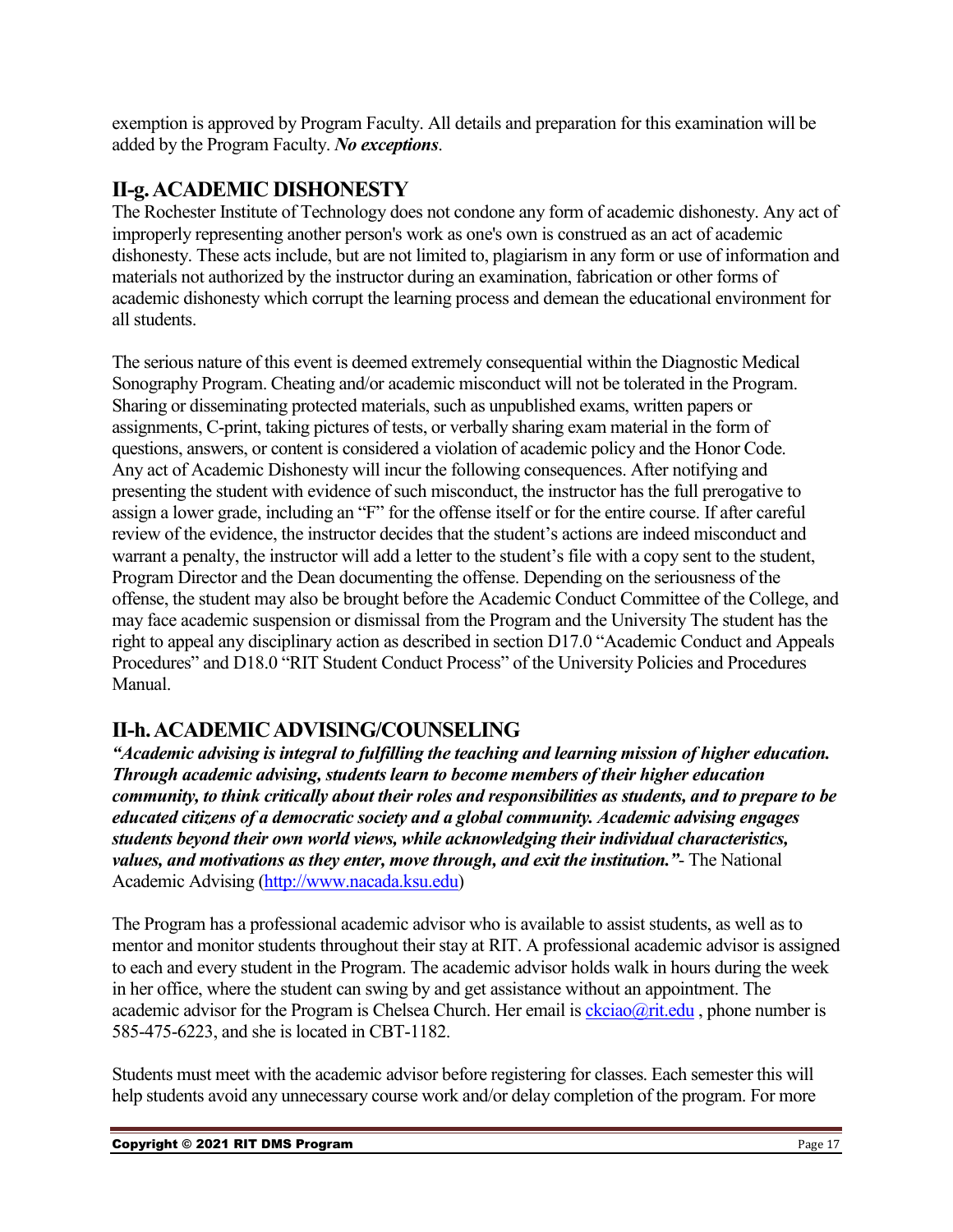information on the University Advising, students may visit: <https://www.rit.edu/academicaffairs/advising/>

The Clinical Instructor and the Staff Sonographers evaluate students at each clinical site. Written evaluations are completed by the Staff Sonographers and Clinical Instructors and reviewed by the Clinical/Concentration Coordinator and Program Director. The Program Director and/or the Clinical/Concentration Coordinator will counsel students individually. Strengths, weaknesses, and ways to improve will be identified and discussed with the student.

The Program Faculty understandd that university life can be one of excitement and self-discovery. At the same time, it can generate academic, emotional, personal, social, and even financial concerns. Although not uncommon, at times these concerns can make it difficult to succeed or function while at the university. Counseling is an excellent way to address such issues, to learn more about yourself and others, to develop new life skills, and to explore and gain insight, understanding and acceptance. Information regarding the counseling services at RIT can be seen at: <https://www.rit.edu/studentaffairs/counseling/>

### <span id="page-17-0"></span>**II-i. ACADEMIC GRIEVANCE**

The College of Health Sciences and Technology has developed definite procedures that are to be followed either in case a student believes that a faculty member has improperly evaluated his/her work or has infringed upon his/her academic freedom, or in case any member of the academic community believes that a particular student has performed an act of academic or behavioral dishonesty or misconduct. Any student who feels that they have not been treated properly in any way needs to attempt to correct the situation with the individual(s) directly involved first. It is sincerely hoped that students will never be involved in this procedure; but if students are, the Program Director will familiarize students with the specifics of this policy. See Rochester Institute of Technology for details & procedures which can be found on the website

<https://www.rit.edu/academicaffairs/policiesmanual/d180>

### <span id="page-17-1"></span>**II-j. DEGREE REQUIREMENTS**

### <span id="page-17-2"></span>**Bachelor of Science, Abdominal Sonography-Extended, OBGYN (Abdominal-Extended Sonography and OBGYN Sonography)**

Candidates for the Bachelor of Science degree in Diagnostic Medical Sonography of the College of Health Sciences and Technology must satisfy the following requirements:

- The student must have made full payment or satisfactory adjustment of all financial obligations to the University.
- The student must have successfully completed a minimum of 125 semester credit hours, with a minimum of 59 taken in residence at the University in the College of Health Sciences and Technology.
- The student must have a cumulative program grade point average of at least **2.50**.
- The student must have successfully completed a minimum of two Wellness classes if entering as a first; or if entering as a transfer student, the number of wellness courses must be successfully completed or transferred into the program; or, the student must qualify for one of the exceptions to the physical education policy as described in the RIT Official Bulletin. The program will **determine** and make decisions regarding transfer of health, wellness or activity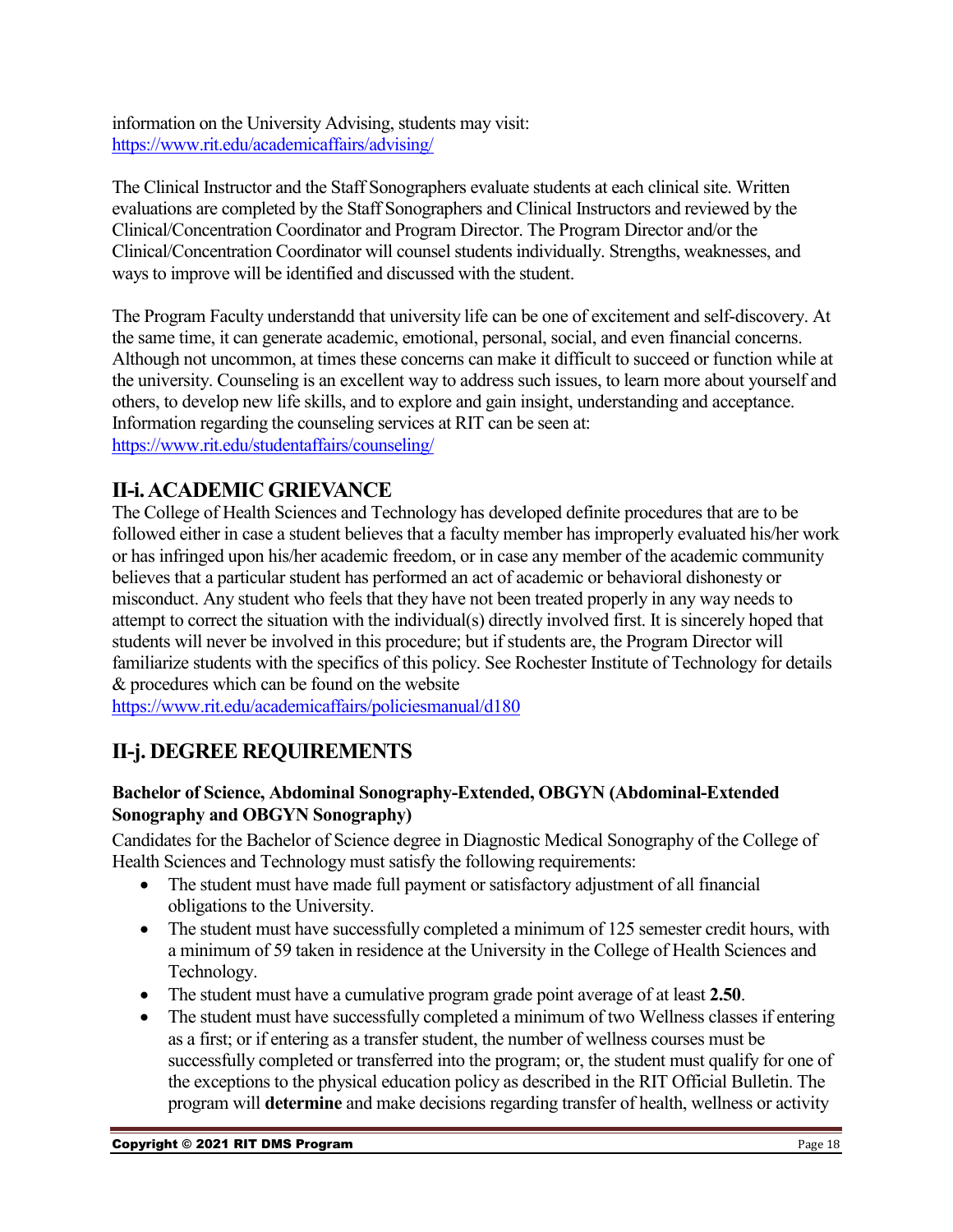courses. For more information and special circumstances, students may contact the Student Life Center representative at the Hale-Andrews Student Life Center, HAC/1212, telephone 475-2620 or visit [https://www.rit.edu/facilities/hale-andrews-student-life-center-slc.](https://www.rit.edu/facilities/hale-andrews-student-life-center-slc) The student must have completed the YearOne course. The YearOne class serves as an interdisciplinary catalyst for first-year students to access campus resources, services and opportunities that promote self-knowledge, leadership development, social responsibility and life skills awareness and application. YearOne is also designed to challenge and encourage first-year students to get to know one another, build friendships and help them become an integral part of the campus community. For more information, the student may visit <https://www.rit.edu/studentlife/year-one-programs>

- The student must have successfully completed the writing requirement as described by the Institute and the Diagnostic Medical Sonography Program. For more information, the student may visit [http://www.rit.edu/programs/undergraduate-graduation-requirements.](http://www.rit.edu/programs/undergraduate-graduation-requirements)
- The student must have successfully completed the specific course requirements, or equivalents, as described in the Diagnostic Medical Sonography Program curriculum.
- The student must have successfully demonstrated consistent safety, ethics, professionalism, and satisfactory punctuality and participation in classes, clinical internship and laboratories.
- The student must have successfully completed the Health Form/Update and CPR prior to the start of the clinical rotations/internship.
- The student must have successfully completed the clinical internship and all associated requirements.
- The student must provide the Program post-graduation contact information prior to graduation.

### <span id="page-18-0"></span>**Certificate Option (Abdominal Sonography-Extended and, OBGYN Sonography or Adult Cardiac Sonography)**

Candidates for the Certificate in Diagnostic Medical Sonography of the College of Health Sciences and Technology must satisfy the following requirements:

- The student must have made full payments or satisfactory adjustment of all financial obligations to the University.
- The student must have successfully completed a minimum of 53 (Abdominal Sonography-Extended, OBGYN Sonography) or 42 (Adult Cardiac Sonography) semester credit hours.
- The student must have a cumulative program grade point average of at least **2.50**.
- The student must have successfully completed the writing requirement as described by the University and the Diagnostic Medical Sonography Program. For more information, the student may visit [http://www.rit.edu/programs/undergraduate-graduation-requirements.](http://www.rit.edu/programs/undergraduate-graduation-requirements)
- The student must have successfully completed the specific course requirements, or equivalents, as described in the Diagnostic Medical Sonography Program curriculum.
- The student must have successfully completed the Health Form/Update prior to the start of the clinical rotations/internship.
- The student must have successfully demonstrated consistent safety, ethics, professionalism, and satisfactory punctuality and participation in classes, clinical internship and laboratories.
- The student must have successfully completed the clinical internship and all associated requirements, including clinical competencies.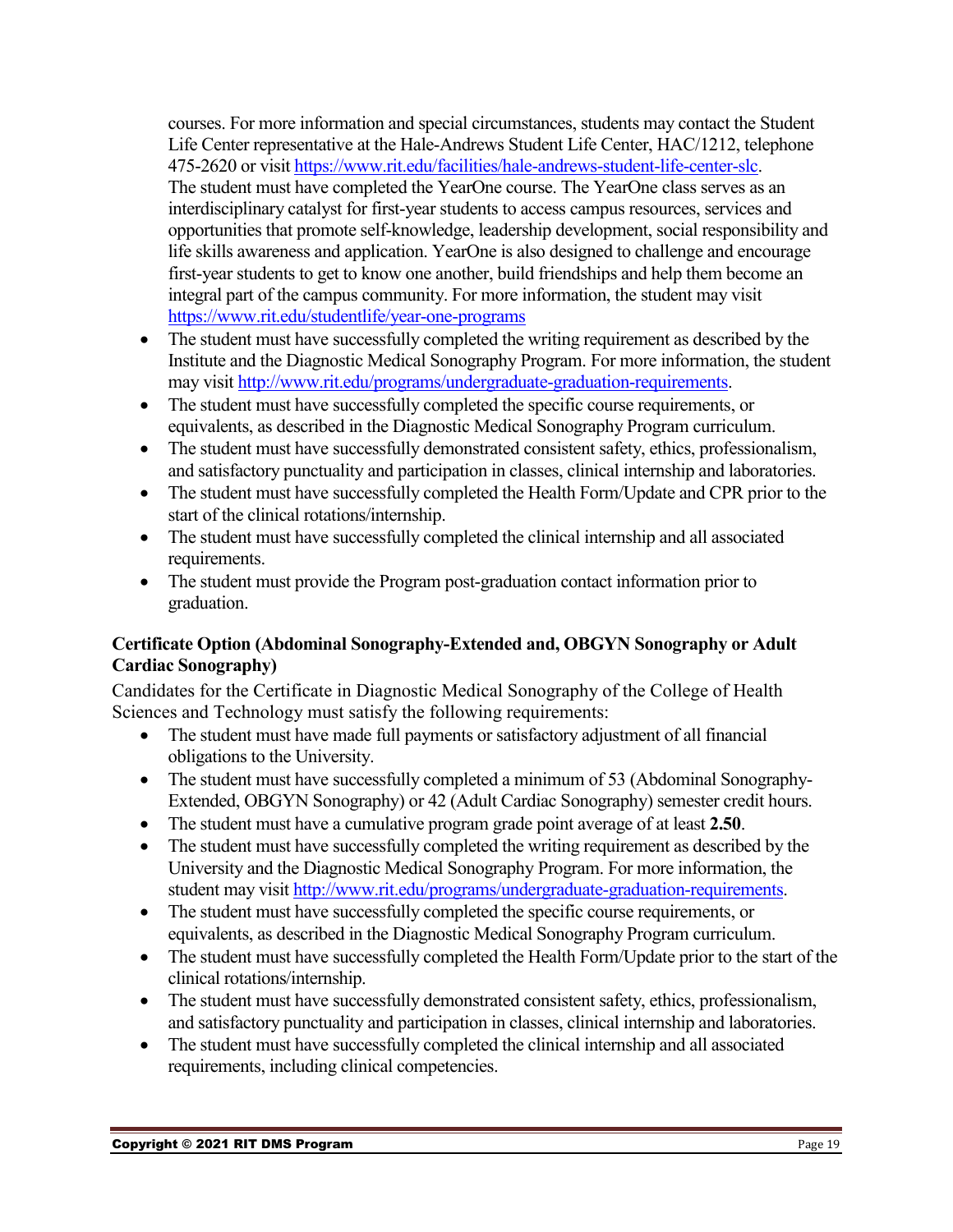• The student must provide the Program post-graduation contact information prior to graduation.

### <span id="page-19-0"></span>**II-k. PROGRAM PROGRESSION**

Matriculated students in the Diagnostic Medical Sonography Program must complete all academic requirements to progress onto the appropriate academic year. Once matriculated into a class year, students are permitted to take a limited number of courses at another institution during the summer, pending Diagnostic Medical Sonography Program Director approval. It is, however, important that students take core science courses at RIT to ensure a consistent educational experience. Students are not permitted to skip class years once matriculated in the Diagnostic Medical Sonography Program.

### **Upward progression meetings**

Moving from the third (didactic) year to the fourth (clinical) year of the BS degree and from 1st to 2nd in the certificate options of the Diagnostic Medical Sonography education is a major transition as students embark on their year of clinical rotations. At the end of the third year (BS) or 1st year (certificate), all Diagnostic Medical Sonography students will meet with Program Faculty. Attendance at this meeting is mandatory. This interview/meeting is designed to provide students with personal insights, reflections, and thoughts regarding their professional development and overall professionalism as they have progressed through the program-to-date. The Program Faculty will share student strengths and areas of improvement by which the student can expand upon during the clinical internship.

### <span id="page-19-1"></span>**II-L. PRE-CLINICAL DIDACTIC AND LABORATORY PERFORMANCE POLICY**

The grading policy for Scanning laboratories examinations and other related ultrasound courses is as follows:

| A             | Above 95 %    |
|---------------|---------------|
| A-            | $90 - 94\%$   |
| $B+$          | $87 - 89\%$   |
| B             | $83 - 86\%$   |
| $B -$         | $80 - 82\%$   |
| $C+$          | $77 - 79\%$   |
| $\Gamma$      | $73 - 76\%$   |
| $\mathcal{C}$ | $70 - 72\%$   |
|               | $60 - 69\%$   |
| Е             | Below 60 $\%$ |

Students must have a minimum of 80% to successfully complete the courses. If a student fails to maintain 80% on any examination the student will need to take a make-up examination and as determined by course instructor, to ensure adequate competency in the designated material. The makeup examination will be given at an assigned time specified by Program Faculty. **The initial failed examination score will be the numerical value which will be used in the final grade calculation, (With the exception of the retake policy).**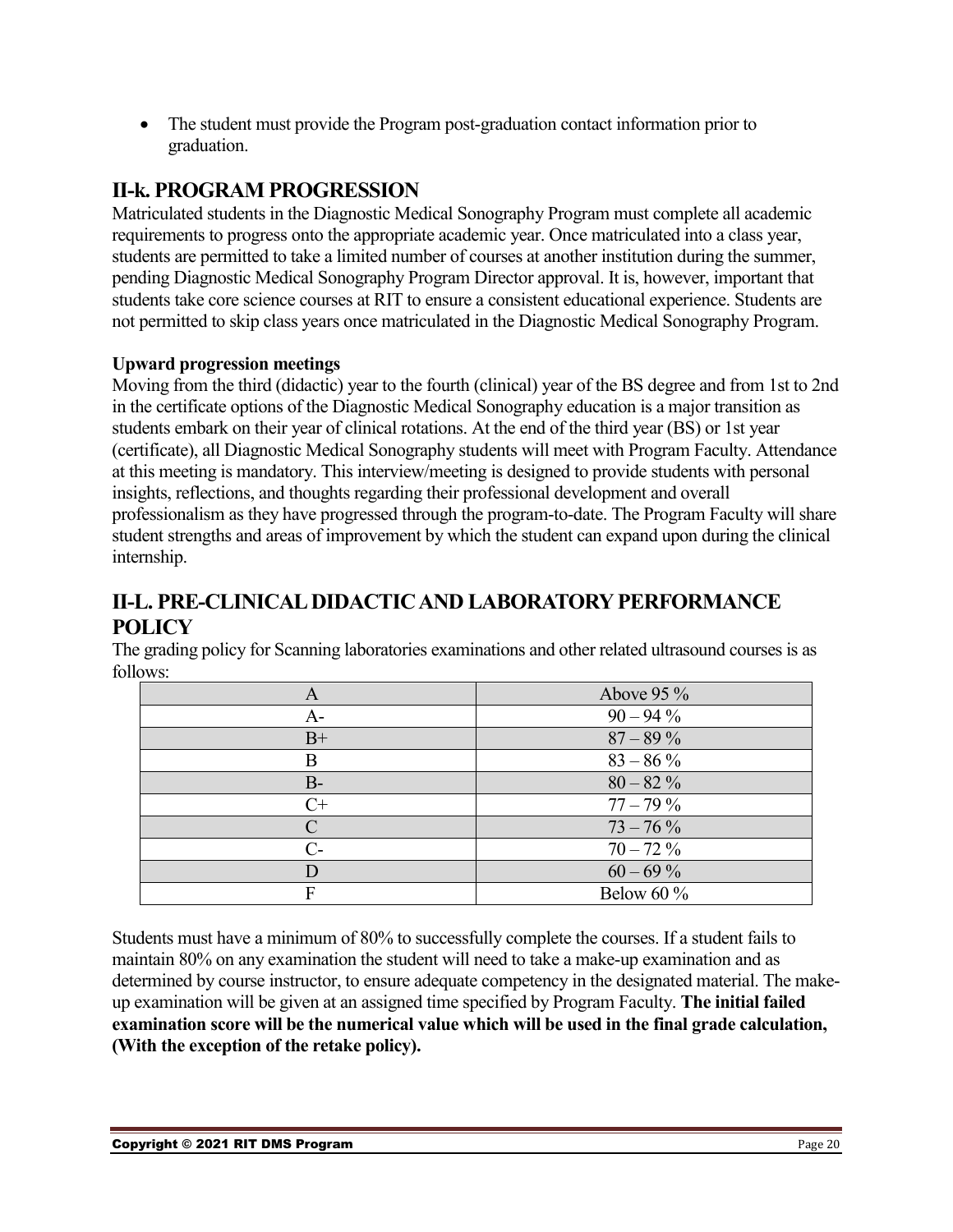If a student fails (<80%) the make-up examination, the student will appear before the Program Faculty to discuss specific academic options. If it is determined that the student should not continue in the Program, the student will be offered a change of program into any RIT Program for which he/she is qualified and/or accepted.

If a student fails  $(\leq80\%)$  two or more examinations in a particular course, the student will appear before the Program Faculty to discuss specific academic options. If it is determined that the student should not continue in the program, the student will be offered a change of program into any RIT program for which he/she is qualified and/or accepted.

#### **Pre-clinical practical/competency examinations**

The practical portion of this program is much different than the written portion. There are skills that must be proficiently learned in the ultrasound scanning laboratories before students are entitled to enter the clinical rotation stage of the Diagnostic Medical Sonography program. These skills will be practiced during the fall and spring semesters of the Ultrasound Scanning laboratories by performing pre-clinical competencies. Each pre-clinical competency/practical must be passed. The Clinical/Concentration Coordinator and laboratory instructors will meet with students informally and formally once a semester and/or as needed and discuss the student's progress and provide appropriate recommendations.

At the end of each semester, the students will also have their scanning and technical skills evaluated through the performance of a complete pre-clinical competency/practical. A pre-clinical competency/practical evaluation/rubric will be provided to students at the beginning of the appropriate semester. These evaluations are graded and discussed with the students.

If the student fails to pass **all** the pre-competencies/practicalsincluding the final pre-clinical complete competency/practical, he/she will be given one more chance to correct the problem. More details can be seen under **Evaluation** of Pre-Clinical Competencies (Practicals) Examinations.

#### **Evaluation of the skills necessary in order to be permitted into the clinical rotation stage of the Diagnostic Medical Sonography Program:**

Failure to pass or meet the minimum required skills needed to enter the clinical stage of the program will result in the student not being allowed to continue in the program and into their clinical rotation stage. Students must demonstrate the necessary skills and techniques in order to advance into the clinical phase of the program. These minimal skills could include, but not limited to:

• Understanding of the knobology of the ultrasound machine. This could include, but not limited to: Name field M-mode Applications Calculation package Transducer Biopsy Guide Freeze Persistence Cine Log Compression Print Postprocessing Measurements Preprocessing Annotationst Image storage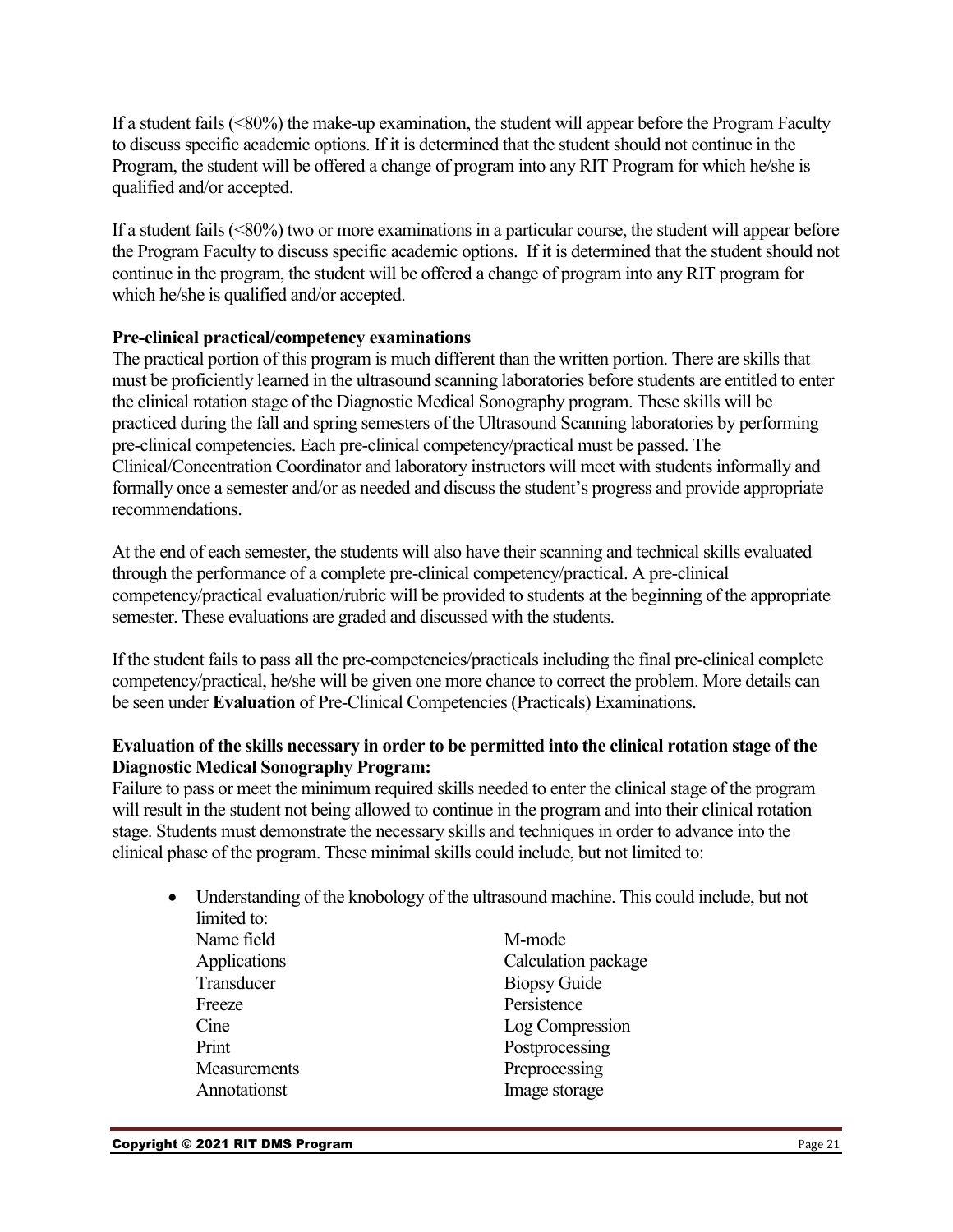| Depth              | Spectral Waveforms         |
|--------------------|----------------------------|
| Focal zone         | Zoom/magnification         |
| Overall gain       | <b>Color Doppler</b>       |
| <b>TGC</b>         | Power Doppler              |
| Multi Hertz        | Harmonics                  |
| Compound imaging   | Hemodynamics of blood flow |
| Acoustic artifacts | Other                      |
|                    |                            |

• Scanning Techniques

Many different scanning techniques are taught during the course of the scanning laboratories of the  $3<sup>rd</sup>$  year for the BS degree and 1st year of the certificate programs. These techniques are found in the Ultrasound Scanning Principles and Protocols textbook, required for the abdomen, small parts, vascular, OBGYN studies and optional for the Cardiac studies, as well handouts that are given throughout the year. These techniques include, but are not limited to:

- Transducer selection
- Application selection
- Patient preparation
- Patient positioning
- Breathing techniques
- Scanning windows
- Understanding and Memorization of Basic Scanning Protocols.

These are the basics that are used to complete the examinations that are taught during the 3rd year for BS degree students and 1st year of the certificate in the ultrasound scanning laboratories. These protocols must be recalled, stated, and followed by the student during the scanning sessions and examinations. They must be in a logical sequence that is easily followed by a sonography instructor or Clinical/Concentration Coordinator who is observing, reviewing and evaluating students during and after the performance of ultrasound examinations.

• Clinical Write Up of Diagnostic Information

It is the goal of this program to produce compassionate, well-rounded,and welleducated sonographers who will play an integral role in the diagnostic process. In order to do this, it is necessary that studentscandidates for the clinical rotations understand both the scanning skills necessary to produce diagnostic quality images and being able to utilize proper sonographic reporting methodology. This includes, but it is not limited to:

- Abdomen-Extended
- Small Parts
- OB/GYN
- Vascular (when necessary)
- Cardiac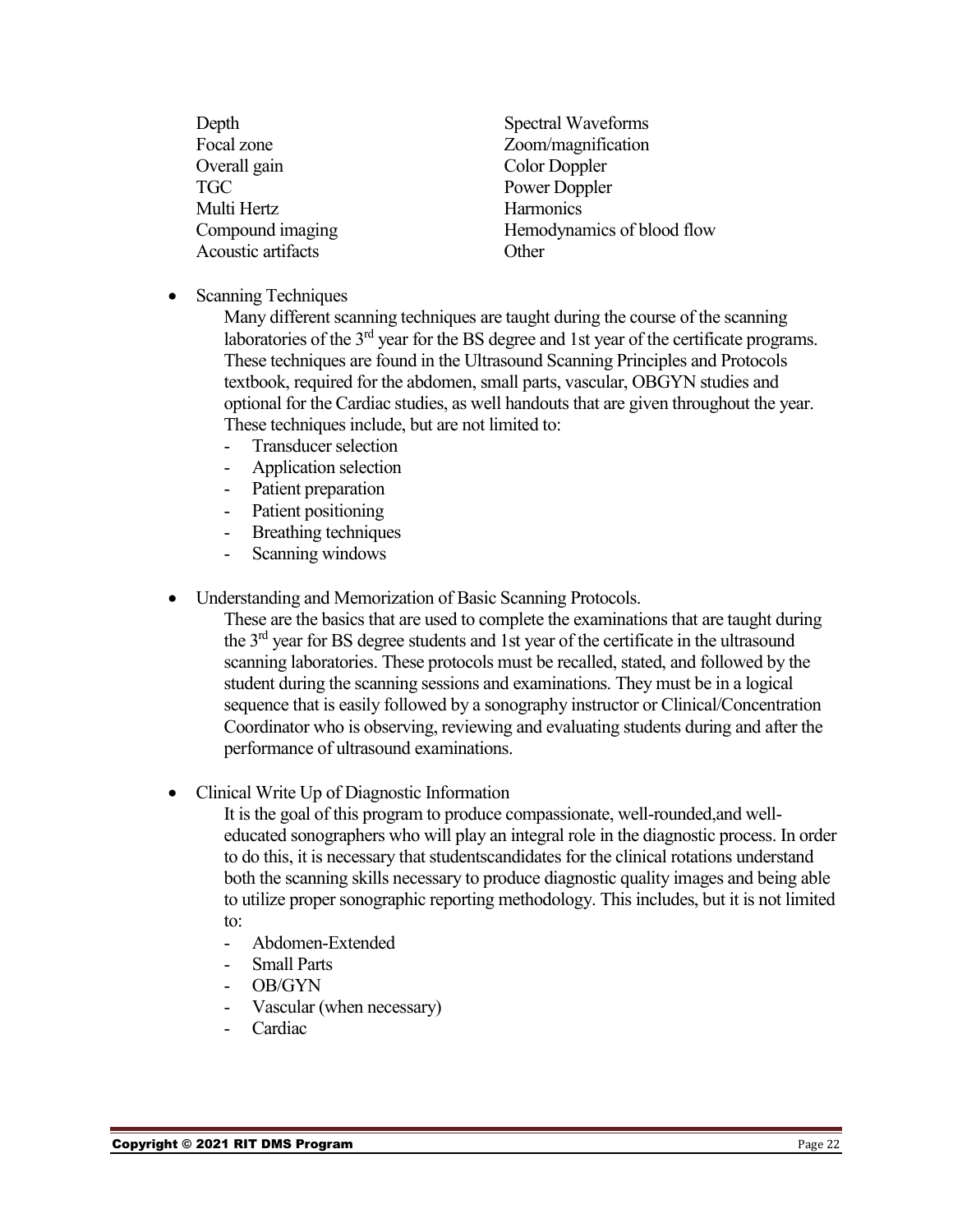- Patient Care and Interaction
	- This aspect of the profession is highly crucial, integral and important. Student must demonstrate a caring, empathetic and non-selfish attitude. Undoubtedly, patient care and interaction encompass many facets. The tasks that are focused on during the preclinical competencies are as follow:
	- Ability to obtain accurate medical history which is relevant to the exam being performed
	- Ability to communicate effectively and efficiently
	- Ability to report medical findings to appropriate medical staff in a logical, professional manner
	- Ability to assist the patient in the necessary areas to get on and off the examining table, properly dressed or undressed (as needed) and meet their non-ultrasound related needs, such as toiletry, etc.
- Ergonomics Techniques

This aspect of the profession is highly crucial, integral and important. Student must demonstrate knowledge and application of the ergonomics techniques.

- Safety and Infection Control The student must demonstrate knowledge and application of types and methods of safety and infection control.
- Medical and Sonographic Terminology The student must demonstrate knowledge of medical and sonographic terminology.
- Biological Effects and ALARA Principle The student must demonstrate knowledge and application of biological effects, including ALARA principle.
- Cross-Sectional Relational Anatomy
	- This is an area where the classroom knowledge must be brought over into the clinical setting and used to obtain diagnostic quality images. It will be necessary for all candidates students to be able to relate the textbook work and knowledge that they have learned in various (cross-sectional) anatomy classrooms into the actual scanning of the patient. The student will be required to scan patients chosen by instructors and to be able to identify the anatomy seen on the images, both in real time or on a still images. They must be able to describe what they are looking at using accurate ultrasound terminology (which will be provided to every student as a part of the fall semester, or any time there after upon request from the Clinical/Concentration Coordinator or Program Director).

#### **Evaluation of Pre-Clinical Competencies (Practicals) Examinations**

Requirements for Pre-Clinical Competency/Practical Examinations:

• Be able to demonstrate appropriate relational and structural anatomy in a logical order, including all of the required images that are stated on the competency/practical sheet and the protocols provided by the instructor.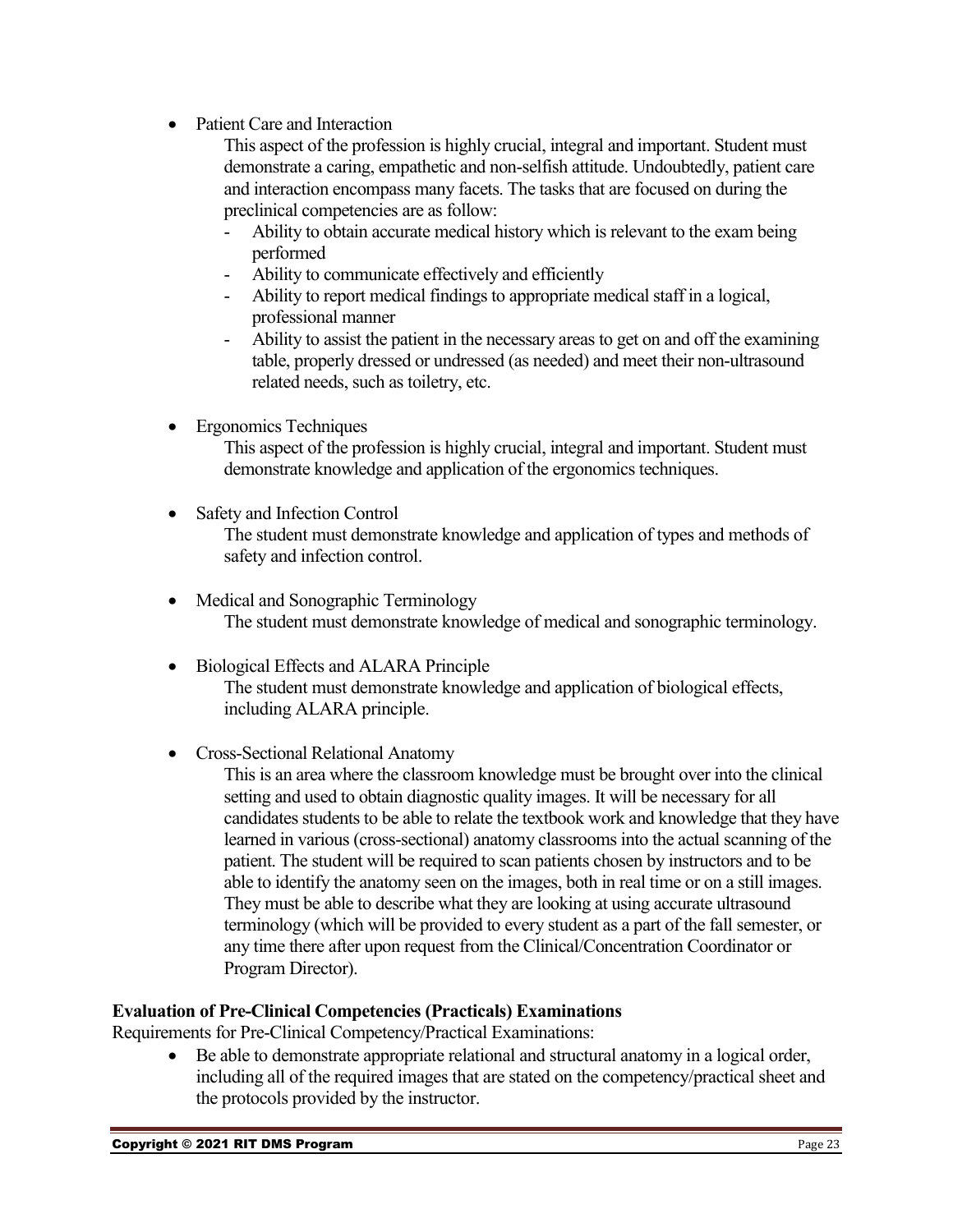- Be able to set up the machine and get it ready to perform the examination (i.e. correct transducer frequency, application, and name field)
- Be able to apply proper scanning and imaging techniques (Depth, Focus, Overall Gain, and TGC) to obtain diagnostic quality images.
- Be able to correctly label the required images and answer any questions related to the competency and the organ in question.
- Be able to appropriately interact with the person (patient) during the exam. This includes breathing techniques and verbal cues needed to have the patient in the optimal position for the exam. (These techniques are stated in the Scanning Protocols and Principles textbook and must be memorized for the General Studies).
- Be able to complete clinical competencies (practicals) in the allotted time.
- Be able to demonstrate knowledge and application of the ergonomics techniques.
- Be able to demonstrate knowledge and application of types and methods of safety and infection control.
- Be able to demonstrate knowledge of medical and sonographic terminology.
- Be able to demonstrate knowledge and application of biological effects, including ALARA principle.
- A grade of a "**B**" or higher is needed to successfully pass the pre-clinical competency examination.

| A             | Above $95\%$ |
|---------------|--------------|
| $A-$          | $90 - 94\%$  |
| $B+$          | $87 - 89\%$  |
| B             | $83 - 86\%$  |
| $B-$          | $80 - 82\%$  |
| $C+$          | $77 - 79\%$  |
| $\mathcal{C}$ | $73 - 76\%$  |
| $C_{\tau}$    | $70 - 72\%$  |
|               | $60 - 69\%$  |
| F             | Below 60 %   |

The grading policy for the pre-clinical competencies (practicals) examinations, is as follows:

**Students must have a minimum of 80% to successfully pass the pre-clinical competency (practical). If a student fails to maintain an 80% on any competency/practical the student will need to perform a make-up competency/practical, to ensure adequate competency in the designated material. The make-up competency/practical will be given at an assigned time specified by Program Faculty. The initial failed competency/practical score will be the numerical value which will be used in the final grade calculation unless specified otherwise by the Program Faculty.**

If a student fails (<80%) the make-up competency, the student will appear before the Program Faculty to discuss specific academic and clinical options. If it is determined that the student should not continue in the Program, the student will be offered a change of program into any RIT Program for which he/she is qualified and/or accepted.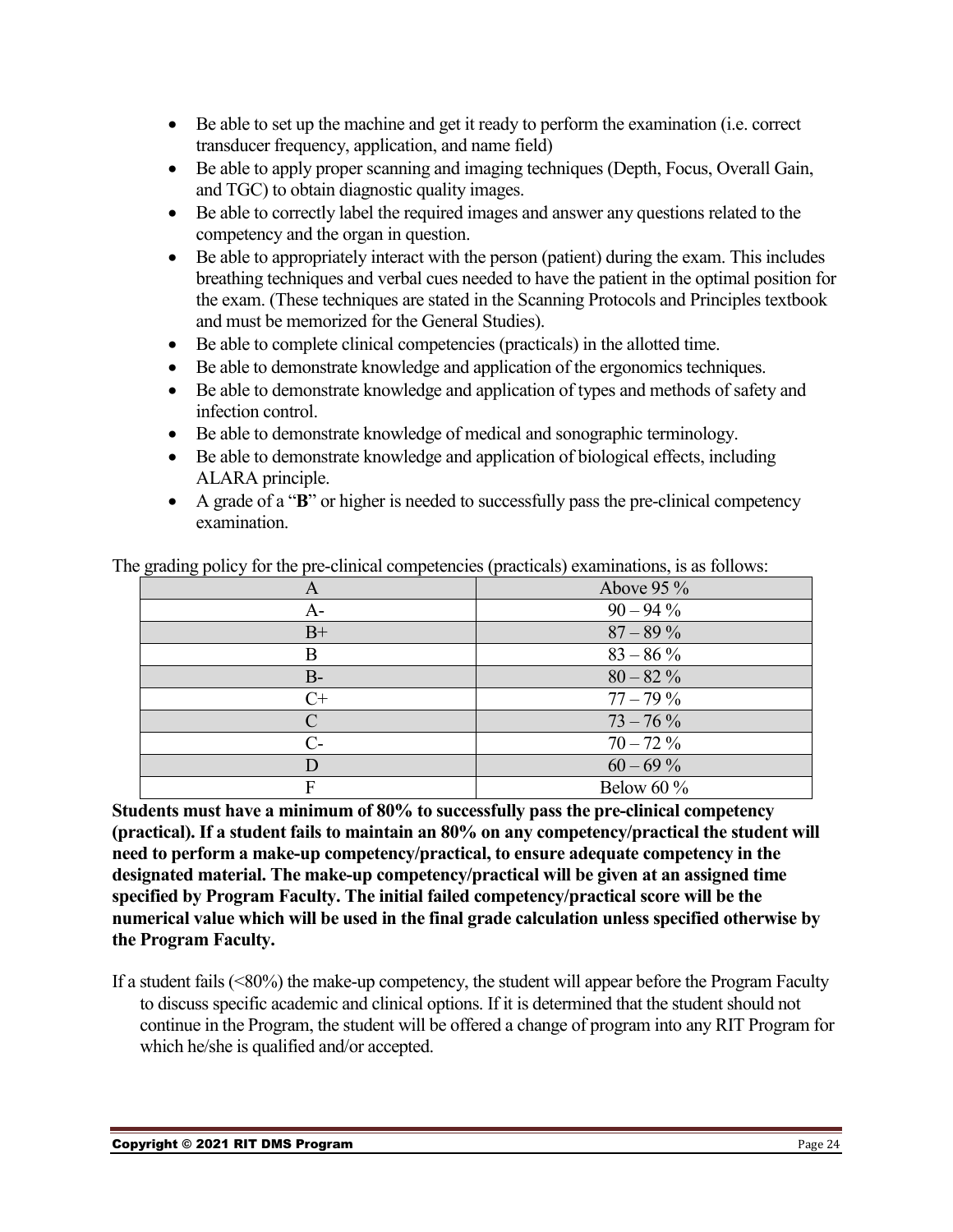If a student fails (<80%) two or more competencies in a particular area, the student will appear before the Program Faculty to discuss specific academic options. If it is determined that the student should not continue in the program, the student will be offered a change of program into any RIT program for which he/she is qualified and/or accepted.

### <span id="page-24-0"></span>**III. CLINICAL POLICY**

### <span id="page-24-1"></span>**III-a. PREREQUISITES FOR ENTRANCE TO THE CLINICAL ROTATIONS**

- Grade Point Average No student will be admitted to the clinical rotations without at least a 2.5 cumulative GPA.
- Course Completion Before the student may enter clinical rotations, all course requirements for the first through the third years must be completed. No student will be allowed to enter the clinical rotations year without completing all previous requirements, unless authorized by the Program Director. It is the student's responsibility to assure completion of all Program/RIT requirements. If the student is unable to enter the clinical rotations for any reason, continuation the next year will be not be guaranteed. Students may be required to re-apply to the program and re-admission may not be guaranteed. . Students must consult with the Program Director to discuss their cases.
- Completion of Pre-Clinical Rotation Requirements & Health Form Update Every student must have a **Certificate of Health Statement** form on file in the Program office prior to beginning of the clinical rotations. This update is meant to provide evidence, as possible, that the student is in no way endangering the health of themselves and/or others in the clinical affiliate before entering clinical rotations. **The Form will be provided to students before the end of the spring semester of the third year for the BS degree and first year for the certificate programs, by the Program Faculty.** Although the Diagnostic Medical Sonography Program cannot mandate that a student receive the Hepatitis B vaccine, it is VERY STRONGLY RECOMMENDED for the safety of the student. Other conditions may also apply for any given affiliate. Clinical sites may require specific vaccinations and/or immunizations at any time. Once students are assigned to clinical sites and sites require vaccinations, immunizations, and clinically-related documentation, students must comply with the clinical site requirements to be able to start their clinical internships. Additionally, once the students are assigned to clinical sites, the program is NOT obligated to find new clinical sites which do not require such documentation, vaccinations, immunizations, etc. No student will be permitted to enter the clinical rotations without this in place. Refusal to meet the program and clinical requirements may lead to the dismissal of the student from the program.
- Pre-clinical Practical/Competency Evaluations -as stated previously, these examinations must be successfully completed in order to continue into the clinical rotations/internship phase.

### <span id="page-24-2"></span>**III-b. CLINICAL ROTATIONS/ INTERNSHIP**

RIT has many clinical sites representing a wide variety of ultrasound experiences. Several of these sites are located some distance from the main campus of RIT. The program CANNOT assure that students will be assigned to a clinical site within the immediate Rochester area or any other place of their choice.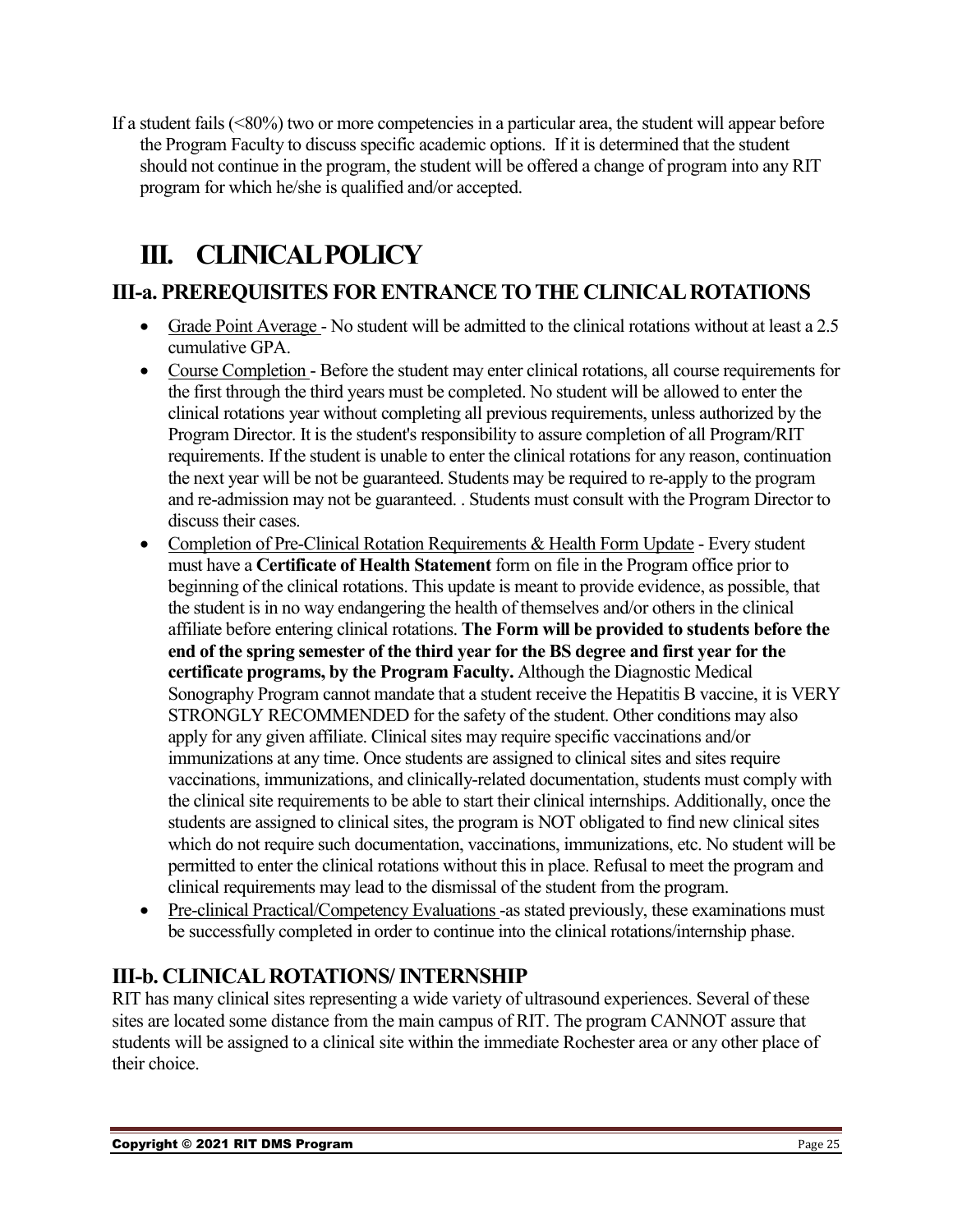#### **Internship Assignment**

Toward the end of the third (3rd) year for BS degree students and first  $(1<sup>st</sup>)$  year for Certificate students, each student who met the program requirements and is expected to continue in the program will be asked to prioritize, in writing, the region of choice for the clinical internship. The Clinical/Concentration Coordinator will provide the required form, no later than the last two weeks of the spring semester.

Internship regions will be listed with the student asked to rank from one to three (one being the most desirable) the region of choice. A typical internship consists of a rotation between two clinical sites with a possible "visit" to a special interest center, all within the same geographic region. In some extraordinary circumstances the student will be required to rotate between two geographic regions to facilitate their clinical experience. PLACEMENT IN THE LOCATION A STUDENT HAS REQUESTED CANNOT BE GUARANTEED. In addition a rotation assignment may be changed due to unexpected circumstances at the clinical sites. Students will be notified about the situation and a new clinical site will be reassigned. The reassignment of clinical sites may lead to interruption of the clinical experience. Students are responsible to make-up the missed clinical time to ensure adequate clinical time and experience received.

#### **Biography Statement**

In the spring of the student's third year in the abdominal sonography-extended and OBGYN concentration as well as the first year of adult cardiac sonography concentration, students will be required to write a short introductory biography about themselves to be shared with their assigned clinical rotation sites. This is just a way for students to introduce themselves before the commencement of clinical rotations. The Program Faculty will work with students to ensure the biographies meet the program requirements. Students will be required to provide a picture to be included in the biography statement. In situations, the Program Faculty may help in taking students' pictures to be included on the biography statement.

#### **Petition for change of internship rotation assignment**

**-** If a student is assigned to an internship that he/she feels is unfair and would like to challenge the decision, he/she must submit, in writing, a petition requesting the change to the

Clinical/Concentration Coordinator. Reason(s) should be well documented and presented clearly. - The Clinical/Concentration Coordinator will consider the petition and a final decision with explanation will be made within 30 business days upon receipt of the petition.

- If the student is not happy with the decision, the student must write the Program Director within 5 business days from the receipt of the decision from the Clinical/Concentration Coordinator. The letter must be a concise statement of particulars and includes how, in the student's opinion, program policies or procedures were violated.

- The Program Director will discuss the letter jointly or individually with the student and Clinical/Concentration Coordinator to determine if the issue/petition can be resolved. If the issue can be resolved, the Program Director will provide a written statement to the student with a copy to the Clinical/Concentration Coordinator within 10 business days

- If the issue/petition cannot be resolved, the Program Director will notify the student with her/his right to request in writing that her/his petition be reviewed by the Dean within 10 business days from the date of the discussion with the Program Director.

- Upon receipt of the student's request (by the Program Director) to move the process to be reviewed by the Dean, the Program Director will immediately inform the Dean about the request,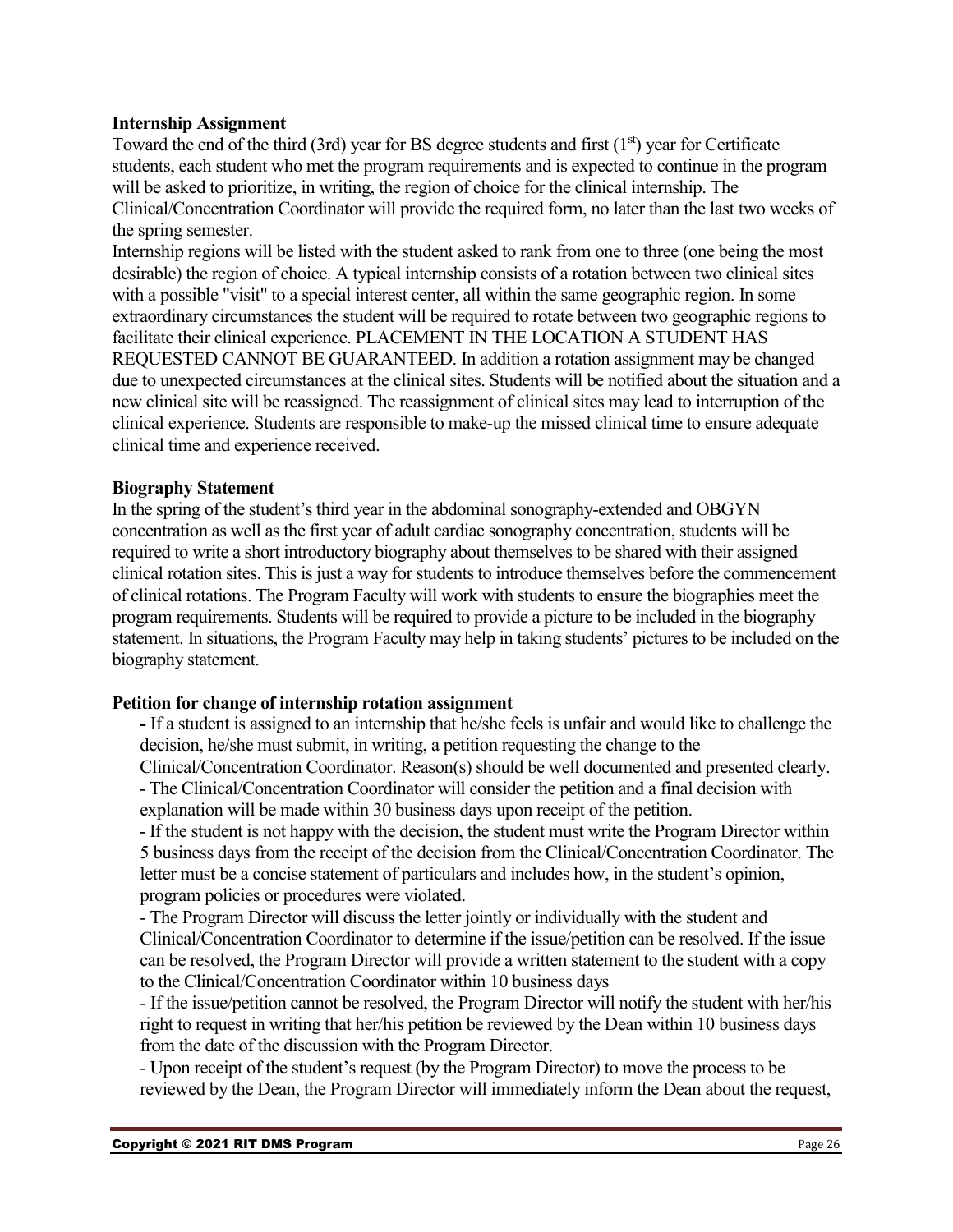providing copies of the student's petition request, Clinical/Concentration Coordinator's response to the petition and the student's written request to advance the petition to the Dean.

- If the student does not file a written request to advance the petition to the Dean within the prescribed time, the request/petition will cease.

- The Dean will be provided with all the necessary documentation for review and will schedule a meeting with all parties involved within 10 business days. The student will be allowed to present her/his case (15 minutes maximum) and the Dean will be allowed to ask questions of all parties involved.

- Within 5 business days after the meeting, the Dean, in consultation with the Program Director, will provide the final decision to the student, in writing through the Program Director.

- If any of the time limits are not met by the student, the petition will automatically be dropped. Time extensions must be requested in writing by the student through the Program Director.

- All program decisions are final.

In summary, if the student feels that he/she has not been treated properly in any way, the student needs to attempt to correct the situation with the individual(s) directly involved first. If satisfaction is not obtained, the case should be presented, in writing, to the following, **in order:**

- 1. The Clinical/Concentration Coordinator for all clinical related incidents
- 2. The Program Director for all academic/clinical related incidents
- 3. Dean, College of Health Sciences & Technology (prior to moving to the Dean, the student must inform the program director about their intention to connect with the Dean)

#### **Clinical rotations/internship competencies**

Clinical rotation competencies are used as a guide to familiarize students with routine procedures in medical ultrasound that would be performed by entry-level sonographers. The competencies give students the opportunity to learn and master ultrasound procedures through technical and practical experience. They also measure students' proficiencies in performing routine ultrasound examinations. The student's discretion and his/her level of confidence determine the date of each clinical competency. The Clinical Instructor may also help students to determine whether they are ready to attempt a particular clinical competency.

**Before taking any specific clinical competency examination, students should complete the instructional objectives that pertain to a specific examination or part of the body.** Students must

also demonstrate adequate knowledge and ability to perform routine clinical procedures with minimal supervision. Students must obtain **two** signatures from staff sonographers credentialed in the specialty for that competency area (or certified clinical instructor) indicating their proficiency in performing all aspects of a designated procedure. Upon completion of these objectives, the clinical instructor, or a staff sonographer designated by the clinical instructor, will individually test students using the clinical competency checklist/evaluation.

#### **Clinical Competency Format**

Each clinical competency examination is divided into the following sections:

- Pre-examination Section
- Patient Care and Preparation Section
- Technical Performance Section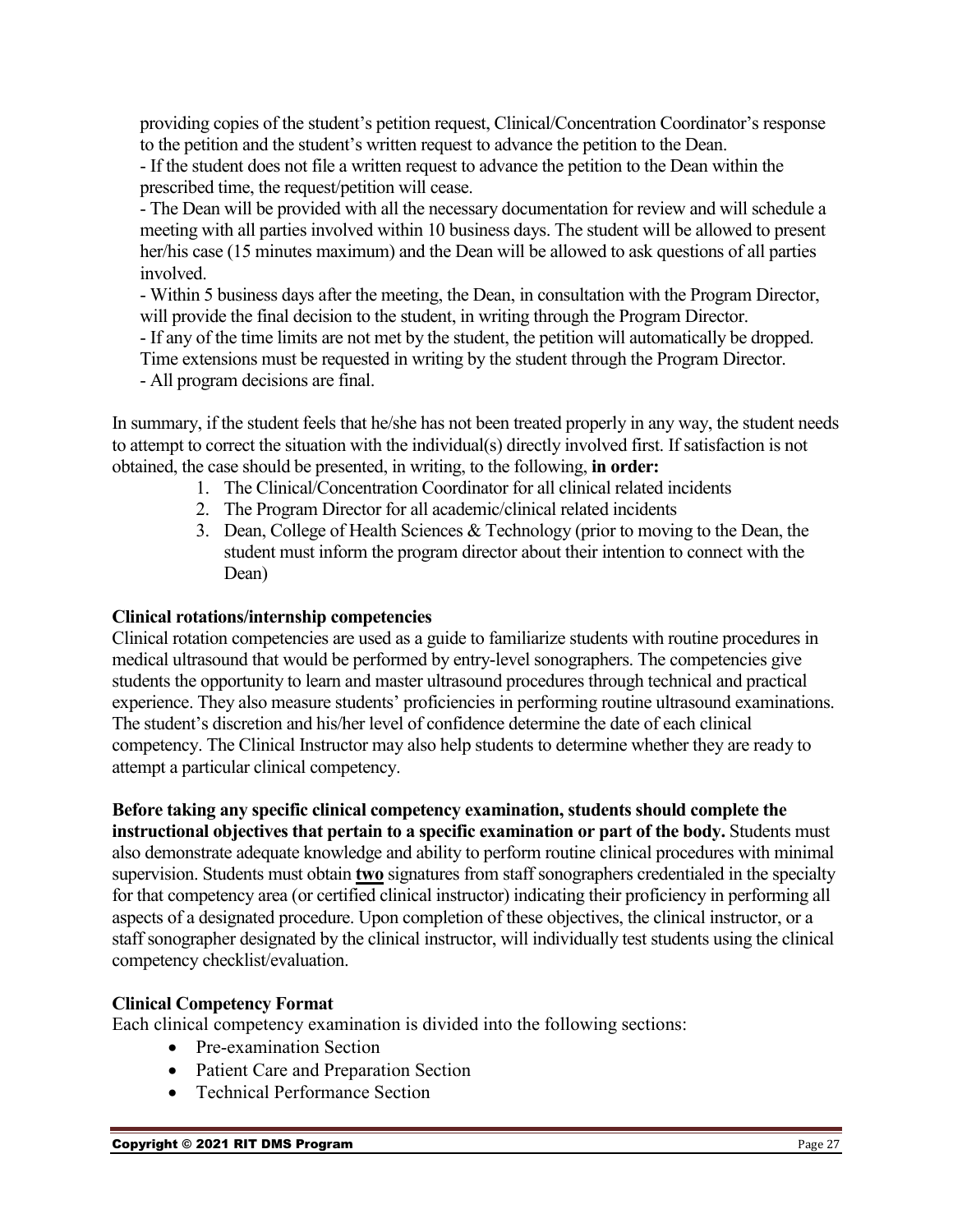- Imaging Section
- Post Scanning Section
- Case Presentation to the Radiologist/Cardiologist/Clinical Instructor/or staff sonographer

Each of the six sections consists of a list of duties necessary to perform and images to obtain for an adequate ultrasound examination. The Clinical Instructor must sign off on the final clinical competency. Each item of the final competency should be checked off, and any non-applicable items should be marked as so. Clinical competency checklists/evaluations, including the patient clinical history form, should be returned to the Clinical/Concentration Coordinator or Program Director when students return to campus for the next lecture series and at the designated time specified by the Program Faculty.

### **Prior to performing a particular clinical competency for the final signature students must:**

- Obtain and review the clinical competency that is to be performed with the Clinical Instructor (or designated sonographer) from the Student Sonography Handbook which will be purchased at the RIT bookstore **prior** to the clinical rotations/internship.
- Determine in advance which patient is to be scanned after being discussed with the sonographers or the Clinical Instructor.
- Fill out the Clinical Competency Cover Sheet for that particular exam.
- Give the form to the Clinical Instructor prior to the start of the clinical competency.

Reasons why a Clinical Instructor may stop the competency examination immediately are the following:

- Entering the incorrect patient information onto the ultrasound machine.
- The inability or failure to recognize pathology.
- Scanning the wrong patient.
- Causing harm to the patient, or the patient is at risk and the exam needs to be completed immediately.
- As a member of the health care profession, Students must understand that patient care is their first priority. Therefore, if the Clinical Instructor notices that students are committing mistakes during the competency that could be dangerous to the patient, he/she has the authority to stop the competency examination and take over the procedure. Consequently, students will need to repeat it.

#### **Grading Clinical Rotation/Internship Competencies**

- Points are assigned to every statement according to its level of difficulty.
- A competency examination grade of 80% or better is necessary to pass and move to the next competency.
- A make-up competency examination **must** be taken if the examination grade falls below an 80%. Make-up or repeat competency examinations must be scheduled within one to four days after the initial examination and at the convenience of the Clinical Instructor.
- Students will be penalized by one letter grade (for every repeat competency examination). For example, the first trial will start with a grade of "A". If students fail, the second trial will start with an "A-" as the highest grade instead of "A" and so forth. If students fail the same clinical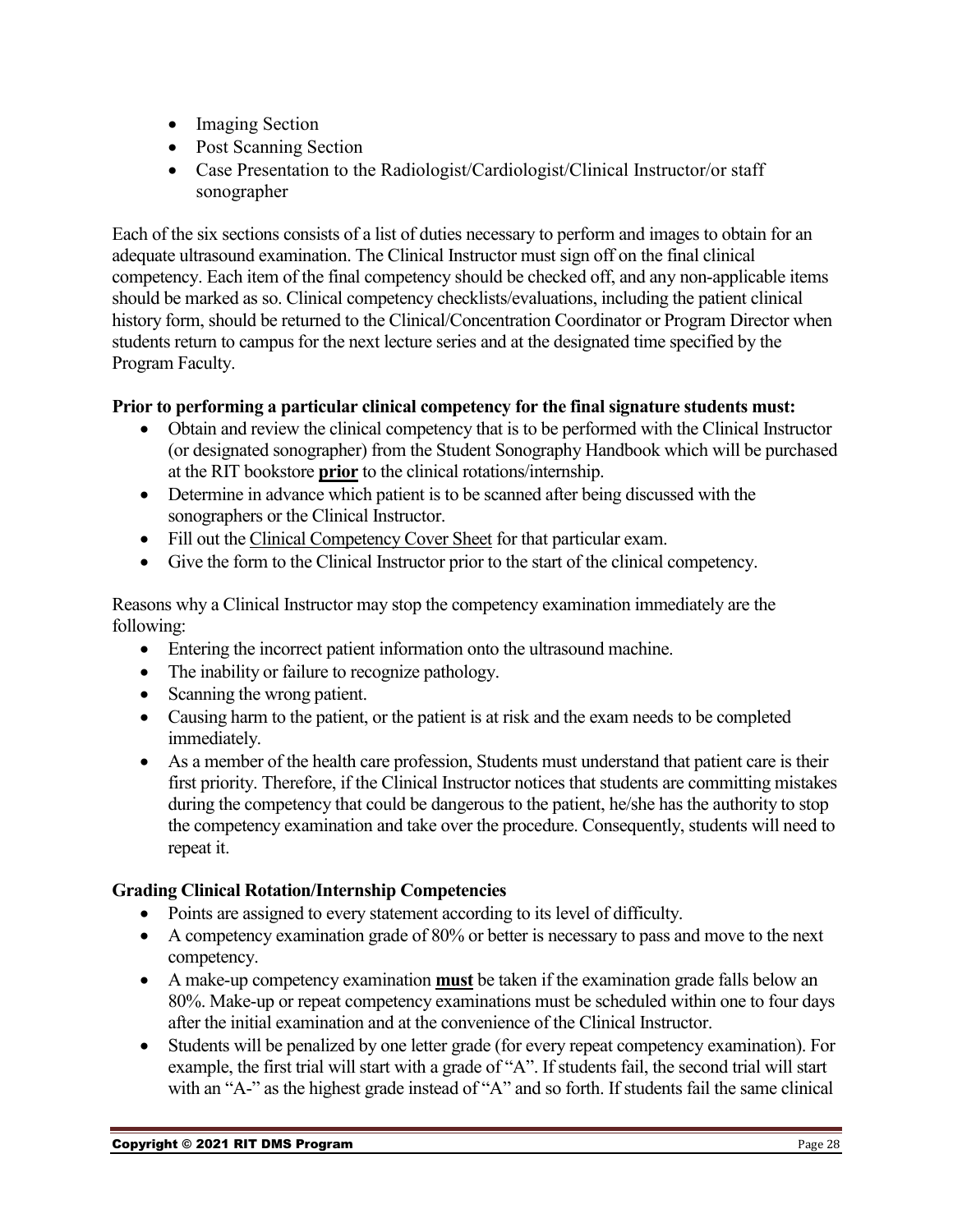competency for three times, and do not show any improvement after proper instruction, students will not be able to graduate or move on into the second clinical rotation.

#### **Clinical performance and grading**

The internship performance is shown by a letter grade on the college transcript. Grades are based on several items, with each item having a specific point value. Below is a list of specific items which are usually covered during the clinical internship:

- Attendance
- Clinical and instructional objectives
- Examinations
- Student-self evaluations
- Internship paper
- Clinical competencies
- Poster project
- Attendance records
- Log sheets
- Tally sheets
- Case studies
- Clinical Instructor evaluation
- Other items as specified in the Student Handbook and by Program Faculty

| A                    | Above $95\%$  |
|----------------------|---------------|
| A-                   | $90 - 94\%$   |
| $B+$                 | $87 - 89\%$   |
| В                    | $83 - 86\%$   |
| $B-$                 | $80 - 82\%$   |
| $C+$                 | $77 - 79\%$   |
| C                    | $73 - 76\%$   |
| $\mathsf{C}\text{-}$ | $70 - 72\%$   |
|                      | $60 - 69\%$   |
| F                    | Below 60 $\%$ |

The final overall grade for each course is based on percentage of total points.

A student must maintain a **"B"** average or better to be able to continue his/her clinical rotation/internship. Students will not graduate or receive a certificate unless they satisfactorily complete and submit the required assignments for each rotation. The ultimate responsibility for assigning grades for both didactic and clinical work lies with the Program Director and/or Program Faculty.

#### **Special interest minor rotations**

During the second rotation, one or two week experiences in a vascular or specialty clinic may be arranged. The Program Faculty will work closely with all parties to make this happen but there is NO guarantee. These are subject to the approval of the student's clinical site, the Clinical/Concentration Coordinator and Program Director. Minor rotation sites are subject to availability at the time of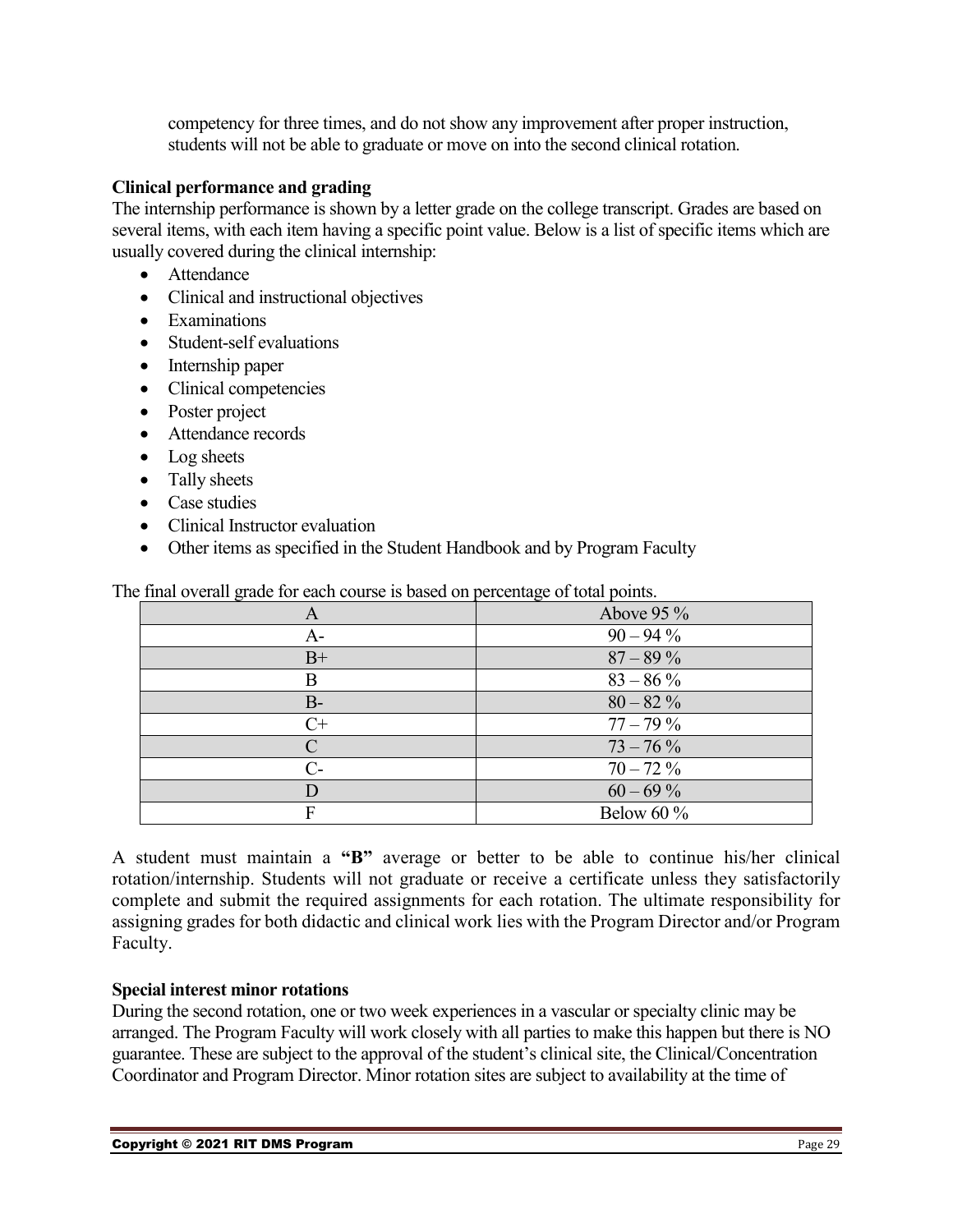request. Arrangements for lodging are the responsibility of the student. Arrangement for minor rotations are not guaranteed by the Program.

#### **General Expectations for Clinical Rotations**

The clinical rotations represent the integration and combination of the didactic and clinical phases of the Diagnostic Medical Sonography Program. A great deal of planning has gone into creating a learning environment that will allow the student to obtain the high level skills required for practice as a Diagnostic Medical Sonographer. The clinical sites (hospitals and office-practices) where students will be placed are busy places offering a variety of services. It is the responsibility of the student to explore and learn as much as possible during this very important year. Students will be assigned a clinical instructor for each rotation. In general, the student is expected to participate in each and every aspect of the department or office where students are assigned. Students are guests at the clinical sites. The clinical sites have the right to remove students at any time. When students are removed from the clinical sites, the clinical experience may be interrupted and any time lost must be made up by the student. Removal from clinical sites due to violation of program and/or clinical site policies may lead to student dismissal from the program. Students must alert the Program Faculty immediately if there are any questions or concerns that may arise regarding responsibilities, duties, or other aspects of the rotation.

The RIT Diagnostic Medical Sonography Program is fortunate to have the support of local and regional medical communities for providing clinical sites offering a wide array of clinical experiences. Program Faculty provides rotation assignments for all students. The Program cannot assure the student assignment to a clinical site within the immediate Rochester area or other desired area. Several of these sites are located some distance from the RIT main campus. The Diagnostic Medical Sonography Program makes every attempt to assist the student in finding suitable housing. However, ultimately the responsibility for housing, travel, internet access, food, etc. are the student's responsibility during this clinical year. Students are not reimbursed for expenses incurred during their time on clinical education.

- Interning students are considered full-time students during this clinical internship year and are responsible for tuition costs and other financial responsibilities.
- Students are not remunerated during their time on clinical education.
- Students on clinical rotations are expected to:
- Be prompt and exhibit timeliness in all clinical activities
- Demonstrate an understanding of responsibilities, expectations, and capabilities in all clinical settings and activities
- Know limitations and adhere to guidelines of clinical practice of the Diagnostic Medical Sonography in all clinical settings and activities
- Develop professional and cooperative working relationships with other healthcare professionals
- Maintain OSHA standards of blood borne pathogens and infection control
- Maintain standards of the Health Insurance Portability and Accountability Act (HIPAA) in all clinical settings and activities.
- Students must adhere to the policies and regulations of the assigned clinical site. Clinical sites reserve the right to suspend students' clinical experience if their policies and regulations are violated by students. Students who fail to comply with clinical sites policies and regulations may be subject to dismissal from the program.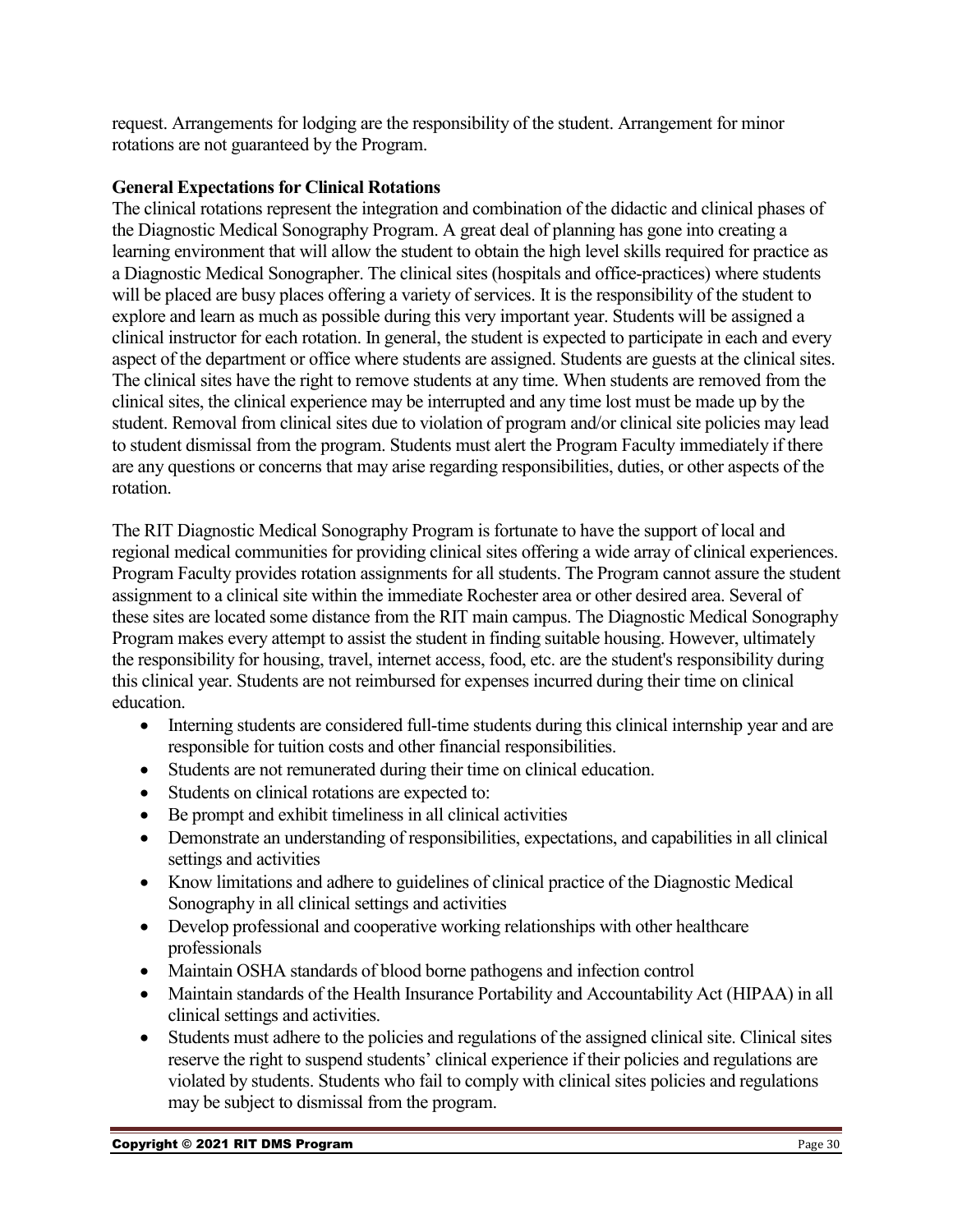### <span id="page-30-0"></span>**III-c. EVALUATION OF CLINICAL ROTATIONS' WORK**

#### **Clinical Evaluations and Grading**

These following objectives will serve many purposes:

- Guide students through their clinical rotations.
- Used as a means to evaluate the student's clinical and didactic progress and proficiency.
- Guide the Clinical Instructor, the Program Director and the Clinical/Concentration Coordinator in assessing the students' performance during the particular semester of study.

The clinical progress, proficiency, and attainment of these objectives will be monitored and checked by the Clinical Instructor, the Program Director and the Clinical/Concentration Coordinator. In order to get some feedback regarding the student's didactic performance while students are in their clinical rotations, these objectives may also be used as assignments to be completed and submitted to the Program Director and/or Clinical/Concentration Coordinator in a timely fashion. Dates are posted along with topics in the lecture series schedule, when applicable

All written and online assignments must be turned in *ON TIME***!** For each week that an assignment is turned in late, students will be penalized by one letter grade unless otherwise specified by the program faculty. Online examinations must be taken and submitted at the designated time.

Students must spend their clinical time performing ultrasound examinations and other patient related duties. If students are waiting for patients, they should spend the time reading, reviewing, and studying. First, students **MUST** receive permission from the Clinical Instructor to use the idle time to study or if they need to have library time.

The final grade will be the average of the scores received on all objectives for each particular course.

### <span id="page-30-1"></span>**III-d. CLINICAL PAPERWORK**

**Clinical paperwork** is REQUIRED for meeting the program, university, accreditation, and national certifying examination organizations requirements. The Program Faculty has to review and ensure that all of the paperwork is correct, timely and properly logged and archived.

Clinical paperwork submission is accounted in the final grade of each clinical course.

Students are expected to submit their complete clinical paperwork by the date and time they are due and as specified in the lecture series schedule for each month. **NO EXCEPTIONS**. If the clinical paperwork is not complete and not submitted on the due date, and without an agreed extension, the Program Faculty will start deducting the appropriate percentages. If the paperwork for a designated month is not complete and not received by the due date, there will be a deduction of 1% for each day it is late. If the clinical paperwork is not complete and 3 days or more late/overdue, a 0% will be awarded for that specific month.

In the event of an emergency that prevents the timely submission of the clinical paperwork, students must communicate with the Program Faculty. No penalty will be assigned if an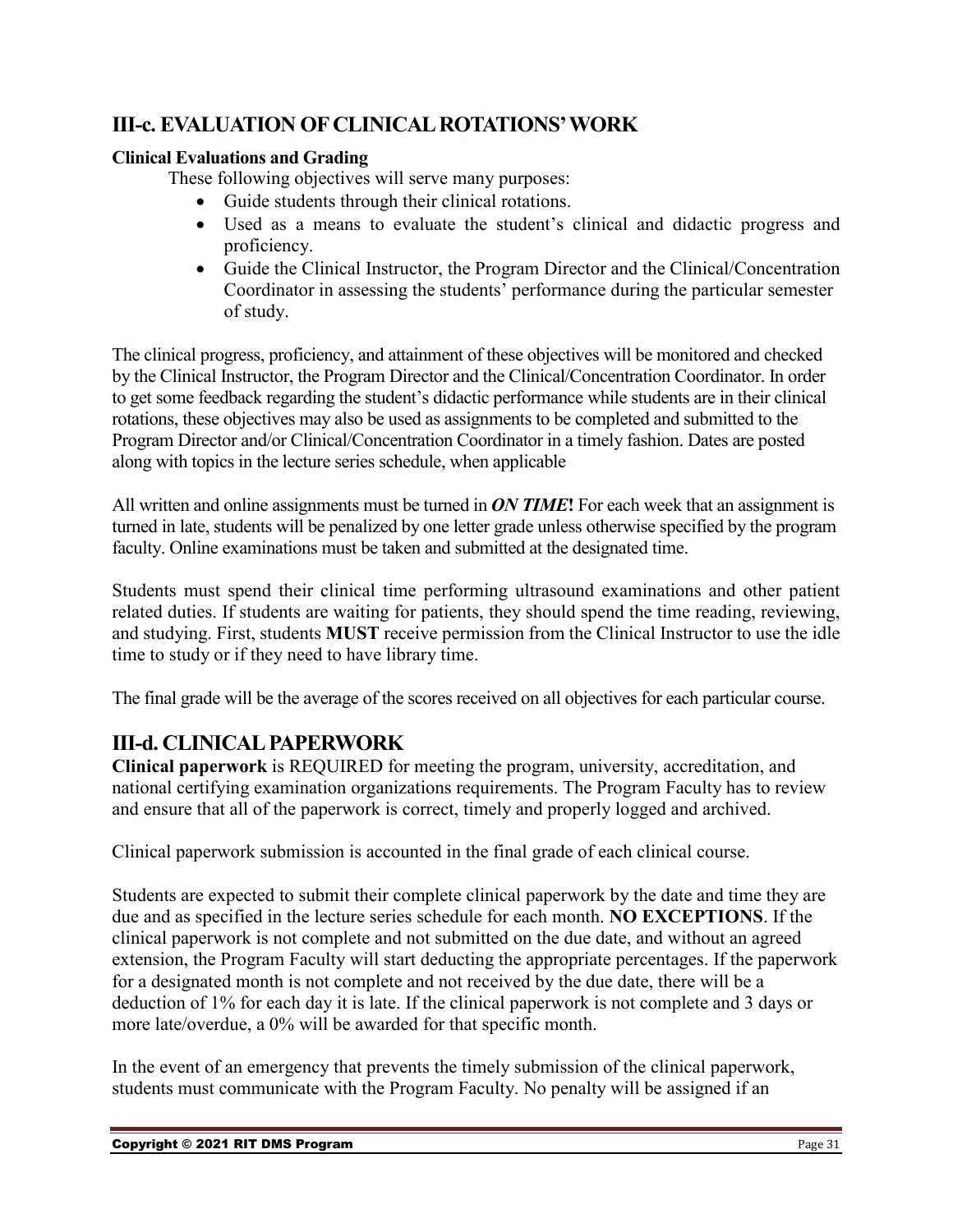extension is granted by the Program Faculty. Extensions will not be granted if requests are made on the due date.

### <span id="page-31-0"></span>**III-e. STUDENT CLINICAL EVALUATION**

Numerous evaluations will take place during the clinical rotations. Each evaluation, no matter what form, must be passed at the specified level of competency for continuation in the course.

The Clinical Instructor and Staff Sonographers will evaluate the student's clinical progress at each site of each rotation. Dependent on his/her clinical proficiency level, the student may also be evaluated during each rotation by the Clinical/Concentration Coordinator by way of a scheduled patient examination selected by the Clinical/Concentration Coordinator during one of the clinical site visits.

Staff sonographers will be asked to complete and sign two evaluation forms for each clinical rotation. On a regular basis, the Clinical Instructor will also be asked to complete and sign an evaluation form and discuss it with students. This will provide the student and Program Faculty with a written record of the student's progress and proficiency. This evaluation should be discussed with the student prior to signing and should include ways in which he/she can improve his/her performance. Evaluations must be submitted on the dates specified by the Program Faculty. The student should take the initiative and remind himself/herself and the Clinical Instructors when the evaluations are due. The dates are indicated in the lecture series schedules provided to the student by the Program Faculty. Failure to complete and return any evaluation form will result in a course grade of "**F**."

The Clinical Instructor and Staff Sonographers should be aware that these evaluations **must** be returned to the RIT Clinical/Concentration Coordinator.

### *No Evaluations = No Graduation!*

### <span id="page-31-1"></span>**III-f. SELF-APPRAISALS**

The students will be required to complete and submit a self-appraisal form on the first day of each lecture series schedule to which they are assigned. The intention of this form is to have the student evaluate his/her own competency/comfort level in the clinical setting. The Program Director or Clinical/Concentration Coordinator will advise if the student have problems or concerns and suggestions will be made to make his/her clinical experience more meaningful, enjoyable and productive. Failure to complete and return any self-appraisal forms will result in a course grade of "**F**."

### <span id="page-31-2"></span>**III-g. CLINICAL ABSENCES**

Students must be punctual and on time at all times. If the students should find that they are unable to attend or will be late to their clinical site, the student **MUST** communicate with the site within thirty minutes of the opening of the department, in a way agreed upon by the student and the clinical site. The student MUST also notify the clinical/concentration coordinator immediately. If at all possible, notifications should be made at least one day in advance. For predetermined absences, the student must communicate with a person about his/her absence. It is highly discouraged to leave a voice message only to report an absence or time delay.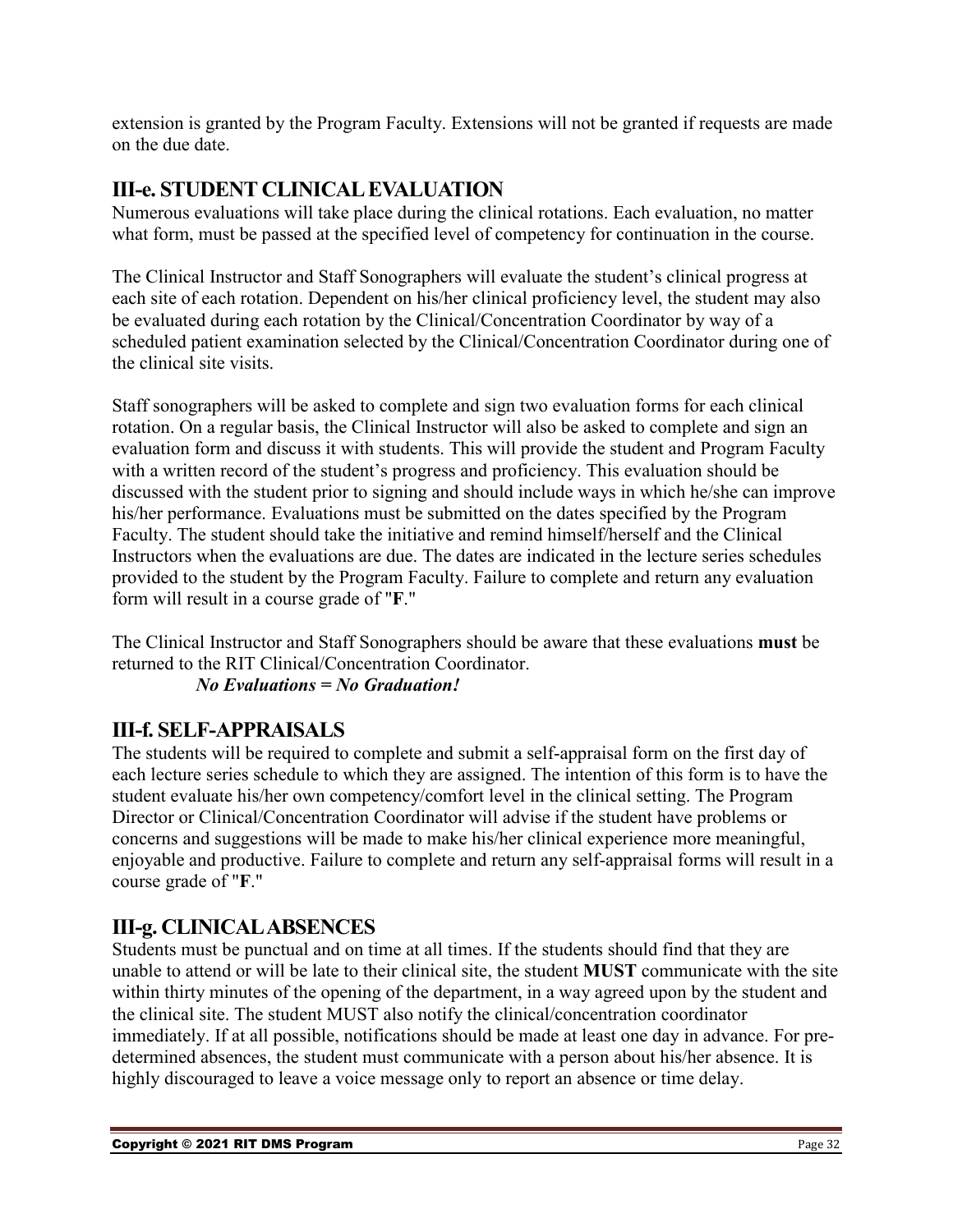If the student is absent from clinical because of an illness, a snow day, or for personal reasons, this should be marked on the Attendance Notification Form as "ILLNESS", "PERSONAL" or "SNOW DAY" and signed by the Clinical Instructor. Both the Program Faculty and the Clinical Instructor must sign the Attendance Notification Form.

Clinical absence days need to be made-up if the student exceeds three (**3**) absences. The "Makeup Days" portion of the **Attendance Notification Form** must be completed for days that are made up, as well as a completion of the make-up day Tally Sheet.

All days scheduled for breaks and holidays will be as shown on the class schedule included in the Student Sonographer Handbook, which the student must obtain before the start of their clinical internship.

### <span id="page-32-0"></span>**III-h. CLINICAL RECORDS**

There are several records that should be kept and completed by the student to confirm clinical experience. They are the student's only proof that the student has been exposed to the proper amount and level of clinical experience. Both the **Tally Sheet** and the **Log Sheets** can be found in the Sonography Student Handbook, which will be purchased before the start of the clinical internship. A brief description of how to complete the Log and Tally sheets is listed below. Make sure all required forms and documentation are submitted on time. For every day after the due date that the forms are submitted will result in a reduction of one full letter grade for the course. Failure to complete and submit these forms on time will result in a reduction of the clinical grade. *No Medical Records numbers are allowed on forms.* The student must remind himself/herself of the HIPAA regulations at all times. Failure to complete and submit these forms will result in a grade of "**F**" for the course involved.

### <span id="page-32-1"></span>• **Tally Sheet**

The tally sheets are due during the student's return for each lecture series to RIT, each month. It is recommended that the student fill these forms out at the end of each day at the clinical site. If the student falls behind, it can be very difficult to try and backtrack from the department records.

When completing the tally sheets, the student must write a number in the appropriate box, not tally marks; i.e., "4" rather than "/". Students must not use zeroes when they have not done a particular type of exam; simply they must leave the box blank.

"Other" is for the unusual cases. Students should write a description of the "other" exam done on the back of the Tally Sheet with the date the exam was done. Students must fill in the total of examinations on the sheet.

**The Tally Sheets are required in order to prove to the accrediting/certifying organization the number of exams that the student was exposed to. The student also needs to be exposed to a certain number of exams to meet registry requirements. These forms are kept in the student's permanent records.** 

*No Tally Sheets = No Graduation!*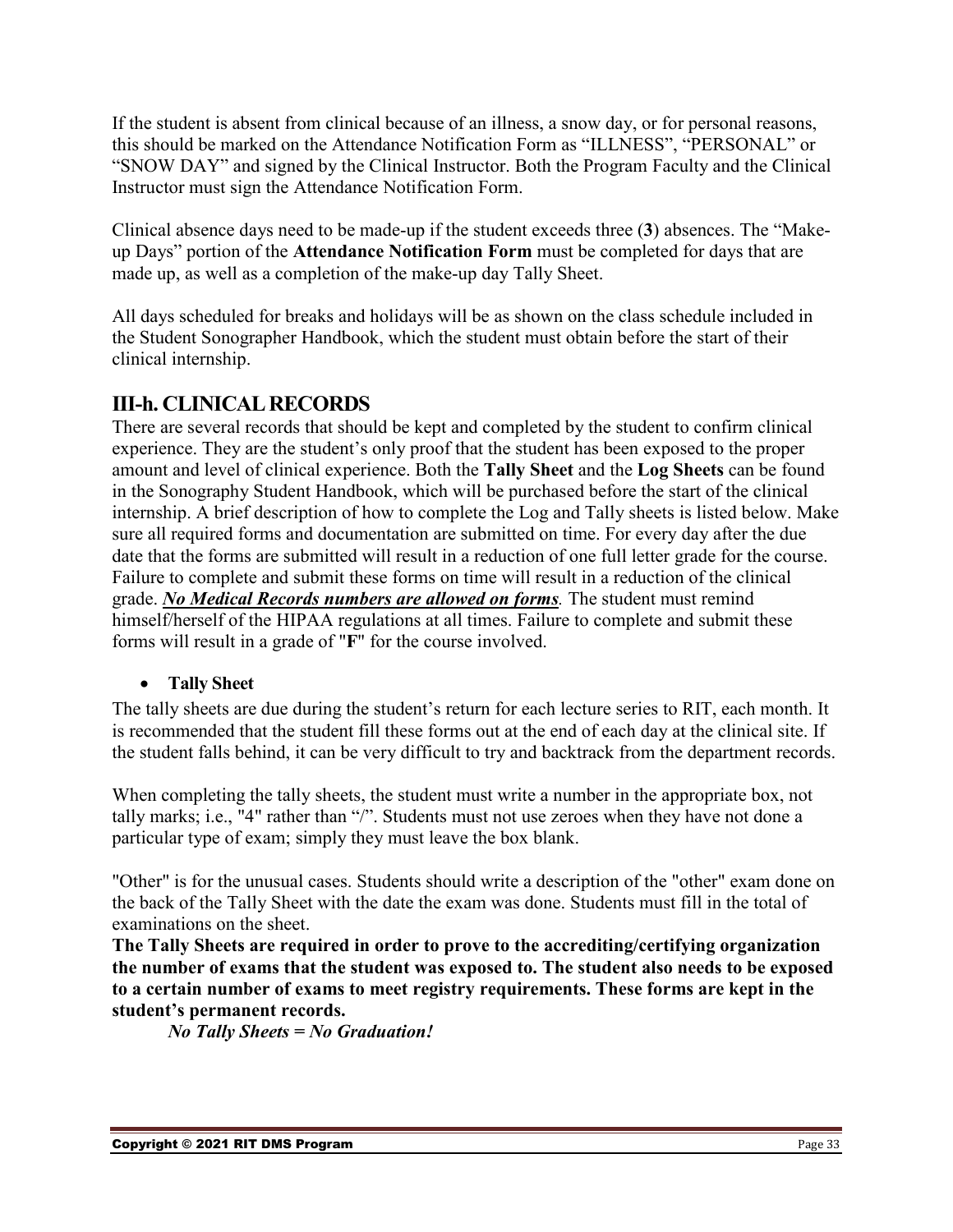### • **Log Sheets**

<span id="page-33-0"></span>Like the tally sheets, the log sheets are due during the student's return for each lecture series to RIT. **All log sheets must be filled out neatly, and in either black or blue ink. Pencil and multicolored ink will not be accepted.** The student should enter every patient he/she sees--this means exams the student reviews, observes, assists, or solos. "Assist" means the student has actually had his/her hands on the transducer, not that the student took the linen off the bed. These log sheets prove that the student has had the patient contact, which he/she claim to have had, so they must have all of the identifying features needed to go to the files and pull the case. However, no names or MRN's should be included to protect patient confidentiality. The student also should make note of interesting cases in the "Ultrasound Findings" column with an asterisk. The student must make sure the following items are included when completing the log sheets:

- Patient information including age and gender.
- Patient history and current symptoms including lab values and explanatory notes.
- Type of exam ordered.
- Exam Indication. Why are physicians requesting the ultrasound examination? What are they trying to evaluate, or determine from the examination?
- Follow-up information, if obtainable. (Pathology or surgery reports, further imaging like another ultrasound, CT or Mammography, patient prognosis or if they are being referred back to their personal physician for treatment)
- The student must mark the Soloed, Assisted, Observed, or Reviewed box for each patient.

*The log sheets are required in order to prove to the accrediting body the type and history of the exams that the student was exposed to. Make sure these are accurate and concise. These forms are also kept in the student's permanent records. The student must make sure that his/her name is on EVERY page, or he/she may not receive full credit. Additionally, incomplete log sheets will be returned to the student for the proper completion of the documents with a a reduction in one letter grade for the clinical course.*

#### *No Log Sheets = No Graduation!*

**\*\*There is a lot of documents that must be submitted by the student each month. Failure to have these documents neatly STAPLED together, with the student's name on it and turned in at the given time can lead to a reduction in the student's clinical grade.\*\***

<span id="page-33-1"></span>• **Case Studies**

Students are *required* to present and/or submit case studies throughout their clinical rotations. The Case Studies are usually due when the rest of the required clinical paperwork is due unless specified by the Program Faculty. Students must keep track of interesting cases or utilize the clinical sites' teaching files for their r case studies. Students do not have to be personally involved with the cases that they present, however they will be responsible for knowing about the anatomy/pathology and any other pertinent information in the case study that they present. Case study presentations should not be more than ten minutes in length. To protect patient confidentiality, the patient's name, medical record number, hospital name, and year must be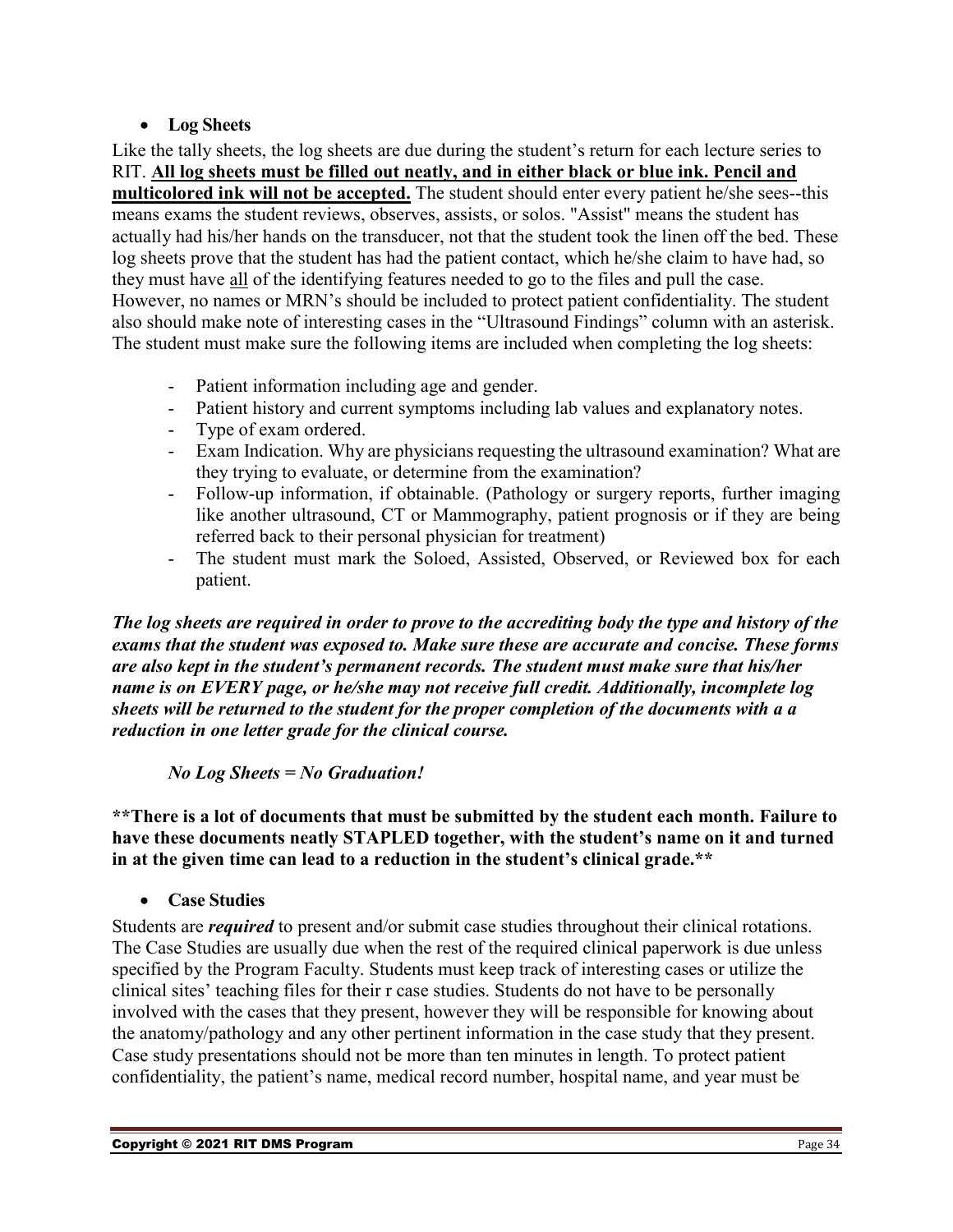**obscured or removed from the films/images**. The case studies must deal with different subject matter for each presentation.

Case studies *must be in a PowerPoint Format.* The file name for each PowerPoint Presentation must be in the following format: **Student last name, first name and topic**. Failure to label the file correctly, will result in a reduced grade. It is the student's responsibility to make sure that he/she is able to obtain digital copies of the needed images and/or clips in a timely manner. Failure to have images/clips in the PowerPoint will result in a reduced grade. Nowadays, clinical sites have digital archiving systems. It is the student's responsibility to ask their clinical instructors/sonographers how to download these images or clips from the machine(s) or the digital archiving system to a USB or CD. If this cannot be accomplished and the clinical site(s) only have films available, it is required that the student contacts the Clinical/Concentration Coordinator to make proper arrangements. Again, all case study presentations must be in a PowerPoint format and failure to submit a case study in such a format will result in an "F" grade for the assignment. All forms (clinical case study grading form and presentation form) must be filled out and accompany every case study the student submits. For more information, students must refer to the case study section in the Student Handbook. Students must show respect towards theirpeers while they are presenting.. No notes, cell phones, electronics, etc., are to be out during case presentations. Failure to do so will result in a decreased letter grade. *As a health care professional, the student plays a vital role in protecting the privacy and security of patient information. Students must follow HIPPA standards and guidelines as they develop and design their case study PowerPoint presentations. If any HIPAA regulations is breeched, the case study PowerPoint presentation will be returned for making the proper adjustments and a reduction of grade will be applied.* 

Information that *must be included* in each case study *PowerPoint Presentation*:

- Exam Ordered/Indication
- Patient's History (age, sex, race, medical conditions)
- Physical findings (symptoms, etc.)
- Laboratory data & relevant previous exams
- Clinical impression
- Surgery/biopsy/interventional procedures/outcomes
- Ultrasound findings (pertinent to final diagnosis)
- Differential diagnosis (how they are differentiated from pathology)
- Discussion of pathology (definition/prevalence/incidence)
	- o Etiology and risk factors
	- o Clinical signs/symptoms
	- o Disease progression/staging
	- o Treatments/outcomes
	- $\circ$  Short & long term prognosis with & without treatment
- Sonography
	- o Normal sonographic features of the organ
	- o Typical abnormal sonographic features and any atypical sonographic features (compare and contrast to previous cases, if appropriate)
	- o Sonographic appearance as the disease progresses
	- o Validity and/or reliability of sonography in comparison to other imaging methods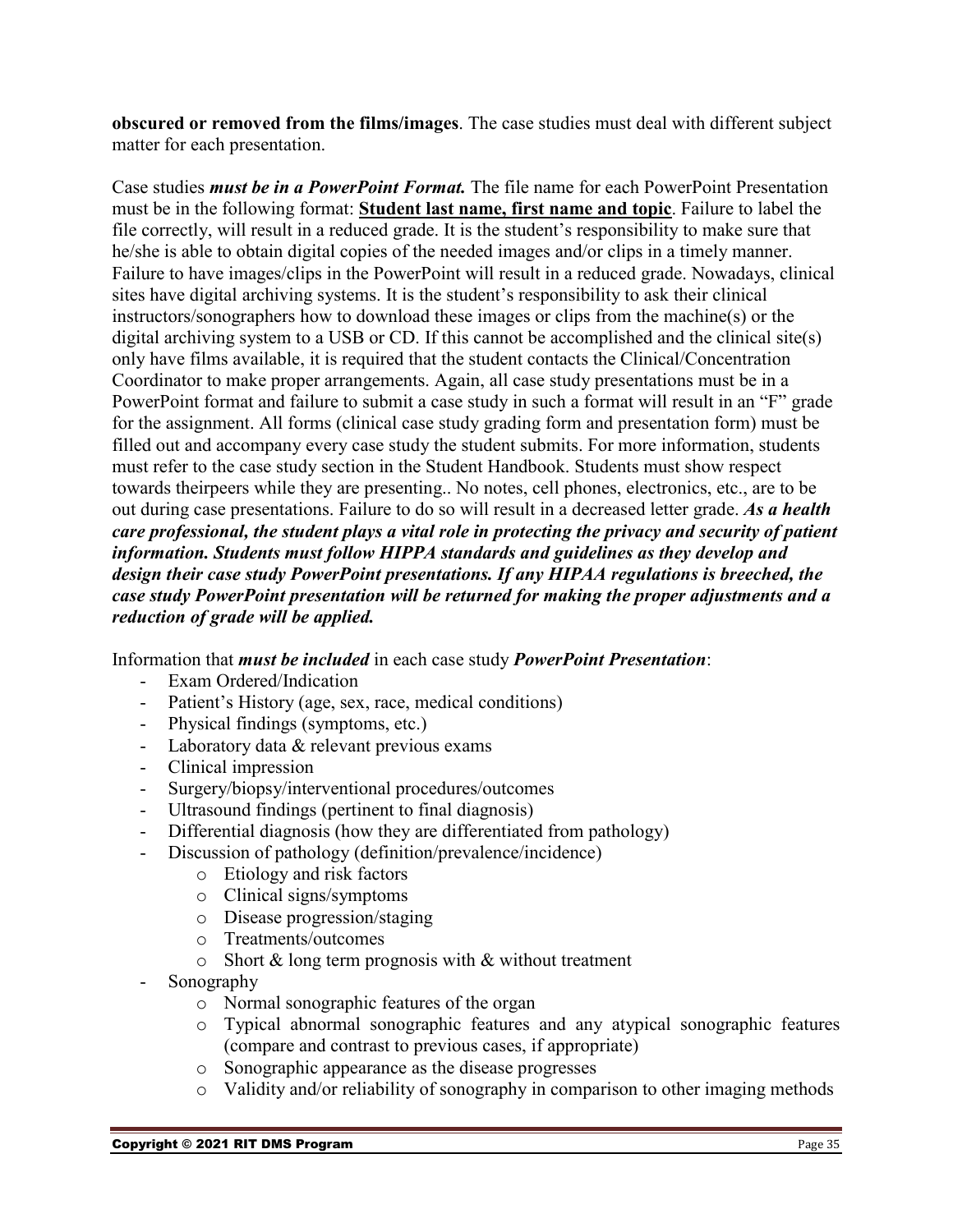- Scanning techniques employed with rationale
- Discussion of current techniques and interpretations as obtained from at least three current articles or chapters in books. Students must site their references. Students must refer to the JDMS reference guidelines for paper writing and development writing in the Student Handbook for more information. Students must use a minimum of three references. No internet sources are to be used. However, a journal article found online is acceptable. If any image, graph, or table is used, the source must also be cited. This does not count toward the three required sources. These may come from internet sources, but only the image.

### <span id="page-35-0"></span>**III-i. ROTATION SITE VISITS**

Students on clinical rotations will have site visits, performed by the Clinical/Concentration Coordinator and/or other members of the Program Faculty, on a frequent basis throughout the clinical internship. Students will not be notified, about the site visit in advance . It is the student's responsibility to be totally prepared for any site visit. This is important in ensuring quality time spent with Program Faculty during the site visitation. Students will be observed while scanning by the Clinical/Concentration Coordinator or Program Faculty. Students' performance will be evaluated based on the performance on clinical competencies/examinations and their involvement as a team member and professionalism as well.

### <span id="page-35-1"></span>**IV. GENERAL POLICY**

### <span id="page-35-2"></span>**IV-a. GENERAL EXPECTATIONS**

The internship is the integration of classroom and clinical experience. A great deal of planning has gone into creating a learning environment that will allow students to obtain the high level skills required for sonography. Seldom does a department perform only one type of ultrasound exam, but offers a variety of services. Students are encouraged to show a high level of initiative by doing such things as:

- Asking questions and exploring (visit other departments such as CT, Special Procedures, MRI, Surgery, and Pathology; utilize the in-house library, etc.)
- Requesting to scan and/or assist as often as possible (within the student's capabilities as perceived by the Clinical Instructor and staff sonographers)
- **Not leaving patients unattended while the examination is in progress. Students must not leave the workplace while personally-involved in procedures which are in progress, unless specific arrangements are made.**
- Assisting in routine office duties (logging-in patients, filing, maintaining the pathology file, etc.)
- Maintaining the lab at a high degree of readiness (changing sheets, cleaning, stocking shelves, running diagnostics on equipment, etc.)
- Demonstrating a behavior that is focused on learning and being a productive and professional team member.

Students are expected and required to participate in every aspect of the department's operation. No matter what the duty, it will help the student to understand the "Big Picture" of Sonography. Again, **students must realize that they are guests in the clinical sites.** The clinical sites have the right to remove students at any time.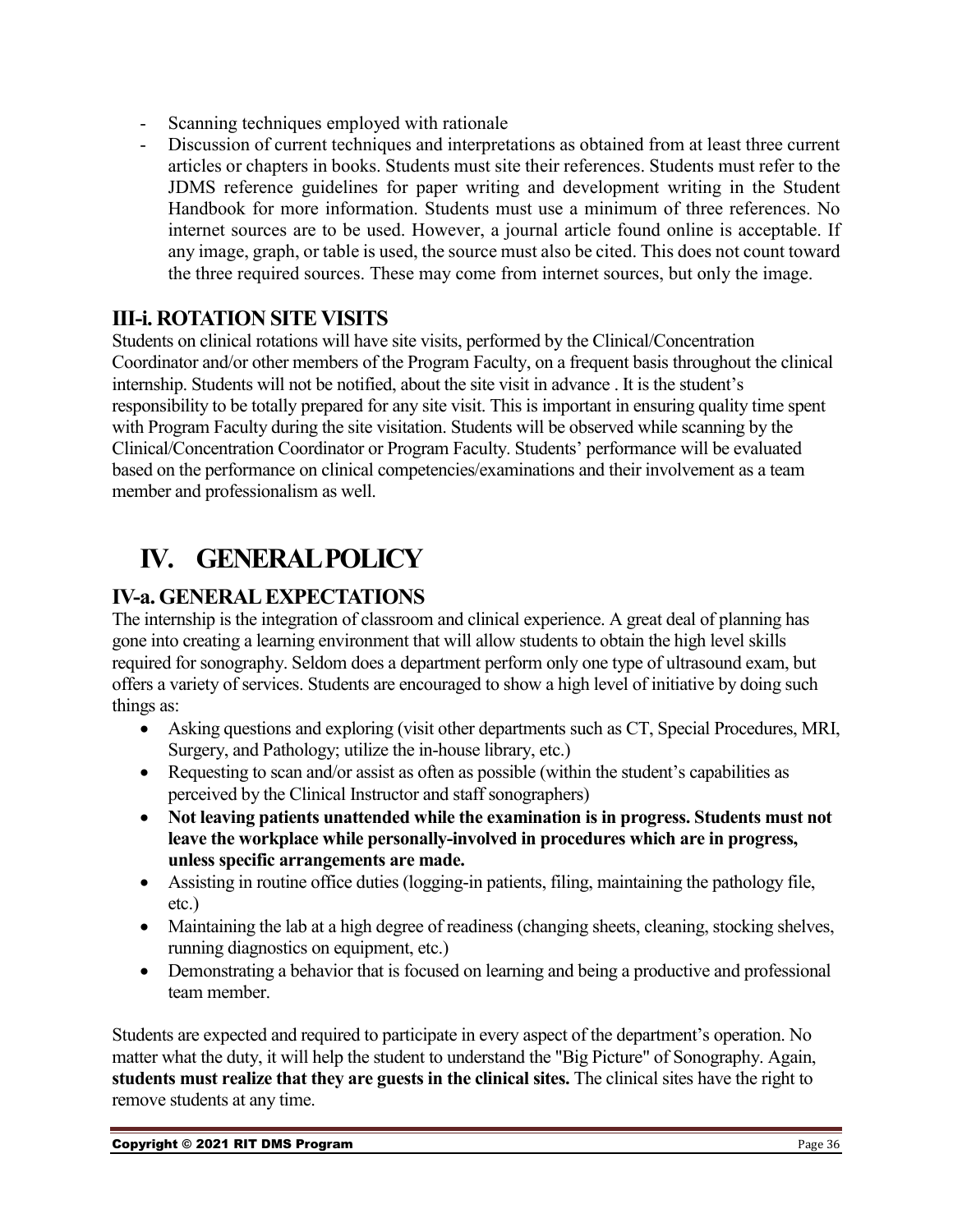#### **Delay in the course of study**

If, for any reason, a student is unable to continue to the next year of study (including the clinical year), continuation in the Program will be at the discretion of the Program Faculty. *FOR EXAMPLE:* If a student has not completed the pre-requisite courses for the clinical internship , the student may not be permitted to proceed to the following year.

#### **Student identification**

**ALL** Diagnostic Medical Sonography **STUDENTS MUST BE CLEARLY IDENTIFIED AS**  Diagnostic Medical Sonography **STUDENTS DURING ALL CLINICAL EXPERIENCES.** The Diagnostic Medical Sonography Program provides all interning students with student identification badges. Clinical sites may require students to wear their institution's identification badge as well as students' RIT identification badge. If an ID badge should become lost or stolen, immediate replacement of that badge is the student's responsibility. Replacement badges must be ordered through the Program Faculty at the student's cost. No student is allowed to be at the clinical site without the ID badge.

#### **Adjunct faculty and guest lecturers**

Adjunct Faculty and Guest Lecturers for the Diagnostic Medical Sonography Program are highly qualified physicians, sonographers, and other health care professionals who have been asked to lecture on specific sonography topics. The Diagnostic Medical Sonography Program is quite fortunate to have the expertise and the time commitment of these individuals. Students must be prompt, courteous, and attentive during these presentations. Students must fill out an evaluation for each guest lecturer's presentation.

### <span id="page-36-0"></span>**IV-b. ATTENDANCE RECORDS**

The student must report promptly to the department each day and he/she must be at his/her site at least 15 minutes prior to the scheduled start time. Work hours are assigned by the hospital/clinic and should not be less than 35 hours/week, excluding lunch. Students are expected to spend eight working hours per day in clinical, unless *students* wish to spend more time in the ultrasound department.

An accurate weekly attendance record for absences during each rotation has to be signed by the Clinical Instructor and then returned to the Clinical/Concentration Coordinator on specified dates and times.

In the event of an anticipated long-term absence (more than **six** days), the student must inform the Clinical Instructor and the Program Faculty immediately, and in writing as stated in the Policies and Procedures Handbook. The student will be required to make up any days missed. This may be done at the end of the internship year or assigned school vacation times. All clinical make up time must be approved by the Clinical Instructor, and Program Faculty before the time is made up. f missed days are not made up on a timely fashion, student graduation may be delayed.

The student is responsible for reminding the Clinical Instructor to fill out and sign the Attendance Sheet on a weekly basis. Failure to do that will result in an "**F**" grade.

*No Attendance Records = No Graduation!*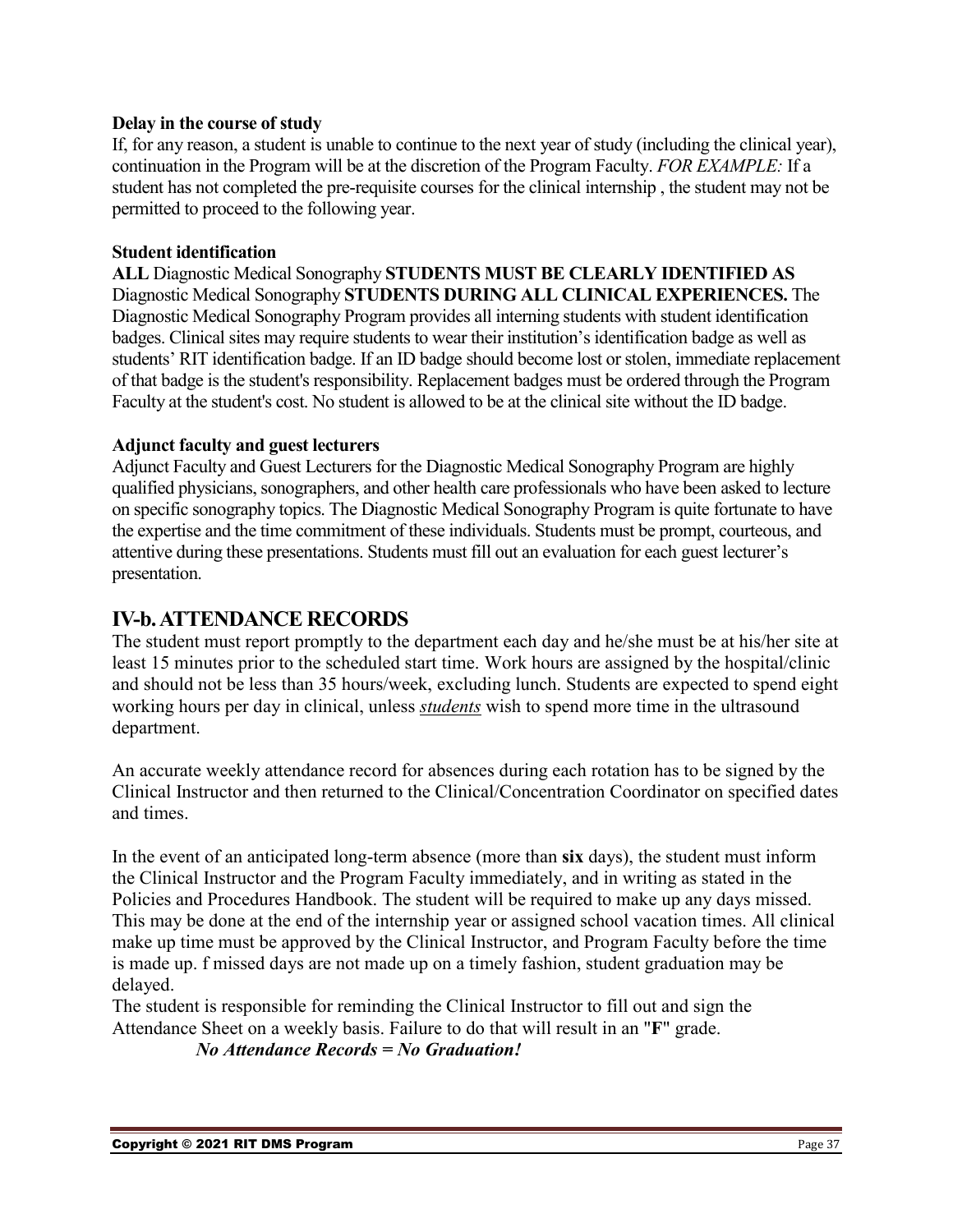#### **Tardiness**

Every attempt MUST be made to be on time every day. Students must notify their Clinical Instructors if tardiness will be more than 15 minutes. Unexcused tardiness in the Program will not be tolerated. The Clinical Instructors in conjunction with the RIT Program Faculty will monitor tardiness. **Chronic tardiness (late more than 15 minutes for three or more times in one semester) will result in the entire course grade being lowered by one full letter grade.** Persistence of tardiness behavior may result in probation, suspension and/or dismissal from the Program and removal from the clinical site.

#### **Sick days**

The student has a total of *three (3) sick/personal days* for the entire two (2) semester internship. It is realized that on occasion the student simply needs a little time for himself/herself. It is not necessary for the student to be physically ill to use a sick/personal day. No physician note is required, unless the student is absent for two or more consecutive days because of an illness. In this situation, the student must obtain a note from their physician stating that he/she is able to return to work, and present no danger to the patient or others. Exceeding the limit of sick days will result in make-up days, lowering of grade, or denial of graduation.

### Other sick day policies may be indicated in individual course syllabus. *ANY OTHER TIME TAKEN OFF FOR ANY REASON, INCLUDING RESEARCH OR STUDY TIME WILL BE COUNTED AS SICK OR PERSONAL TIME UNLESS THE STUDENT HAS OBTAINED PRIOR CONSENT FROM EITHER THE PROGRAM DIRECTOR OR*

*CLINICAL/CONCENTRATION COORDINATOR. Any time missed beyond the three (3) allotted sick/personal days will have to be made up. If make up time is not done on a timely fashion, graduation may be delayed.* The student does NOT have vacation time to use during the clinical internship. Interning students will not have the university holidays off. The clinical internship is an intensive time to learn the skills and techniques that will be needed to be successful in this profession. Failure to notify the clinical site and/or the Clinical/Concentration Coordinator within the 30 minutes before the start time may result in the need to make up the whole day.

#### **Snow days**

RIT has rarely closed due to snow. If a snow emergency should exist for RIT, the University will announce that through its appropriate announcing mechanisms. If in doubt, call or check the RIT website. If the student is on internship, and the geographic region he/she is attending officially announces a **snow emergency** and/or it is dangerous for the student to attempt to reach the clinical site, a snow day will be recognized. If the student's coworkers are making it to work, he/she should be attempting it as well. There are many times when the weather is bad first thing in the morning, and then clears up within an hour or so once snow removal takes place. It is expected that the student will make every attempt to get to his/her clinical site, even if he/she will be an hour late. The student must contact the clinical site, the Clinical/Concentration Coordinator and complete an Attendance Notification Form. A limit on snow days is not set, but if the program feels that the student is not making every attempt to make it to the clinical site, the Program Faculty may require that the student make up the time in order to graduate. Recognized time off for snow emergencies will not be counted against required program internship hours as long as Program requirements are met. It is the student's responsibility to make every reasonable effort to attend the clinical internship in snowy weather. *Improper use of snow days will result in one full letter grade reduction in each course involved*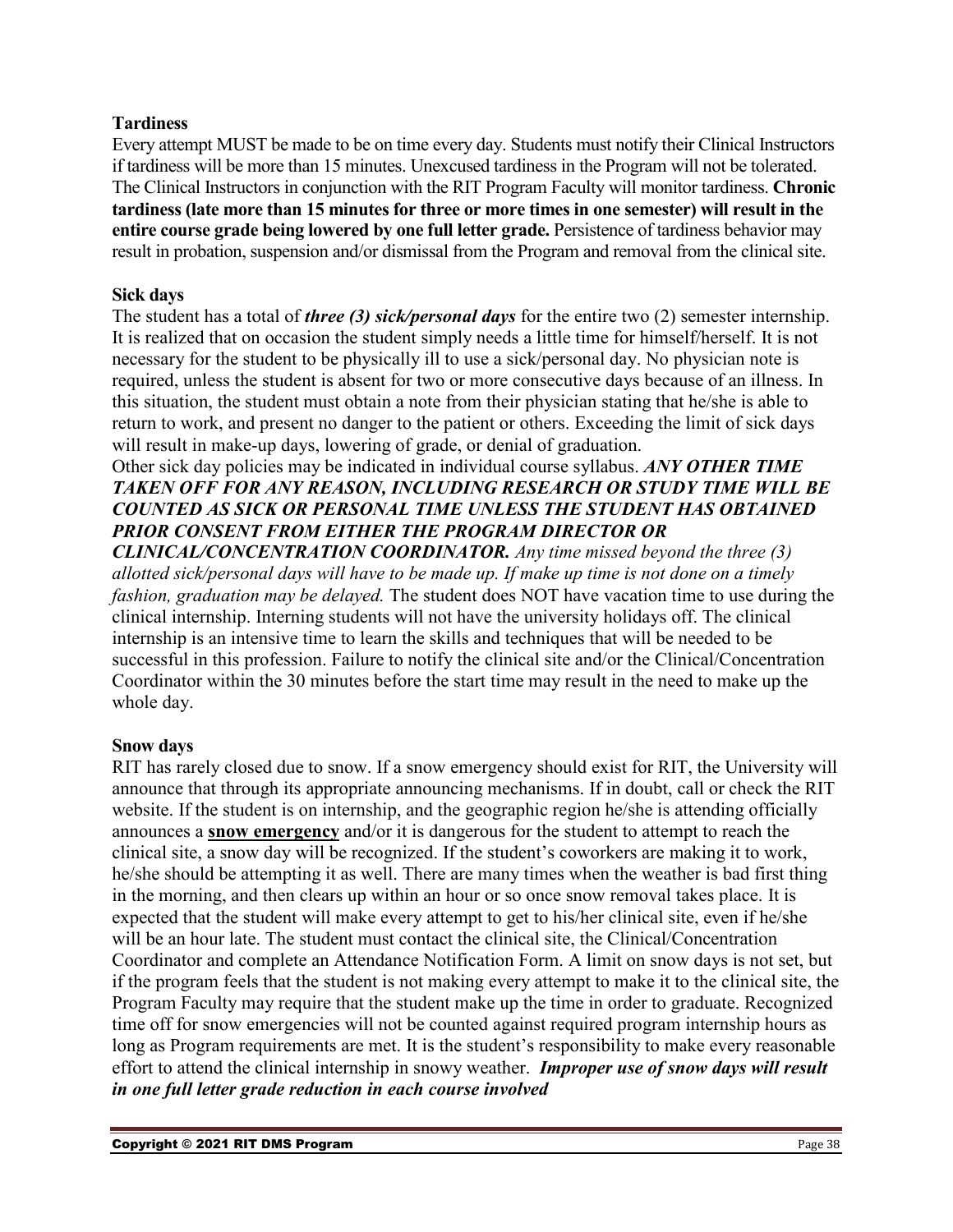#### **Conferences**

During the clinical year, the student may have the opportunity to attend one or more conferences related to the field of Diagnostic Medical Sonography. The student is allowed *three (3) conference days* during the clinical internship. (Prior consent from the Clinical Instructor and the Program Faculty is required.) In this case, the student must also complete the Attendance Notification Form.

#### **Interview days**

No more than *two (2) interview days* may be taken for the 2 semester academic internship year. It is strongly suggested that the student saves this time for the last few months. Prior consent from the Clinical Instructor or Program Faculty is required. In this case, the student must also complete the Attendance Notification Form.

#### **Bereavement/funeral leave**

Students will be granted for up to three working days of bereavement leave in the case of a death in their immediate family upon notification of the Clinical/Concentration Coordinator and/or the Program Director. "Immediate family" is defined as a student's spouse, parent, step-parent, mother-inlaw, father-in-law, child, ward, custody child, foster child, brother, sister, step-brother, step-sister, brother-in-law, sister-in-law, son-in-law, daughter-in-law, grandparent, great-grandparent, grandchild, or great-grandchild.

Students who request bereavement leave for deceased individuals who are not listed above must obtain proper, advanced authorization from the Clinical/Concentration Coordinator and/or the Program Director. When granted, students must make up the missing/lost clinical time.

#### **Jury duty**

The Program recognizes the civic responsibility of its members, including students, to serve as jurors when so summoned. If a student who may be potentially absent from their clinical site due to jury duty will first attempt to reschedule or be dismissed from serving. If the student is unsuccessful, the time missed must be made up and arranged with the Clinical/Concentration Coordinator and Program Faculty. Students must notify the Clinical/Concentration Coordinator and/or Program Director as soon as possible of call for jury duty and the expected days of service. Students must keep the Clinical/Concentration Coordinator and/or Program Director informed of any changes in jury duty status of days of service. A proof of jury duty must be provided to the Clinical/Concentration Coordinator.

#### **Court dates**

Students who are called to testify in court, whether personal or as a witness, must notify the Clinical/Concentration Coordinator and/or Program Director as soon as possible of call for the testimony and the expected days of service. Students must keep the Clinical/Concentration Coordinator and/or Program Director informed of any changes in the status of day(s) of service. A proof of court appearance must be provided to the Clinical/Concentration Coordinator. The time missed must be made up and arranged with the Clinical/Concentration Coordinator and Program Faculty.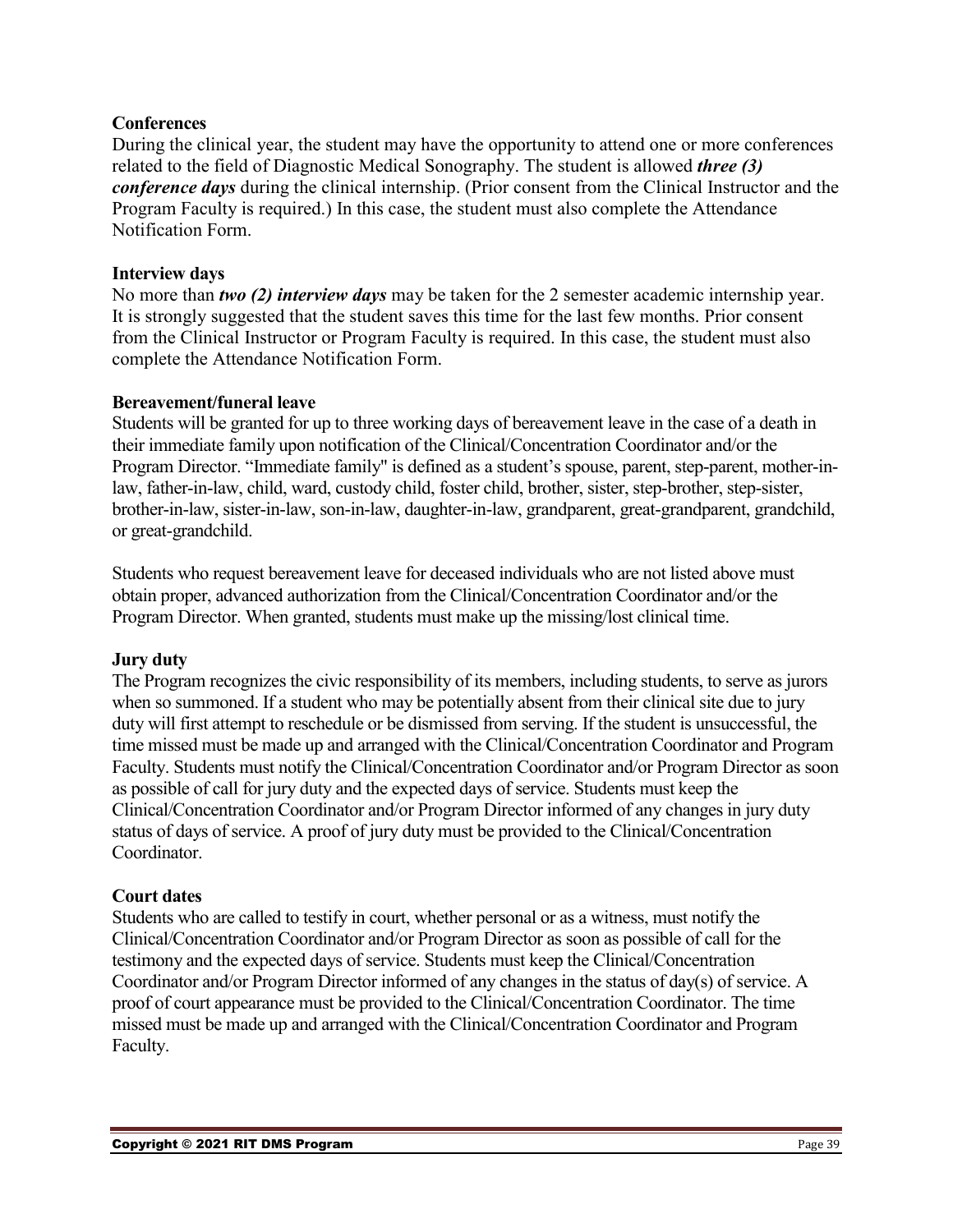### <span id="page-39-0"></span>**IV-c. UNIVERSITY WRITING POLICY**

Students in the Diagnostic Medical Sonography Program must demonstrate that they have the writing skills needed for successful entry into medicine. Writing requirements must be completed prior to graduation. Students are expected to have writing proficiency in the following tasks: using appropriate English grammar and construction, organization, and scientific/medical language. Requirements are listed below:

- Standard Test of Written English (waived if transferring English Composition);
- English Composition course;
- Scientific or Medical Abstract (Formal Case Study Presentations);
- Preparing a personal resume (C.V.) with a letter of inquiry;
- Laboratory Report (Biology or chemistry labs, etc.);
- Scientific Paper (Ultrasound Research Seminar Paper);
- Computer Literacy

### <span id="page-39-1"></span>**IV-d. EMPLOYMENT**

Students may **NOT** be employed during hours that are concurrent with either clinical or classroom education. The Program requires full dedication to its course and clinical work. It is the desire of all faculty and staff in the Program that all students are successful and the learning process is not compromised. Students WILL NOT be excused from any academic classes or clinical work for personal work purposes. The student may work (not in sonography) outside RIT hours and/or in conjunction with financial aid activities within published guidelines.

The Program Faculty and staff recognize that clinical sites may offer students a per-diem or part-time employment. Students CANNOT accept any offers. The student must disclose and discuss the offer opportunity with the Clinical/Concentration Coordinator and Program Director to obtain approval and permission to accept offer.

### <span id="page-39-2"></span>**IV-e. HEALTH CARE**

RIT requires all students to maintain health insurance coverage as long as they are enrolled. Students may obtain coverage through RIT or provide their own personal coverage. One of the most important things students can do before coming to RIT is to check their insurance policy and make sure they are adequately covered while at RIT. Especially if the student's home is outside the upstate New York area, the Program Faculty advise that students check for "out of network" coverage and requirements. Information on the specific benefits under RIT's policy may be provided by visiting the Student Health Center located in the August Building (#23), by calling them at 585-475-2255 or visiting their website a[t https://www.rit.edu/studentaffairs/studenthealth/.](https://www.rit.edu/studentaffairs/studenthealth/)

During clinical rotations, all medical needs and emergent care should be administered according to the students health care providers set guidelines. Students are responsible for knowing and adhering to their health care provider's policies and administrative procedures.

Every student must have a Certificate of Health Statement Form (Physical exam) on file in the Program Director's and/or Clinical/Concentration Coordinator's office before beginning his or her clinical rotation. This form will be provided by the Clinical/Concentration Coordinator and must be completed by a qualified physician. This Health Statement Form must indicate that the student does not have any condition(s) that endanger(s) his/her own health, the health and well-being of other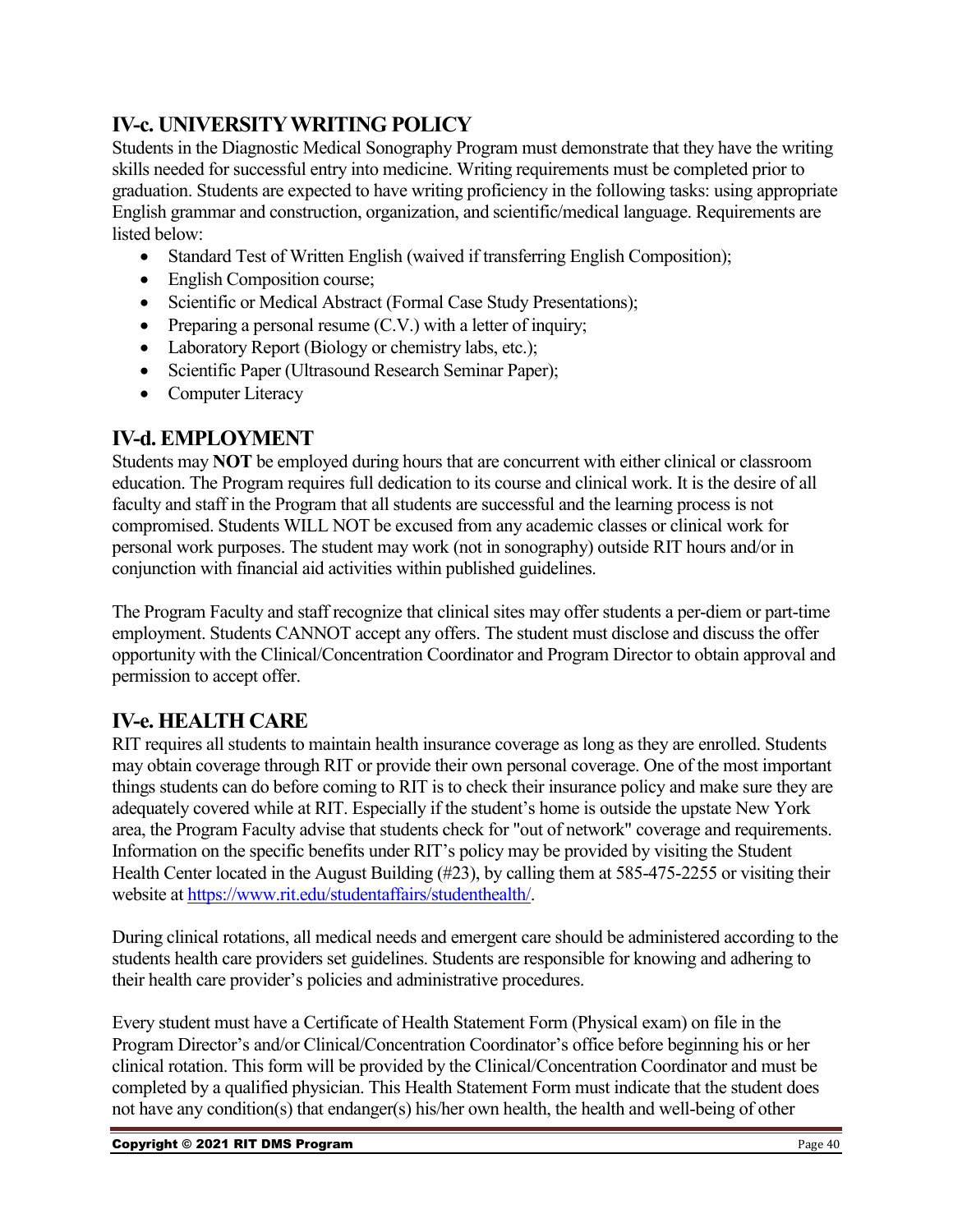students, patients, and hospital staff. The student must have proof of being immune from Rubella, Rubeola, Mumps, Varicella (Chickenpox) and have a negative TB test(s). Blood work will need to be done to prove immunity where it is necessary. If the TB test(s) should be positive, a chest x-ray must be taken and show that students are not currently infectious. If students are NOT immune to Rubella, Rubeola, Mumps or Varicella, action must be taken before students are allowed to start their clinical internship. Certificate of Health Statement Forms must be submitted to the Clinical/Concentration Coordinator by the **first day of August**. Some clinical sites may require additional health forms to be completed. The Clinical/Concentration Coordinator will work with students and the clinical sites to get the forms completed. It is the student's responsibility to get all of the forms completed and returned on specified time(s) to the Clinical/Concentration Coordinator. Clinical sites may require specific vaccinations, immunizations or health documents. Students must have those requirements completed in order to start their rotations at those clinical sites. The Program is not obligated to find alternative sites which do not have such requirements. If a student refuses to comply with program and clinical site requirements, he/she will be dismissed from the program.

#### **No student will be allowed to begin his or her clinical internship without the completed Certificate of Health Statement Form.**

### **Safety regulations and laboratory requirements**

It is the responsibility of the RIT Environmental, Health & Safety Department to help ensure faculty, staff, and students have a safe and healthy working and learning environment in all RIT owned and operated laboratories. In order to accomplish this, the Diagnostic Medical Sonography Program require all of its students to make it their top priority to work safely at all times.

The goal of RIT's Laboratory and Chemical Hygiene Safety Program is to minimize the risk of exposure, injury/illness to students while working in laboratories by ensuring that they are provided with the appropriate information, support, and equipment needed to work safely.

Students are required to wear masks at all times in labs, classrooms and other RIT facilities. Students must abide by the university's safety regulations. No Exceptions.

**Attitude:** Awareness that the student's actions and attitude affect not only himself/herself, but others around as well.

Students working in the sonography laboratory must adhere to the following:

- Wear appropriate attire.
- Wear masks and possibly face shields as needed.
- Clean up their space (Sanitize and protect equipment and stretchers after every use with the appropriate cleaning material; Store transducers properly and do not let them dangle or hang precipitously to prevent them from dropping on the floor; Remove belongings/books). The Program is not responsible for any loss of books or belongings.
- No audible cellular phones or pagers are allowed in the laboratory.
- No children or unauthorized people are allowed in the laboratory unless authorized and approved by Program Faculty.
- It is the responsibility of the students to report any broken, damaged or not working equipment to the Clinical/Concentration Coordinator or Program Director immediately.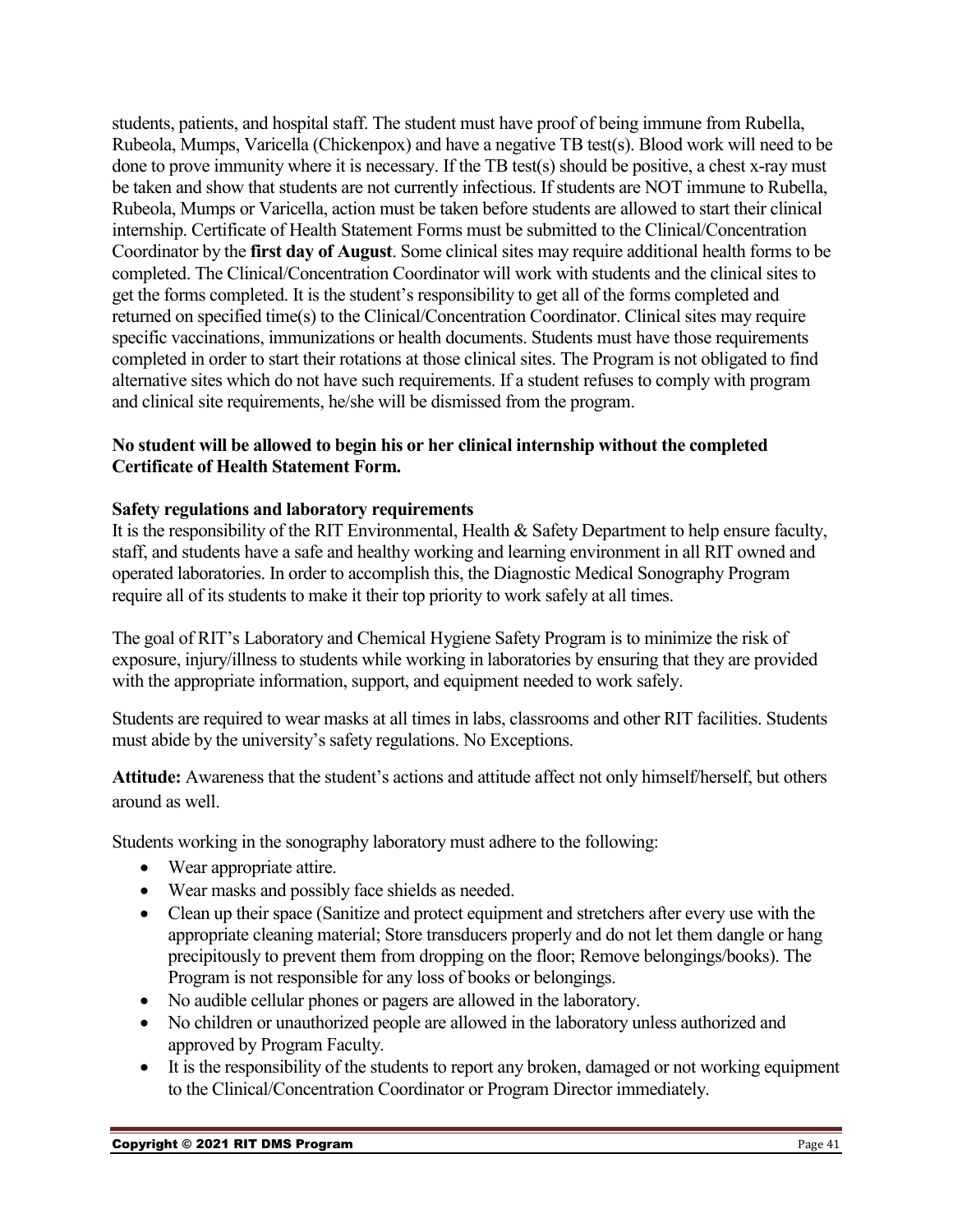• This facility is meant primarily as a training center, not a diagnostic lab. Any abnormalities or pathologies found will need to be followed up with the person's personal physician. The faculty will do their best to assist in this process as they can but they will not furnish any diagnosis.

#### **Hepatitis B vaccine**

The majority of clinical sites require that students have the Hepatitis B vaccine prior to starting clinical rotations at their site. Although the Diagnostic Medical Sonography Program cannot mandate each student to obtain this valuable vaccination, it is VERY strongly recommended. If a clinical site requires this vaccine, the student must comply; otherwise, the student will be dismissed from the program. The student is responsible for the cost of this vaccination.

#### **Immunizations**

It is required that students have blood drawn (a titer) for their proof of immunization before they are allowed to begin their clinical internship. *Some* of the clinical sites have different requirements than others, and the student's site placement will dictate which immunizations he/she must have, if any, which are above and beyond what RIT requires. There is a minimum requirement of: Rubella, Rubelola, Mumps, Varicella, Tentanus/Diphtheria, as well as the season Influenza vaccination for that specific flu season.

If a clinical site has special immunization requirements, the Clinical/Concentration Coordinator will inform the student about such requirement(s). The student must provide the special immunization(s) and at the student's cost. The clinical site has the authority to deny clinical training at their facility if requirements are not met. Additionally, the refusal to obtain such additional immunizations will hinder the student's progress and may lead to student dismissal from the program.

#### **Accidents while on duty**

*Students, who are injured or exposed to blood, bodily fluids, a contaminated needle, or no matter how minor an injury may seem, must immediately report the incidence to their Clinical Instructor and the Program Director and/or Clinical/Concentration Coordinator.* Students must complete an incident report on the injury depending on the policies of each clinical site. A copy of the report must be sent to the Clinical/Concentration Coordinator and/or the Program Director. Students must familiarize themselves with the rules and policies regarding incident reports at the clinical site which are attended. Students are responsible for all the costs incurred as a result of injury.

#### **Infectious/communicable diseases**

A student should not attend clinical sites and ultrasound scanning labs if he/she has been exposed to an acute communicable disease or has a chronic communicable disease where the disease can be transmitted. Students must provide medical evidence that he/she no longer has the disease; no longer in the infectious stage of an acute disease; or has a communicable disease with little risk of transmission when proper and reasonable precautions are applied. Students should be aware of, and adhere to, the policies and measures that the University, Program and clinical sites use to protect students, faculty, staff, patients and hospital staff from communicable diseases. Universal precautions should be used for all cases with a risk of exposure to a communicable disease. Students must respect and protect all involved whether they have a communicable disease or not. *All students must not participate in the evaluation or care of patients with known communicable diseases. All students*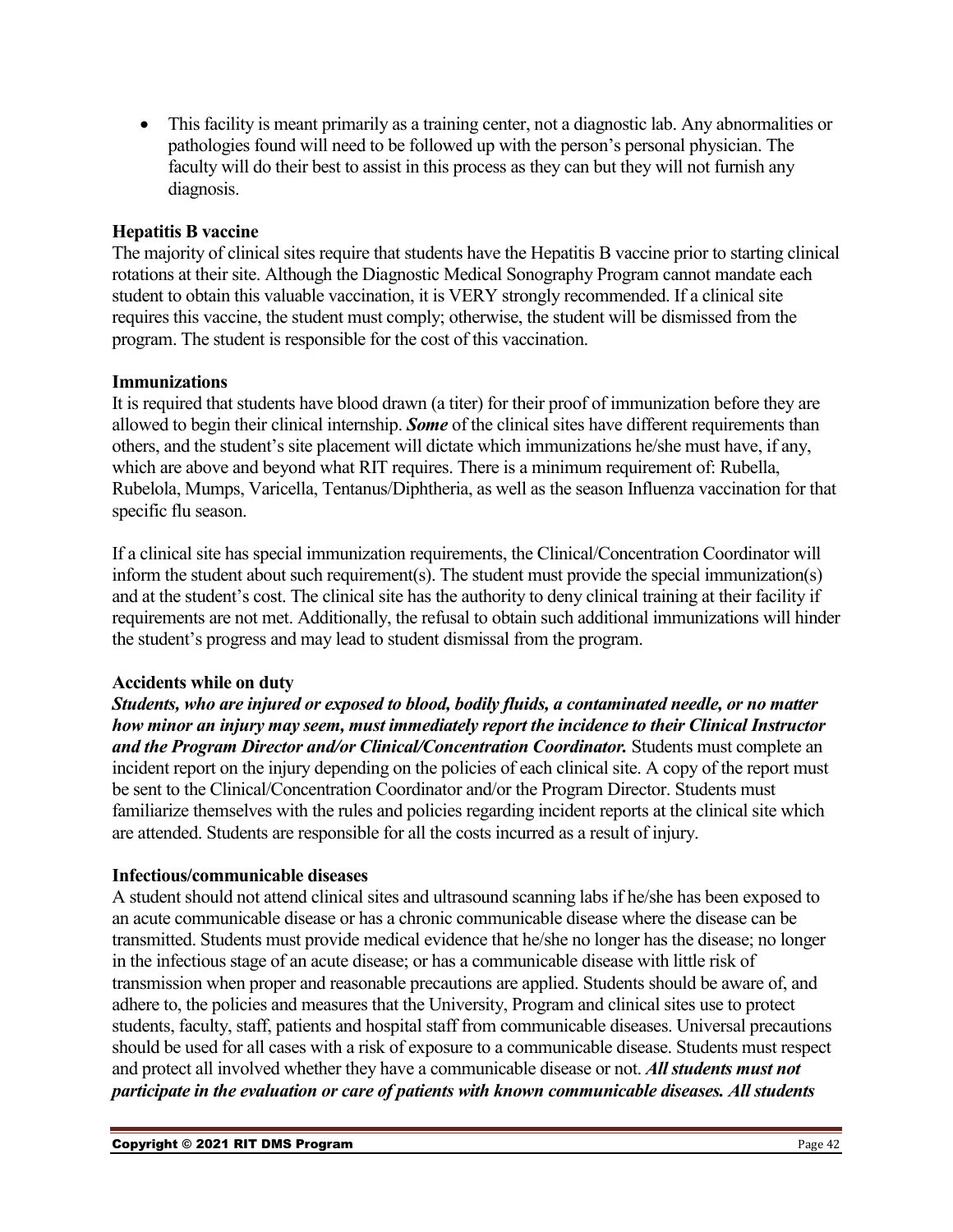#### *must consult with their clinical instructors at all times regarding patients with communicable diseases and obtain proper advisement and counseling.*

Students, who are exposed to communicable diseases, must immediately report the incidence to their Clinical Instructor and the Program Director and/or the Clinical/Concentration Coordinator. Students must follow the communicable disease policy at the clinical site and take all appropriate measures.

Students who have a communicable disease and are permitted to attend classes/scanning may be required to do so under strict and specified conditions. Failure to adhere to these conditions will result in dismissing students from classes/labs. Students with communicable diseases who are not permitted to attend classes/scanning labs will be provided with reasonable didactic instruction. Due to the lack of comparable instructional methods for scanning labs experiences, students must make up the time missed. The make-up time must be coordinated with the Program Director and/or the Clinical/Concentration Coordinator.

Students' medical information is strictly confidential. Information will not be shared with others except with the Program Faculty who have a legitimate educational reason to know the student(s) identity and medical condition(s) and/or as required by the Public Health Laws of New York State or in the case of a serious emergency. Students' immunization records and Certificates of Health Statement Forms are required to be submitted to clinical sites prior to the start of the clinical internships. Students are required to sign the Personal Information Release Consent Form allowing the program to share the information with the assigned clinical site(s).

#### **Chemical sensitivity and latex allergy**

Students should be aware of the potential for exposure to chemicals and health hazards in the healthcare environment. Students with allergies and sensitivities need to be aware of the hazards within the areas where they will be training or studying. Students with allergies and sensitivities must discuss these issues with the Clinical/Concentration Coordinator, Program Director and/or Program Faculty. Students must be aware that the elimination of these hazards might not be possible.

Students who have latex allergies must consult with their physicians regarding the precautions, symptoms, avoidance and any associated potential risks. Physician consults are at the expense of the student. The responsibility of understanding the risks associated with exposure to latex during clinical rotations, even when reasonable precautions are made, lies with the student who has the latex sensitivity.

More information on latex can be found at the following: American Latex Allergy Association: [www.latexallergyresources.org](http://www.latexallergyresources.org/) Center for Disease Control:<https://www.cdc.gov/niosh/docs/97-135/>

#### **Substance abuse**

Substance abuse of any type, such as drugs or alcohol, will not be tolerated during any part of this Program. Possession of, or partaking in, any such substance during the didactic or clinical phase of this Program will be grounds for dismissal from the Diagnostic Medical Sonography Program. Students are urged to review the University's D18.1 Alcohol and Other Drugs Policy at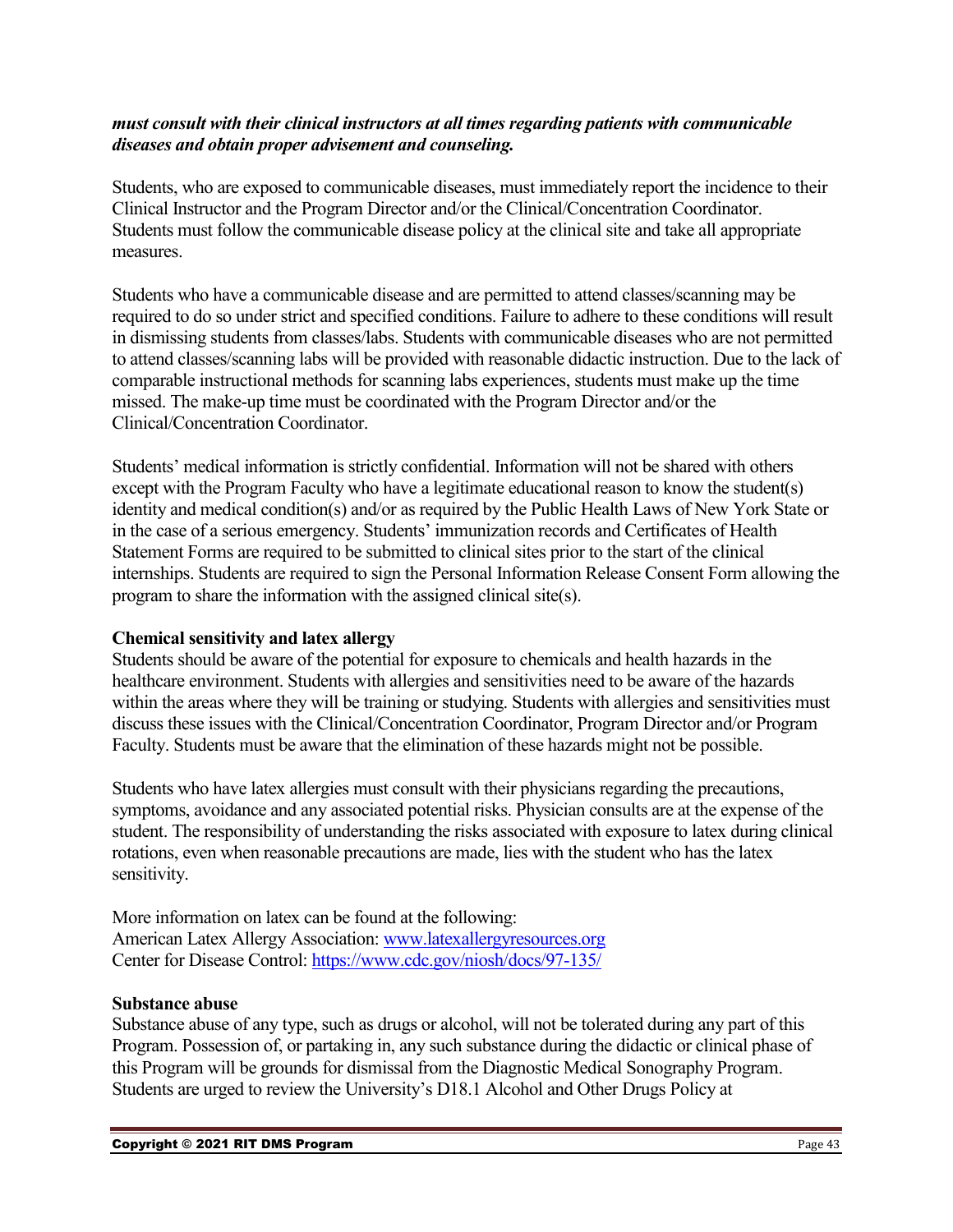<https://www.rit.edu/academicaffairs/policiesmanual/d181> The Program adheres to this policy as well as to the SDMS "Code of Ethics" contained in the SDMS Standards of Ethics.

#### **Smoking**

Students are **NOT** to smoke at any time during clinical hours, except in designated areas assigned by the clinical site. Students are expected to comply with the sites' smoking policies and rules. If these restrictions are ignored, students will be removed from the affiliate, with appropriate hours deducted from the clinical time. Any time missed, must be made up.

For more details on RIT smoking policy, the student may visit: <https://www-staging.rit.edu/academicaffairs/policiesmanual/c160>

### <span id="page-43-0"></span>**IV-f. LIABILITY INSURANCE**

Each student entering the internship portion of the Program is automatically insured by RIT for liability. During the summer before internship, the Program Faculty submits a list of those students who have been approved for internship to the appropriate RIT officials. There is no additional charge made to students for this coverage at this time.

### <span id="page-43-1"></span>**IV-g. JOB PLACEMENT**

The Rochester Institute of Technology does not state or imply that graduation from the bachelor or certificate options in the Diagnostic Medical Sonography Program will ensure students will find a job in the field of Diagnostic Medical Sonography. It is the student's responsibility to seek out employment for himself/herself. Sonography job openings received by Program Faculty will be communicated to students.

### <span id="page-43-2"></span>**IV-h. CRIMINAL BACKGROUND CHECKS DRUG SCREENINGS**

Some of clinical sites may require a criminal background check and/or drug screening before students are allowed to do their internship with them. It is *the student's* responsibility to acquire (pay for) the criminal background check and drug screening before they are allowed to start their internship at that site, if it is required. Once known, the Program Director and /or the Clinical/Concentration Coordinator will inform the student about the need for the criminal background check and the drug screening and the verifications needed since this may vary among clinical sites.

If the background check and/or drug screening reveal(s) any negative results that could be grounds for denying future or continuing clinical placement, the Clinical/Concentration Coordinator or Program Director will notify the student for his/her inability to gain clinical experience and may prevent continuation in the Program due to the inability to meet Program objectives and guidelines.

If the student believes that the information contained in the criminal background check and/or drug screening is (are) inaccurate and wishes to contest the validity of the information, the Program will honor that and will wait for 30 days and will consult with the appropriate RIT officials before a final decision is made.

**Note:** Students may be denied to take their certification examinations offered by the American Registry of Diagnostic Medical Sonographers (ARDMS) based on violations and sanctions. The student is highly encouraged to review the ARDMS policy regarding the examination sanctions and violations and the pre-application determination of eligibility for ARDMS certification: criminal matters at [www.ardms.org](http://www.ardms.org/)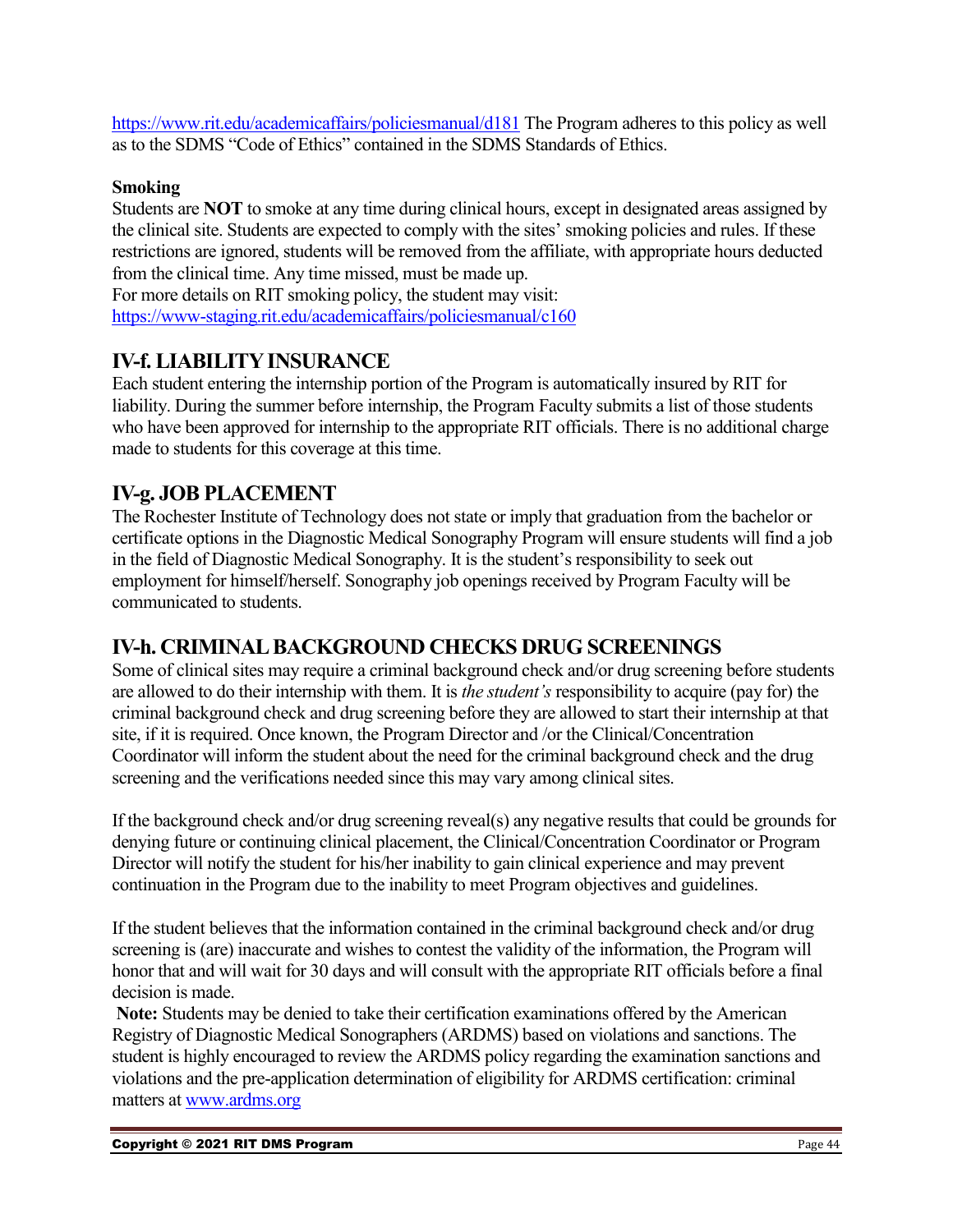**Again, payment of all required criminal background check and drug screening will be the sole responsibility of the student.** 

### <span id="page-44-0"></span>**IV-i. LIBRARY POLICY**

Students must abide by the policies and rules of the RIT Wallace Memorial Library (WML) regarding the use of their facility. No special privileges are given to students on internship at a distance from RIT. Therefore, any fines that are accrued must be paid**.**

Students are encouraged to use the library facilities at the clinical site when the patient load is light. Students must obtain permission from the Clinical Instructor in order to use the library. Students are not allowed to take time out of their clinical training to utilize the library for completing assignments or studying for examinations. The affiliate library is only used when there are no patients in the clinic or authorized and approved by clinical instructor.

Students are encouraged to review the use of the RIT Wallace library at<http://library.rit.edu/use>

### <span id="page-44-1"></span>**IV-j. MAIL FOLDERS**

All general handouts and other information for Program students will be placed in the mail folders outside the Ultrasound Scanning Suite on the first floor of SLA or Building # 78. Each student in the Program has a separate folder. Students are expected to check their mail folders frequently.

### <span id="page-44-2"></span>**IV-k. PREGNANCY**

With confirmation of pregnancy by an accepted medical practice, students must notify the Clinical/Concentration Coordinator and/or Program Director in writing *immediately*. Students will be allowed to continue in the program only if a letter from a qualified obstetrician states that no danger exists for student and/or the child while performing internship duties. Additionally, maternal pregnancy leave time which must be approved by Program Director, must be made up.

The clinical site utilized prior to the leave is NOT guaranteed upon the return from the maternity leave. If students must leave the program for an extended time which exceeds the agreed upon maternity leave time and for other reasons, a position for internship will not be guaranteed. Students may need to reapply to the program. Additionally, a student may need to repeat already achieved competencies to ensure maintenance of competency.

In such situations, it is the student's responsibility to immediately communicate with the Clinical/Concentration Coordinator and/or the Program Director in order to devise a plan for the completion of the clinical requirements of the program.

### <span id="page-44-3"></span>**IV-l. MILITARY DEPLOYMENT/RESERVE TIME**

Students who are called to active duty and in good standing in the Program will not be penalized. When called for active duty, students must notify the Clinical/Concentration Coordinator and/or the Program Director immediately in writing. Students must keep the Clinical/Concentration Coordinator and/or Program Director informed of any changes in the status of day(s) of deployment. A proof of deployment must be provided to the Clinical/Concentration Coordinator.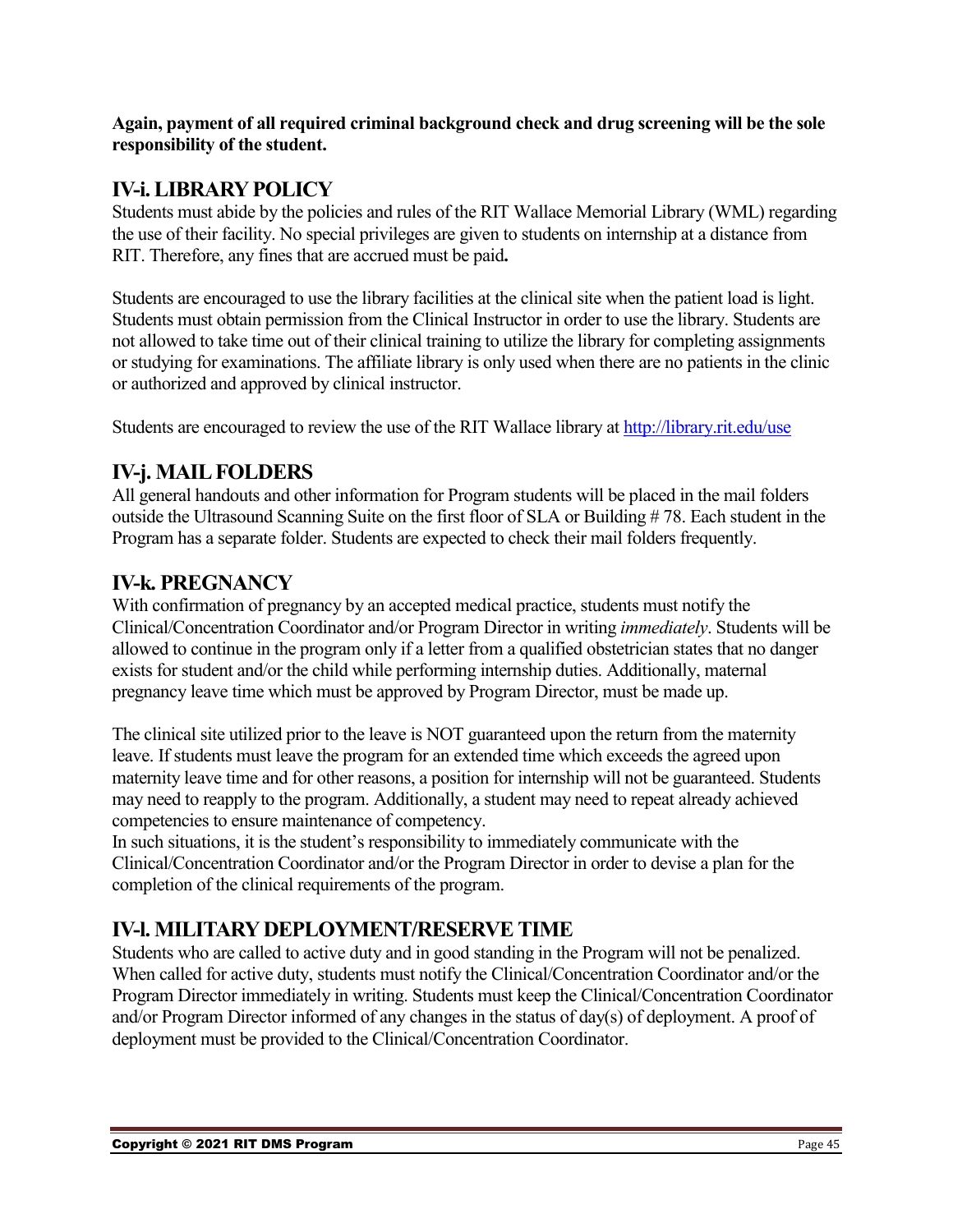When verified, the Program Director will automatically implement a leave of absence for the student. The Program honors RIT's Student leave of absence policy. For more details on RIT's policy, students may visit<https://www.rit.edu/academicaffairs/policiesmanual/d021> .

The time missed must be made up and arranged with the Clinical/Concentration Coordinator, Clinical Instructor(s) and/or the Program Faculty.

### <span id="page-45-0"></span>**IV-m. HIPAA**

All students must follow HIPAA guidelines, regarding patient confidentiality, at all times.

According to the SDMS Code of Ethics, the sonographer must "Maintain confidentiality of acquired patient information, and follow national patient privacy regulations as required by the "Health Insurance Portability and Accountability Act of 1996 (HIPAA)." The Program acknowledges and adheres to this Code, the RIT Policies and Procedures, and information about confidentiality presented throughout this Handbook. Students are responsible for protecting all patients that they encounter in their clinical sites and prohibited from sharing or revealing confidential information to any third party. Students who fail to abide by this policy may be suspended or dismissed from the Program or the University. Student liability insurance provided by the University will not protect the student who violates this policy.

For more information on RIT confidentiality policies, student should visit: <https://www.rit.edu/academicaffairs/policiesmanual/d150> <https://www.rit.edu/studenthealth/confidentiality>

### <span id="page-45-1"></span>**IV-n. SOCIALMEDIA**

Social media (Facebook, Twitter, emails, MySpace, Snapchat, Instagram, etc.) are readily available in today's society and has become an integral tool for medical societies, hospitals, and advocacy groups. Some of these forums are being utilized for interaction between healthcare providers and patients. It is imperative that sonography students recognize that the maintenance of confidentiality and overall professionalism while engaging in these technologies is critical to maintaining patient privacy and respect. Clinical sites may have specific guidelines to be followed by employees using social media. Students of the Diagnostic Medical Sonography program are NOT permitted under any circumstances to post or discuss any clinical experience or information regarding their experience with the clinical site, its personnel, or its patients on any social media. Any student posting clinical experiences to social media sites will not only be subject to disciplinary action but also be in jeopardy of probation, suspension, and/or dismissal from the Program and removal from the clinical site. Such violation may result in a delay of students completing their program requirements and may result in further disciplinary action.

Realizing that the Internet and other social media technologies are fun and can be used to engage, teach, and connect, as well as even disperse correct, vetted health information, they also present risks and carry responsibilities. Students must exercise the upmost professional courtesy and respect to their fellow classmates, Program Faculty and staff, including adjunct faculty, teachers, preceptors, and patients, while engaging in these modalities. Inappropriate postings that may include discriminatory remarks, harassment, and threats of violence or similar inappropriate or unlawful conduct will not be tolerated. Unprofessional conduct, with reference to any technology or action, will not be tolerated in the Diagnostic Medical Sonography Program or at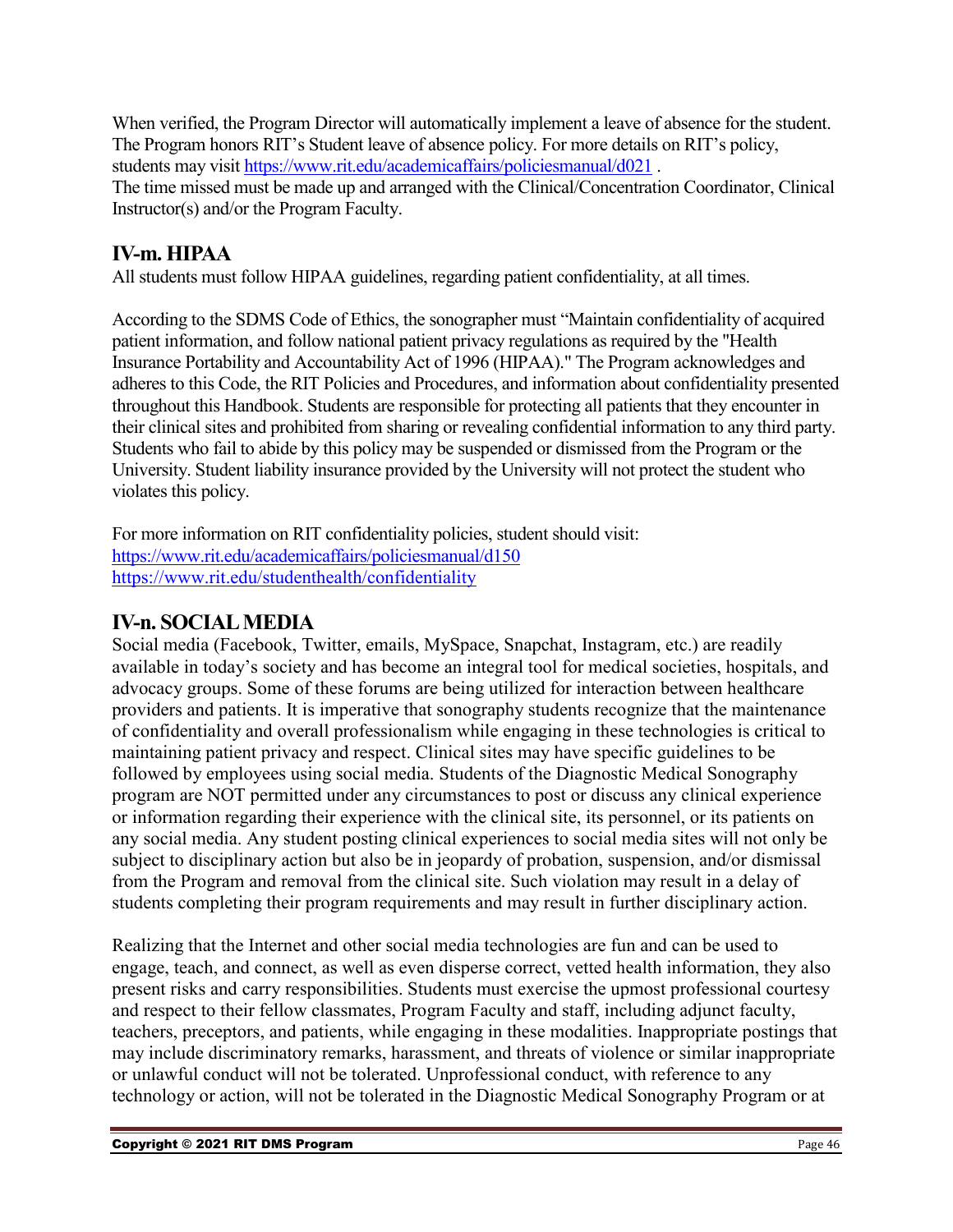RIT and may subject students to disciplinary action up to and including dismissal from the program.

### <span id="page-46-0"></span>**IV-o. DRESS CODE**

The following dress code is enforced to promote a professional and safe working environment. An overall neat and professional appearance should be maintained throughout the year. Students may be involved in some lifting, moving, and reaching around patients, therefore, comfort and mobility need to be a consideration when selecting a wardrobe. Unless otherwise specified by the clinical site, the dress code for students is as follows:

**General**: *Lab Coats (white) must be worn with university nametags clearly displayed at all times.* All clothing must be in good repair, conservative in nature, and professional in taste. For the student's safety, long hair should be pulled back and kept out of the way. Fingernails need to be kept short and neatly trimmed. Jewelry and rings should be conservative in nature and kept to minimum. This is for the patient and the student's safety. No loose or sharp objects should be worn. Scrubs are NOT permitted to be worm on a daily basis. There will be times when the hospital may require students to wear them (to go to the OR or into the unit), but this is the ONLY time they are acceptable.

**Gentlemen** must wear slacks (or chinos), dress shirts (tie optional), and dress shoes (comfortable dress shoes are recommended, sneakers only if approved by clinical affiliate). No tee shirts, denim pants, or blue jeans allowed. Strong or excessive cologne should be avoided. Beards and Mustaches must be neatly trimmed.

**Ladies** should adhere to business casual attire. Slacks, or skirts, with a modest blouse or shirt are recommended for best comfort. Skirt length should extend to or below the knees. *No low cut blouses, low rise pants*, miniskirts, denim pants, blue jeans, yoga pants or tee shirts are allowed. Sensible, comfortable shoes should be worn. High heels are not acceptable for safety reasons. Strong or excessive perfume should be avoided. Artificial nails or excessively long natural finger nails **must** also be avoided.

For the didactic courses students may wear any appropriate clothes. When inappropriate clinical or professional wardrobe or personal hygiene is identified by the clinical instructor or Program Faculty, students must correct it immediately. The Program will enforce the dress code policy to ensure the safety and professional standards of all parties.

Students who are found to be non-compliant and in violation of the policy will be:

- Privately notified by the Clinical/Concentration Coordinator or Program Director about the violation.
- Provided with specific requirements on how to correct the violation and be compliant.
- Given one warning and may be required to leave the clinical site.
- Asked to leave the clinical site and return immediately or the next day after correcting the violation.

If students receive more than one warning, their letter grade for the clinical course will be lowered by a letter grade and/or may be placed on probation, removed from the clinical site and/or suspended from the program.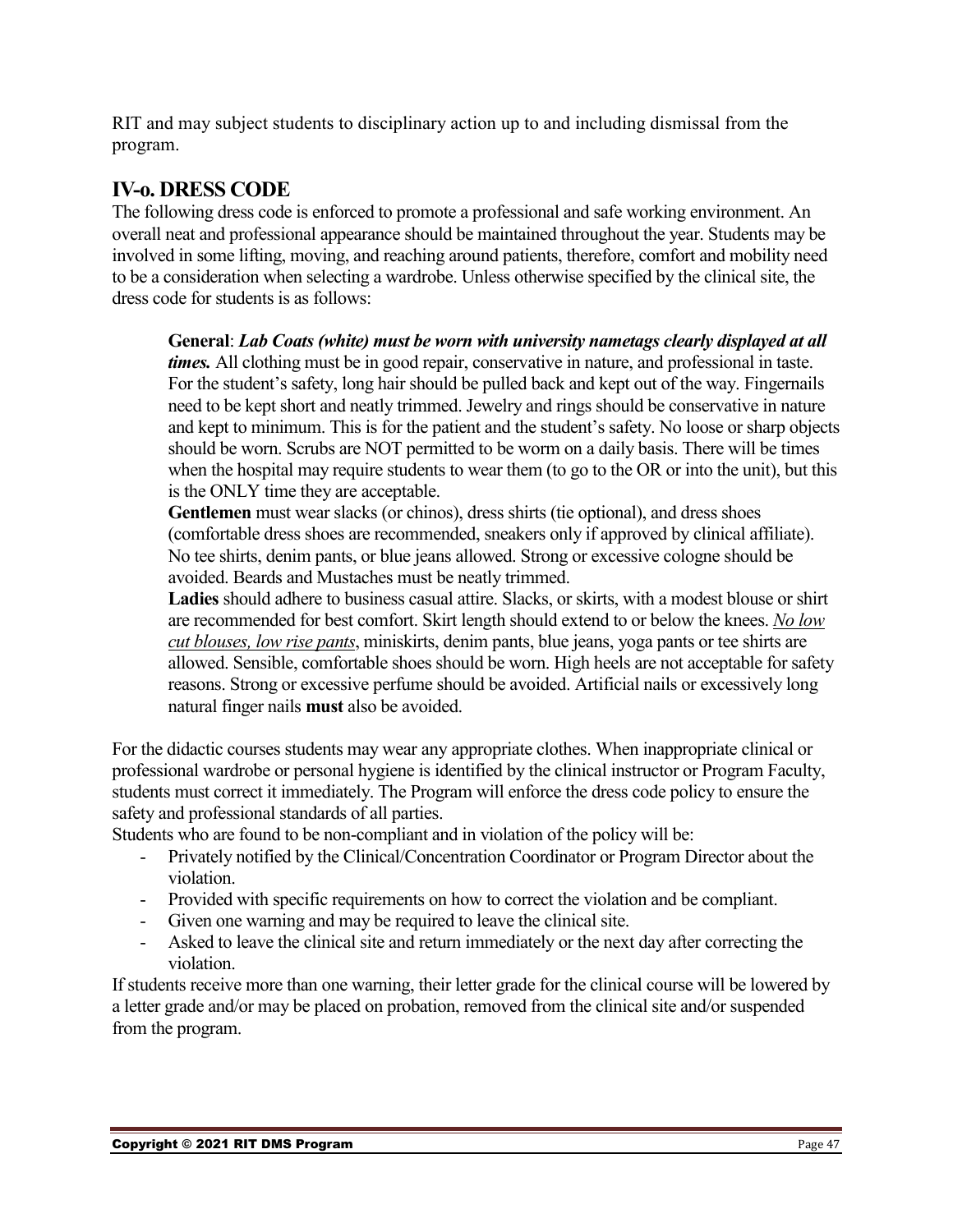#### **Body piercing**

The Diagnostic Medical Sonography Program is committed to an environment which encourages, promotes and protects free inquiry and free expression. All students have the right to hold, express, defend and openly promote their ideas and opinions. The policy is intended to ensure that students meet the requirements set forth by clinical sites.

As stated in the Dress Code policy, students must dress in a professional manner while in the clinical setting. Clinical sites have special rules, regulations and policies regarding jewelry and body piercing. In order to provide clinical placement and allow the students to complete their clinical education requirement, the Program requires students to remove **all apparent non-earlobe piercings.** Some clinical sites may also limit the size and number of earrings. This will be determined on a site by site basis, and the student must adhere to these rules. Knowing that new piercings need some time to heal before removal, it is the recommendation of the Program to abstain from new piercings until the clinical rotations are completed.

Clinical sites may have regulations regarding hair color. Again, in order to provide clinical placement and complete the clinical education portion of the program, the student's hair color should be that which would be considered a natural color. Wild colors and shades of color are not permitted during the clinical rotations.

If students are found not adhering to the above guidelines they will be immediately removed from the clinical site until the problem is corrected. The Clinical Instructor, with the approval of the Program Director and/or the Clinical/Concentration Coordinator, reserves the right to send students out of the clinical site to change their attire. The appropriate hours will be deducted from their clinical time and have to be made up.

**Note:** The Program does not intend to restrict freedom of speech or any form of artistic or visual expression. It is the intention and the responsibility of the Program to ensure that all the regulations, rules, policies and guidelines set forth by the clinical facilities are met and applied to ensure successful completion of the program requirements by the students.

### <span id="page-47-0"></span>**IV-p. TRAVEL POLICY**

It is the sole responsibility of the student to find transportation to and from their clinical site. If a student does not have a private mean of transportation and will be relying on public transportation, he/she must inform the Clinical/Concentration Coordinator and/or Program Director immediately. The student must be on time to his/her clinical site at all times. Lack of a car and the necessity to use public transportation do not constitute valid excuses for being late to a field experience. For more details, see the policy on Tardiness. While in their assigned clinical sites, students are responsible for any parking fees or fees associated with parking tickets or violations that are incurred.

Furthermore, the Diagnostic Medical Sonography Program has required RECALL DAYS on specific days each month during the clinical phase of the Program. Consequently, this requires the students to travel from RIT to the clinical site and vice versa. These expenses may include, but are not limited to: car expenses, gasoline, parking fees and permits, tolls, airfare and luggage fees, cab fares and public transportation fees. It is the responsibility of the student to make the necessary arrangements. The Program or the University is not responsible for any reimbursements or making arrangements for the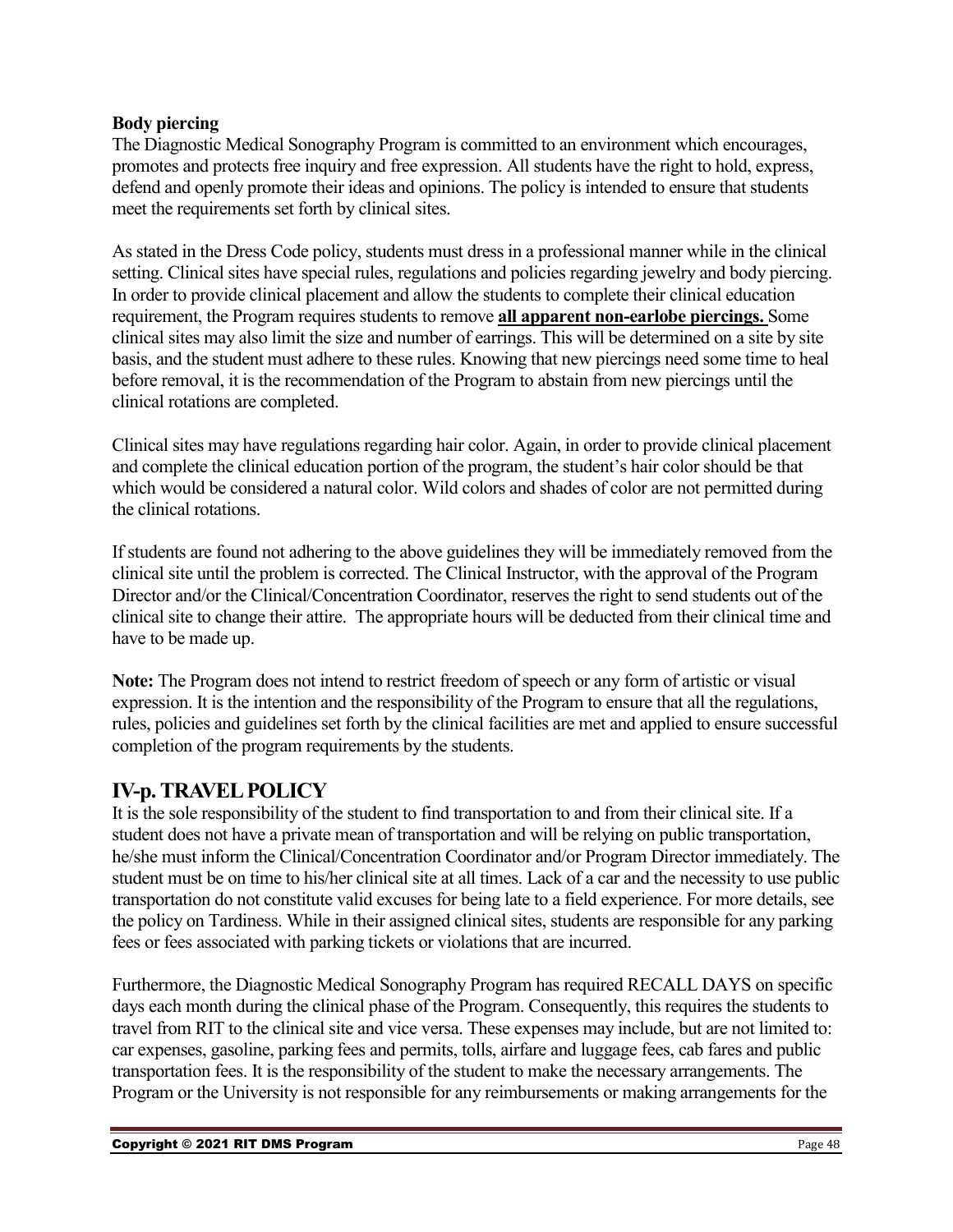students. The Program will provide the students with an annual master schedule for the recall days to allow them to plan in advance.

The Program has affiliation with some out-of-state clinical sites. Any student who wishes to do one of his/her clinical rotations at any of those clinical facilities will be required to submit a written consent indicating his/her responsibility for all expenses. All students who wish to pursue a clinical rotation site outside of New York will be individually counseled by the Clinical/Concentration Coordinator and/or the Program Director to make sure they are aware of all policies and rules regarding that. Students are responsible for their own insurance and liability when traveling to and from off campus affiliations.

### <span id="page-48-0"></span>**IV-q. HOUSING ACCOMODATIONS**

Students are responsible for arranging their own housing accommodations and expenses while enrolled in the Program. They are also encouraged to share housing when possible.

**This includes, but is not limited to, moving expenses, security deposits, rent, utilities, parking fees, internet connection and travel to and from campus at the designated times. The student fully takes the responsibility of all loss to personal property and/or damage (expenses) that may occur as a direct or indirect result of a move.** 

For more details on campus housing, the student may visit:

<https://www.rit.edu/fa/housing/content/residence-halls>

<https://www-staging.rit.edu/academicaffairs/policiesmanual/policies/student>

### <span id="page-48-1"></span>**IV-r. COMPUTER POLICY**

It is required that students purchase **their own laptop computer with the latest version of Microsoft Office, a large memory capacity with an HDMI or VGA connection and/or appropriate adaptor(s). Students must have access to network connection during the academic and clinical phases of the Program.** Chromebook, Tablets and the like may not have the necessary storage, software or connectivity to be able to be used for the required projects for this program. If you have questions, or are in doubt, please contact the Program Faculty for assistance before purchasing. This will allow for transmission of papers/coursework to be readily communicated to the Clinical/Concentration Coordinator and/or instructors. Fax transmission may be utilized in cases agreed upon by all parties.

Students must check their emails regularly and on a daily basis. Students are required to respond **promptly** to academic inquiries/requests from Program Faculty to ensure completion of tasks in a timely fashion. Students must notify the Clinical/Concentration Coordinator and/or Program Director about any change in email or electronic communication status.

Additionally, students must purchase a dedicated flash drive (USB) with high storage capacity for image/case study storage and other related materials.

For more information on the RIT computer use, the student may visit: <https://www.rit.edu/academicaffairs/policiesmanual/c082-code-conduct-computer-use>

### <span id="page-48-2"></span>**IV-s.ANNUAL EXPENSES AND FINANCIAL AID**

• Tuition & Fees Visit:<https://www.rit.edu/fa/sfs/billing/tuitionandfees/1617>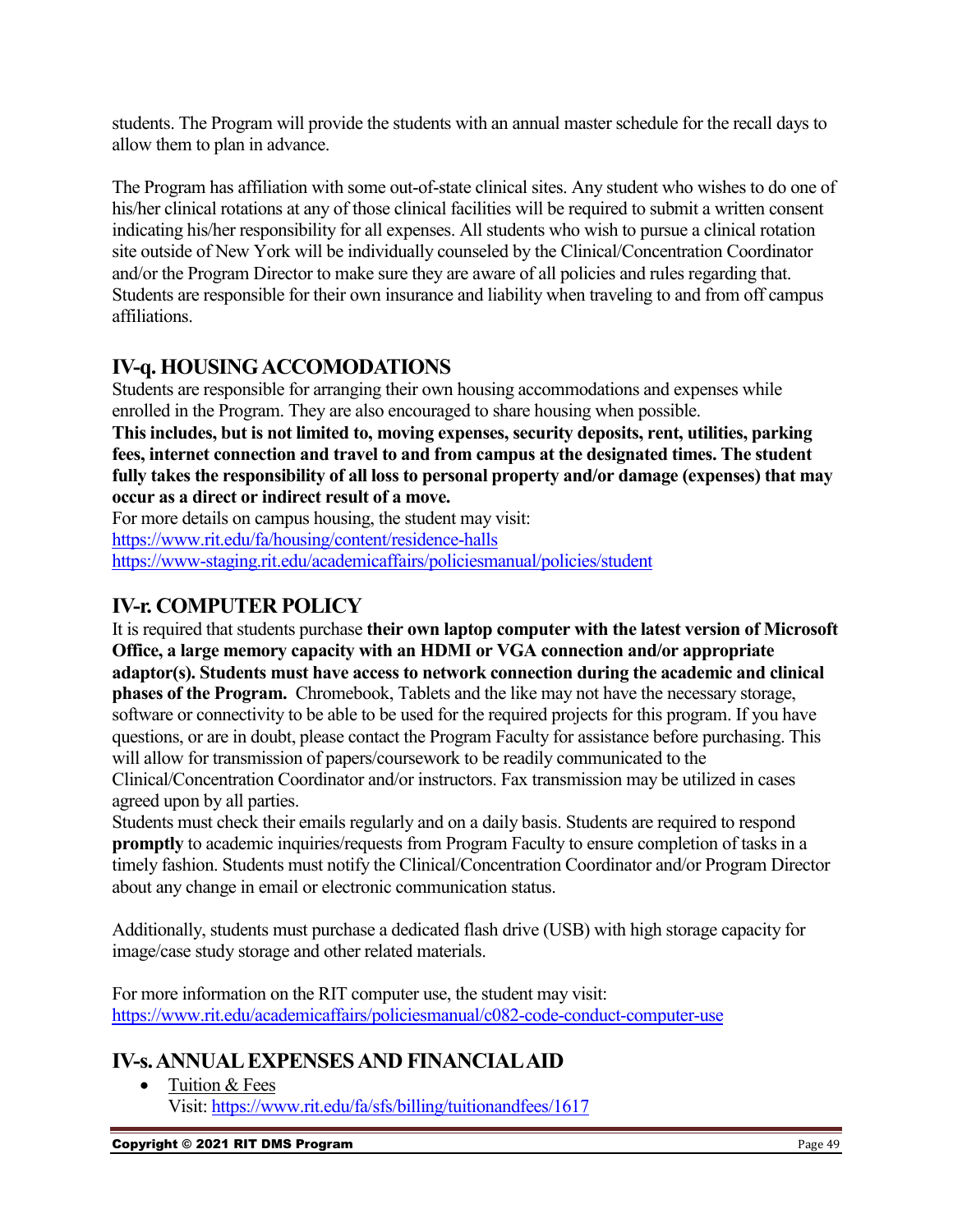### • Textbooks

Textbooks are specified and listed in each course outline. Textbooks will be available in the RIT Barnes & Noble Bookstore prior to the start of each semester. Students are required to purchase all the sonography textbooks.

- Supplies & Uniforms Supplies and/or additional course requirements may be required. Students are required to have their lab coats prior to the start of their clinical rotations.
- Campus Room & Board Visit:<https://www.rit.edu/fa/housing/content/housing-rates>
- SDMS and/or AIUM Membership(s)

### - **SDMS**

With the support of the Program Faculty, students will pay approximately \$45 student membership by junior year of the BS degree or first year of the certificate programs. Students will pay \$80 for the first year after graduation (50% discount). This amount may change and be determined by the SDMS organization.

### - **AIUM**

With the support of the Program Faculty, students will pay approximately \$25 student membership by junior year of the BS degree or first year of the certificate programs. Students will pay \$75 for the first year after graduation (50% discount). This amount may change and be determined by the AIUM organization.

### • Simulation License Package

This is a one-time cost of \$500. This amount may change and be determined by the providing organization.

• Other

This may include attendance at national, state or local sonography conference. This is not required. The cost varies.

### <span id="page-49-0"></span>**IV-t. LEAVE OF ABSENCE**

Under special circumstances the Diagnostic Medical Sonography Program may grant a student an official leave of absence for personal, medical, or academic reasons for a period of time not to exceed one calendar year. The student must submit this request in writing to the Program Director. If the leave of absence is approved, the Program Director provides written notification to the student including applicable beginning and ending dates and an academic agreement to the student. Decisions concerning matriculation dates and special conditions pertaining to these leaves are the decision of the Diagnostic Medical Sonography Program Faculty. The student then needs to initiate the appropriate formal paperwork for a leave of absence from the Diagnostic Medical Sonography Program. When a leave of absence is taken, the student may need to repeat some of the courses completed prior to the leave of absence. Any student who is granted a leave of absence is subject to changing standards within the curriculum that may necessitate additional courses and/or additional time to complete the degree requirements. In all cases of leave of absence, the student is required to complete the full curriculum to graduate from the program.

### <span id="page-49-1"></span>**IV-u. LECTURE SERIES/RECALL DAYS**

Once every month, students will return to the RIT campus for a 2-day, 3-day or 5-day intensive lectures and examination sessions and case presentations. Attendance at these classes is mandatory and tardiness is unacceptable. Any unexcused absence, as determined by the Program Faculty, may be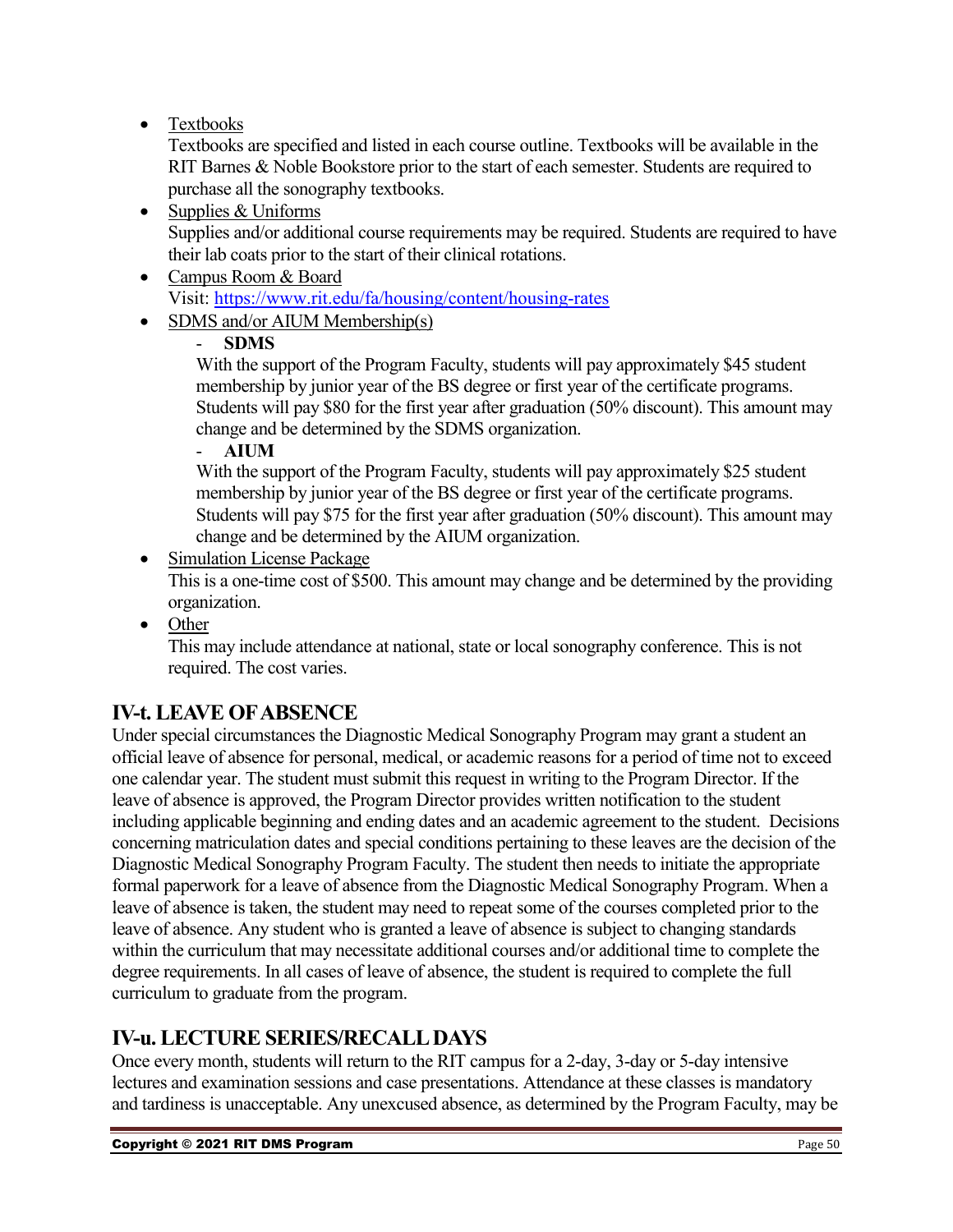cause for repeating that current rotation, in its entirety, at the conclusion of the year. Students must be in the assigned room 10 minutes prior to the start of each lecture. Lecture series/Recall days will generally run from 9:00 am - 4:00 pm. Students should be prepared for a full day of events. It is imperative that interning students register for courses in the fall and spring semesters. Failure to do so may result in the student being pulled from the rotation and/or loss of financial aid.

### <span id="page-50-0"></span>**IV-v. PROFESSIONALISM**

Professionalism is a critical component of the Diagnostic Medical Sonography profession and is a characterization, which strongly embodies the educational process as well. Such personal character traits and attitudes are empathy, respect of patients, health care professionals, faculty, staff and rights of other students, honesty, friendliness, and fairness. Timely attendance to classes, meetings, academic advisement sessions, avoidance of any behavior which disrupts or interferes with academic proceedings are all expectations within the Program. Students are expected to represent themselves with courtesy and respect towards others and not spreading malicious gossip. In classes, on campus, and in clinical affiliates, students should actively participate and conduct themselves in a respectable, presentable, and well-groomed fashion. Professionalism also requires adherence to ethical principles addressed previously under the SDMS Code of Ethics.

### **Cell phone**

Cell phones or smart watches are not to be used to make calls or to text while in the clinical site or in class. Cell phones or smart watches MUST be on silent/vibrate and put away when entering the ultrasound department at the clinical site or in class. If the cell phone or smart watch rings during class or in the clinical setting, the student will be penalized by deducting points from the course(s) grade(s) and/or student may be asked to leave class or clinical site. If asked to leave clinical site, the student will be required to make up the lost clinical time. If needed, the cell phone or smart watch can ONLY be used during break/lunch time. Cell phones or smart watches use is accepted ONLY in emergency situations. In cases where the Program Faculty and staff needs to contact the student, they will call the clinical site. It is highly recommended that the student provides the clinical site's telephone number to family members or friends to be contacted in emergency situations.

#### **Unprofessional behavior / conduct**

It is imperative that the Diagnostic Medical Sonography student uses great caution and diplomacy when dealing with patients, clinical instructor, and/or other healthcare personnel. A student who is, in the judgment of the clinical instructor, acting in an unprofessional manner will be immediately removed from that clinical site. The dismissed student is not to return to the clinical site until informed by the Program Director and/or Clinical/Concentration Coordinator to do so. The clinical instructor will notify the Clinical/Concentration Coordinator as to the nature of the students' behavior and reason(s) for dismissing the student from the clinical experience. If, after investigation, the Program Director determines that the student's behavior was inappropriate, the student will then appear before the Diagnostic Medical Sonography Program Faculty. THE PROGRAM FACULTY has the authority to:

- Warn the student, and/or recommend any remedial activities, or have the student repeat the rotation satisfactorily at the conclusion of the year, prior to receipt of their degree
- Have the student dismissed from the Program.